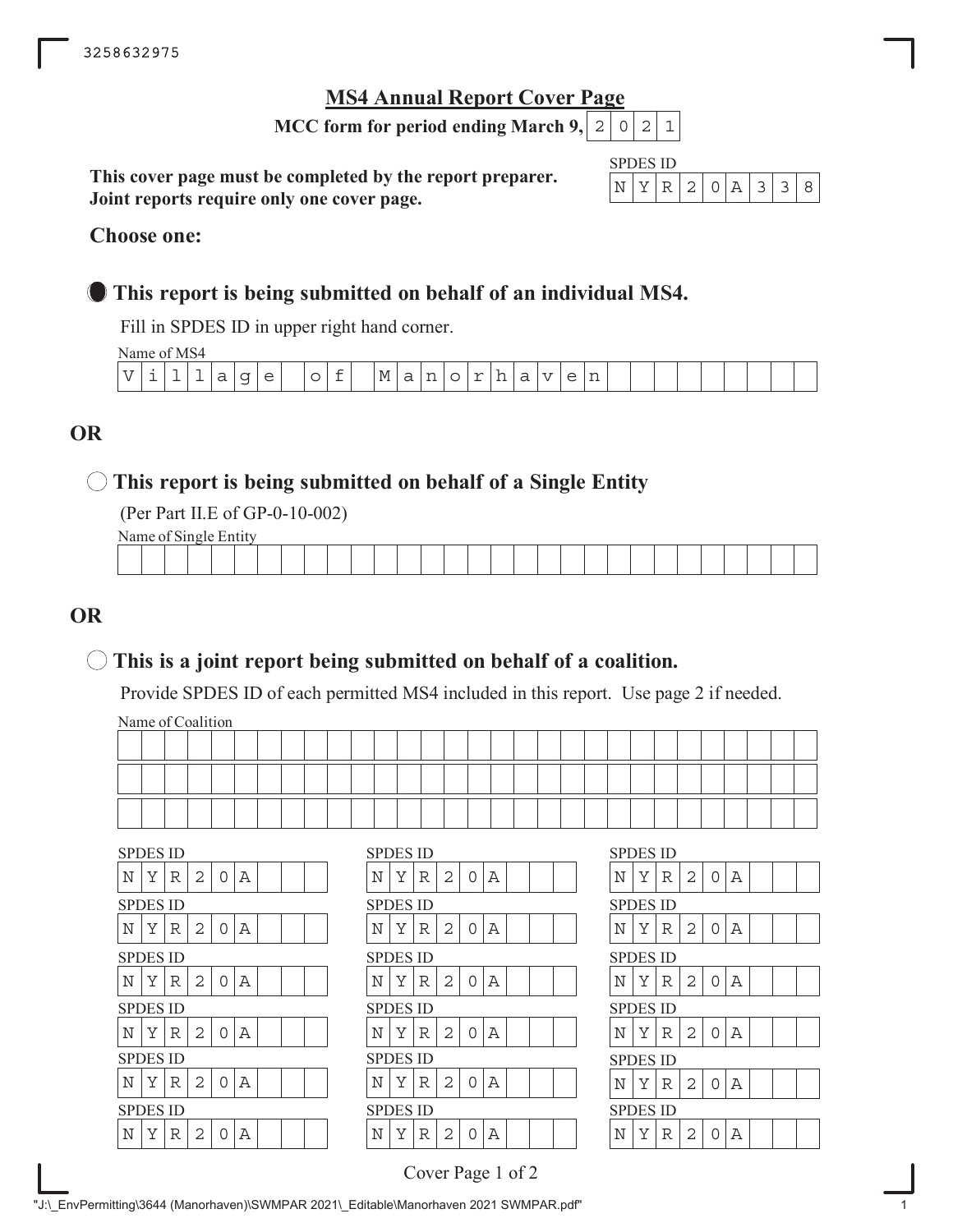# **MS4 Annual Report Cover Page**

**MCC form for period ending March 9,**  $\mid 2 \mid 0 \mid 2 \mid 1$ 

Provide SPDES ID of each permitted MS4 included in this report.

| <b>SPDES ID</b> |          |   |                |   |   |  |   | <b>SPDES ID</b> |   |
|-----------------|----------|---|----------------|---|---|--|---|-----------------|---|
| Ν               | Υ        | R | 2              | 0 | Α |  | N | Υ               | R |
| <b>SPDES ID</b> |          |   |                |   |   |  |   | <b>SPDES ID</b> |   |
| Ν               | Υ        | R | 2              | 0 | Α |  | N | Υ               | R |
| SPDES ID        |          |   |                |   |   |  |   | <b>SPDES ID</b> |   |
| N               | Υ        | R | 2              | 0 | Α |  | N | Υ               | R |
|                 | SPDES ID |   |                |   |   |  |   | SPDES ID        |   |
| Ν               | Υ        | R | 2              | 0 | Α |  | Ν | Υ               | R |
| <b>SPDES ID</b> |          |   |                |   |   |  |   | <b>SPDES ID</b> |   |
| N               | Υ        | R | 2              | 0 | Α |  | N | Υ               | R |
| SPDES ID        |          |   |                |   |   |  |   | <b>SPDES ID</b> |   |
| N               | Υ        | R | 2              | 0 | Α |  | N | Υ               | R |
| <b>SPDES ID</b> |          |   |                |   |   |  |   | <b>SPDES ID</b> |   |
| Ν               | Υ        | R | 2              | 0 | Α |  | N | Υ               | R |
| <b>SPDES ID</b> |          |   |                |   |   |  |   | <b>SPDES ID</b> |   |
| Ν               | Υ        | R | 2              | 0 | Α |  | N | Υ               | R |
| <b>SPDES ID</b> |          |   |                |   |   |  |   | <b>SPDES ID</b> |   |
| N               | Υ        | R | 2              | 0 | Α |  | N | Υ               | R |
| <b>SPDES ID</b> |          |   |                |   |   |  |   | <b>SPDES ID</b> |   |
| N               | Υ        | R | 2              | 0 | Α |  | N | Υ               | R |
| <b>SPDES ID</b> |          |   |                |   |   |  |   | <b>SPDES ID</b> |   |
| N               | Υ        | R | 2              | 0 | Α |  | Ν | Υ               | R |
| <b>SPDES ID</b> |          |   |                |   |   |  |   | <b>SPDES ID</b> |   |
| N               | Υ        | R | 2              | 0 | Α |  | N | Υ               | R |
|                 | SPDES ID |   |                |   |   |  |   | SPDES ID        |   |
| Ν               | Υ        | R | 2              | 0 | Α |  | Ν | Υ               | R |
| SPDES ID        |          |   |                |   |   |  |   | SPDES ID        |   |
| N               | Υ        | R | 2              | 0 | Α |  | N | Υ               | R |
| <b>SPDES ID</b> |          |   |                |   |   |  |   | <b>SPDES ID</b> |   |
| Ν               | Υ        | R | 2              | 0 | Α |  | Ν | Υ               | R |
| <b>SPDES ID</b> |          |   |                |   |   |  |   | <b>SPDES ID</b> |   |
| Ν               | Υ        | R | 2              | 0 | А |  | Ν | Υ               | R |
| <b>SPDES ID</b> |          |   |                |   |   |  |   | <b>SPDES ID</b> |   |
| N               | Υ        | R | 2              | 0 | Α |  | N | Υ               | R |
| <b>SPDES ID</b> |          |   |                |   |   |  |   | SPDES ID        |   |
| N               | Υ        | R | $\overline{c}$ | 0 | Α |  | N | Y               | R |
|                 |          |   |                |   |   |  |   |                 |   |

|   | SPDES ID        |             |   |        |     |  |  |             | <b>SPDES ID</b> |   |              |          |   |  |  | SPDES ID        |   |   |   |                |   |
|---|-----------------|-------------|---|--------|-----|--|--|-------------|-----------------|---|--------------|----------|---|--|--|-----------------|---|---|---|----------------|---|
| N | Υ               | R           | 2 | 0      | Α   |  |  | N           | Y               | R | 2            | 0        | Α |  |  | N               | Y | R | 2 | 0              | Α |
|   | <b>SPDES ID</b> |             |   |        |     |  |  |             | <b>SPDES ID</b> |   |              |          |   |  |  | <b>SPDES ID</b> |   |   |   |                |   |
| N | Υ               | R           | 2 | 0      | Α   |  |  | Ν           | Υ               | R | 2            | 0        | Α |  |  | Ν               | Υ | R | 2 | 0              | А |
|   | <b>SPDES ID</b> |             |   |        |     |  |  |             | <b>SPDES ID</b> |   |              |          |   |  |  | <b>SPDES ID</b> |   |   |   |                |   |
| N | Υ               | R           | 2 | 0      | Α   |  |  | Ν           | Υ               | R | 2            | 0        | Α |  |  | N               | Υ | R | 2 | 0              | Α |
|   | SPDES ID        |             |   |        |     |  |  |             | <b>SPDES ID</b> |   |              |          |   |  |  | <b>SPDES ID</b> |   |   |   |                |   |
| N | Υ               | R           | 2 | 0      | Α   |  |  | N           | Υ               | R | 2            | $\Omega$ | Α |  |  | N               | Y | R | 2 | 0              | А |
|   | <b>SPDES ID</b> |             |   |        |     |  |  |             | <b>SPDES ID</b> |   |              |          |   |  |  | <b>SPDES ID</b> |   |   |   |                |   |
| Ν | Υ               | R           | 2 | 0      | Α   |  |  | Ν           | Υ               | R | 2            | 0        | А |  |  | Ν               | Υ | R | 2 | 0              | А |
|   | SPDES ID        |             |   |        |     |  |  |             | <b>SPDES ID</b> |   |              |          |   |  |  | <b>SPDES ID</b> |   |   |   |                |   |
| Ν | Υ               | R           | 2 | 0      | Α   |  |  | Ν           | Υ               | R | 2            | 0        | Α |  |  | Ν               | Υ | R | 2 | 0              | Α |
|   | SPDES ID        |             |   |        |     |  |  |             | <b>SPDES ID</b> |   |              |          |   |  |  | <b>SPDES ID</b> |   |   |   |                |   |
| N | Υ               | R           | 2 | U      | Α   |  |  | N           | Υ               | R | 2            | 0        | Α |  |  | Ν               | Υ | R | 2 | $\Omega$       | А |
|   | <b>SPDES ID</b> |             |   |        |     |  |  |             | <b>SPDES ID</b> |   |              |          |   |  |  | <b>SPDES ID</b> |   |   |   |                |   |
| N | Υ               | R           | 2 | 0      | Α   |  |  | Ν           | Υ               | R | 2            | 0        | Α |  |  | N               | Υ | R | 2 | 0              | А |
|   | <b>SPDES ID</b> |             |   |        |     |  |  |             | <b>SPDES ID</b> |   |              |          |   |  |  | <b>SPDES ID</b> |   |   |   |                |   |
| N | Υ               | R           | 2 | 0      | Α   |  |  | N           | Υ               | R | 2            | 0        | Α |  |  | N               | Υ | R | 2 | $\Omega$       | А |
|   | <b>SPDES ID</b> |             |   |        |     |  |  |             | <b>SPDES ID</b> |   |              |          |   |  |  | <b>SPDES ID</b> |   |   |   |                |   |
| N | Υ               | R           | 2 | 0      | Α   |  |  | Ν           | Υ               | R | 2            | 0        | Α |  |  | Ν               | Υ | R | 2 | 0              | Α |
|   | <b>SPDES ID</b> |             |   |        |     |  |  |             | <b>SPDES ID</b> |   |              |          |   |  |  | <b>SPDES ID</b> |   |   |   |                |   |
| N | Υ               | R           | 2 | 0      | Α   |  |  | Ν           | Υ               | R | 2            | 0        | А |  |  | N               | Υ | R | 2 | 0              | А |
|   | SPDES ID        |             |   |        |     |  |  |             | <b>SPDES ID</b> |   |              |          |   |  |  | <b>SPDES ID</b> |   |   |   |                |   |
| N | Υ               | R           | 2 | 0      | Α   |  |  | Ν           | Υ               | R | 2            | O        | Α |  |  | Ν               | Υ | R | 2 | $\Omega$       | А |
|   | <b>SPDES ID</b> |             |   |        |     |  |  |             | <b>SPDES ID</b> |   |              |          |   |  |  | <b>SPDES ID</b> |   |   |   |                |   |
| Ν | Υ               | R           | 2 | 0      | Α   |  |  | N           | Υ               | R | 2            | 0        | Α |  |  | N               | Υ | R | 2 | 0              | А |
|   | <b>SPDES ID</b> |             |   |        |     |  |  |             | <b>SPDES ID</b> |   |              |          |   |  |  | <b>SPDES ID</b> |   |   |   |                |   |
| Ν | Y               | $\mathbb R$ | 2 | 0      | Α   |  |  | $\mathbf N$ | Υ               | R | $\mathbf{2}$ | 0        | Α |  |  | N               | Υ | R | 2 | 0              | А |
|   | <b>SPDES ID</b> |             |   |        |     |  |  |             | <b>SPDES ID</b> |   |              |          |   |  |  | <b>SPDES ID</b> |   |   |   |                |   |
| Ν | Υ               | R           | 2 |        | 0 A |  |  | Ν           | Υ               | R | 2            | 0        | A |  |  | N               | Υ | R | 2 | $\overline{O}$ | Α |
|   | <b>SPDES ID</b> |             |   |        |     |  |  |             | <b>SPDES ID</b> |   |              |          |   |  |  | <b>SPDES ID</b> |   |   |   |                |   |
| N | Y R             |             | 2 | 0      | Α   |  |  | Ν           | Υ               | R | 2            | 0        | Α |  |  | Ν               | Υ | R | 2 | O              | А |
|   | <b>SPDES ID</b> |             |   |        |     |  |  |             | <b>SPDES ID</b> |   |              |          |   |  |  | <b>SPDES ID</b> |   |   |   |                |   |
| Ν | Υ               | R           | 2 | $\cup$ | Α   |  |  | N           | Υ               | R | 2            | 0        | Α |  |  | N               | Υ | R | 2 | O              | Α |
|   | <b>SPDES ID</b> |             |   |        |     |  |  |             | <b>SPDES ID</b> |   |              |          |   |  |  | <b>SPDES ID</b> |   |   |   |                |   |
| Ν | Y               | R           | 2 | O      | А   |  |  | N           | Υ               | R | 2            | 0        | Α |  |  | N               | Υ | R | 2 | $\Omega$       | Α |
|   |                 |             |   |        |     |  |  |             |                 |   |              |          |   |  |  |                 |   |   |   |                |   |

|             | SPDES ID        |     |                |   |             |  |  |
|-------------|-----------------|-----|----------------|---|-------------|--|--|
| N           | Υ               | R   | 2              | 0 | Α           |  |  |
|             | SPDES ID        |     |                |   |             |  |  |
| Ν           | Υ               | R   | $\overline{c}$ | 0 | A           |  |  |
|             | <b>SPDES ID</b> |     |                |   |             |  |  |
| Ν           | Υ               | R   | 2              | 0 | Α           |  |  |
|             | SPDES ID        |     |                |   |             |  |  |
| N           | Υ               | R   | 2              | 0 | Α           |  |  |
|             | <b>SPDES ID</b> |     |                |   |             |  |  |
| N           | Υ               | R   | 2              | 0 | Α           |  |  |
|             | <b>SPDES ID</b> |     |                |   |             |  |  |
| Ν           | Υ               | R   | 2              | 0 | A           |  |  |
|             | SPDES ID        |     |                |   |             |  |  |
| N           | Υ               | R   | 2              | 0 | Α           |  |  |
|             | SPDES           | ID. |                |   |             |  |  |
| N           | Υ               | R   | $\overline{c}$ | 0 | Α           |  |  |
|             | SPDES ID        |     |                |   |             |  |  |
| $\mathbb N$ | Υ               | R   | 2              | 0 | Α           |  |  |
|             | SPDES           | ID  |                |   |             |  |  |
| N           | Υ               | R   | 2              | 0 | A           |  |  |
|             | SPDES ID        |     |                |   |             |  |  |
| N           | Υ               | R   | 2              | 0 | Α           |  |  |
|             | SPDES ID        |     |                |   |             |  |  |
| Ν           | Υ               | R   | 2              | 0 | Α           |  |  |
|             | <b>SPDES ID</b> |     |                |   |             |  |  |
| N           | Υ               | R   | 2              | 0 | Α           |  |  |
|             | SPDES ID        |     |                |   |             |  |  |
| N           | Υ               | R   | $\overline{c}$ | 0 | $\mathbb A$ |  |  |
|             | <b>SPDES ID</b> |     |                |   |             |  |  |
| Ν           | Υ               | R   | 2              | 0 | A           |  |  |
|             | SPDES ID        |     |                |   |             |  |  |
| N           | Y               | R   | 2              | 0 | Α           |  |  |
|             | <b>SPDES ID</b> |     |                |   |             |  |  |
| Ν           | Υ               | R   | 2              | 0 | A           |  |  |
|             | SPDES ID        |     |                |   |             |  |  |
| N           | Υ               | R   | 2              | 0 | Α           |  |  |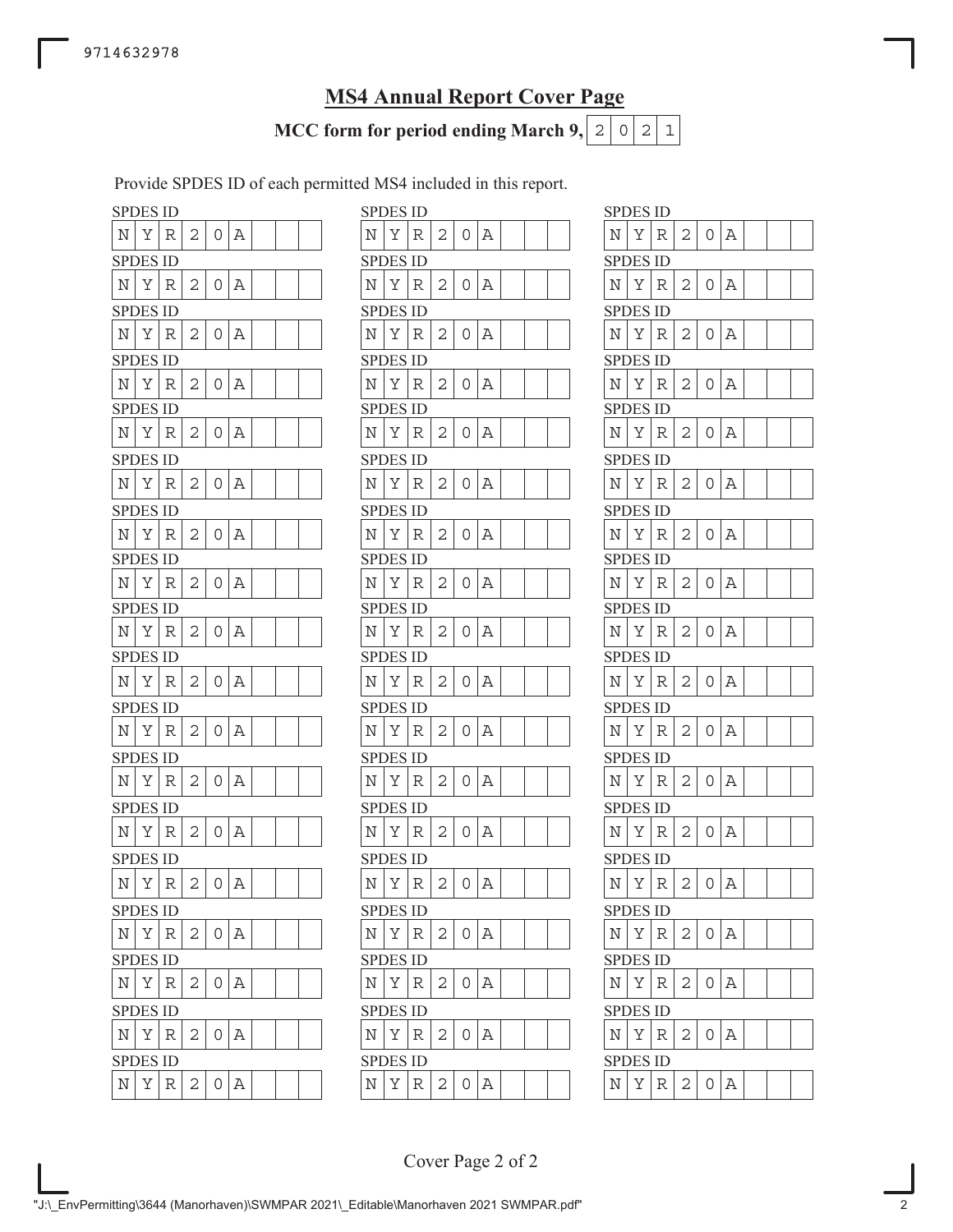| <b>MS4 Municipal Compliance Certification (MCC) Form</b> |  |          |  |           |  |
|----------------------------------------------------------|--|----------|--|-----------|--|
| MCC form for period ending March 9, $ 2 0 2 1 $          |  |          |  |           |  |
|                                                          |  | SPDES ID |  |           |  |
| Name of MS4 Village of Manorhaven                        |  |          |  | NYR20A338 |  |
|                                                          |  |          |  |           |  |

Each MS4 must submit an MCC form.

# **Section 1 - MCC Identification Page**

Indicate whether this MCC form is being submitted to certify endorsement or acceptance of:

An Annual Report for a single MS4

A Single Entity (Per Part II.E of GP-0-10-002)

O A Joint Report

Joint reports may be submitted by permittees with legally binding agreements.

If Joint Report, enter coalition name:

|  |  |  |  |  |  |  |  | ________ | __ |  | ______ |  |  | ________ |  |  |
|--|--|--|--|--|--|--|--|----------|----|--|--------|--|--|----------|--|--|
|  |  |  |  |  |  |  |  |          |    |  |        |  |  |          |  |  |

MCC Page 1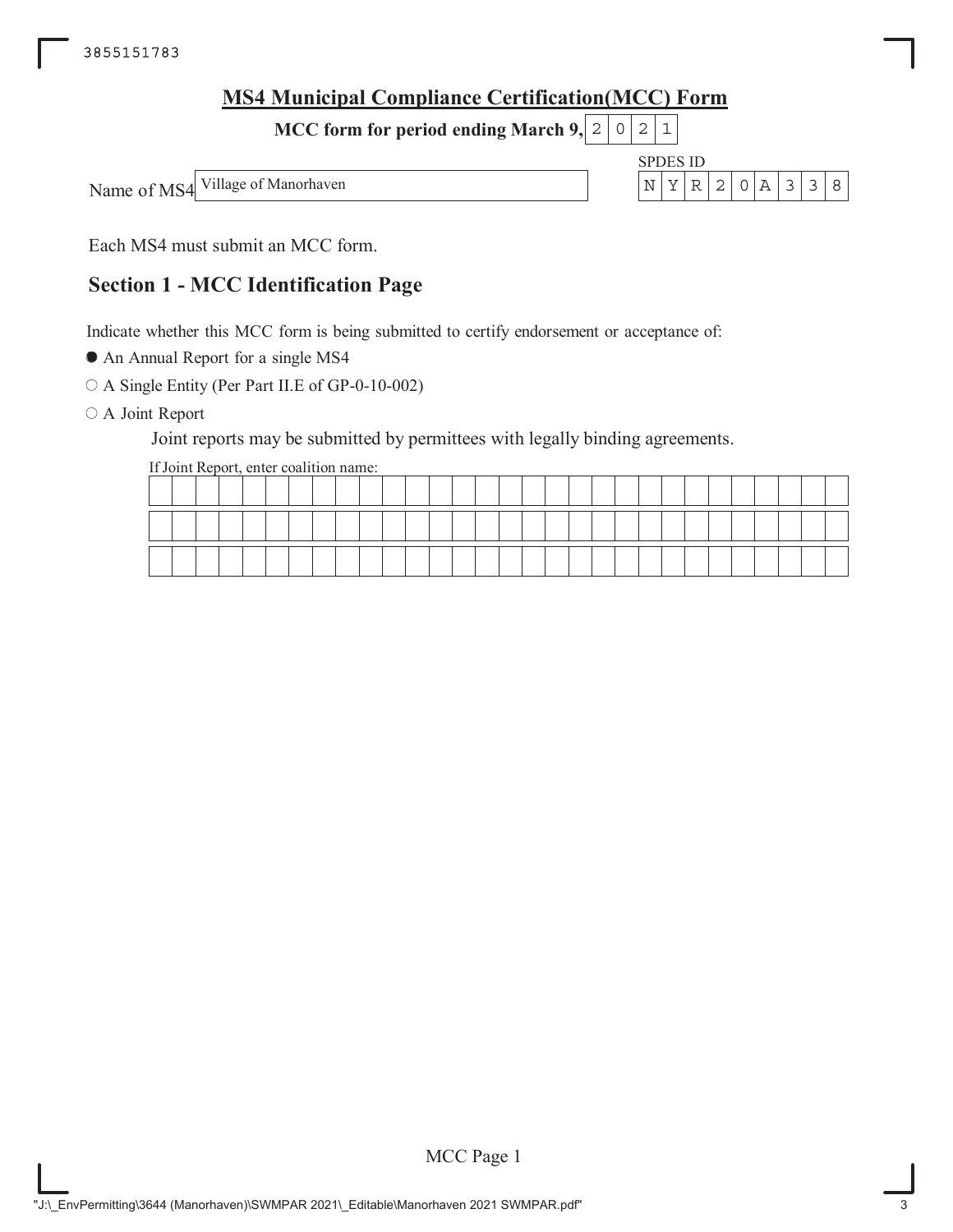# **MS4 Municipal Compliance Certification(MCC) Form**

**MCC form for period ending March 9,**  $0|2|1$ 

Name of MS4

SPDES ID Village of Manorhaven  $N \mid Y \mid R \mid 2 \mid 0 \mid A \mid 3 \mid 3 \mid 8$ 

# **Section 2 - Contact Information**

Important Instructions - Please Read

Contact information must be provided for *each* of the following positions as indicated below:

- 1. Principal Executive Officer, Chief Elected Official or other qualified individual (per GP-0-08-002 Part VI.J).
- 2. Duly Authorized Representative (Information for this contact must only be submitted if a Duly Authorized Representative is signing this form)
- 3. The Local Stormwater Public Contact (required per GP-0-08-002 Part VII.A.2.c & Part VIII.A.2.c).
- 4. The Stormwater Management Program (SWMP) Coordinator (Individual responsible for coordination/implementation of SWMP).
- 5. Report Preparer (Consultants may provide company name in the space provided).

A separate sheet must be submitted for each position listed above unless more than one position is filled by the same individual. If one individual fills multiple roles, provide the contact information once and check all positions that apply to that individual.

If a new Duly Authorized Representative is signing this report, their contact information must be provided and a signature authorization form, signed by the Principal Executive Officer or Chief Elected Official must be attached.

For each contact, select all that apply:

- Principal Executive Officer/Chief Elected Official
- O Duly Authorized Representative
- Local Stormwater Public Contact
- O Stormwater Management Program (SWMP) Coordinator
- Report Preparer

|              |         | First Name  |             |              |   |                 |                           |        |                |                 |              |              |         |              |             | MI                      |              | Last Name       |                         |             |           |         |             |             |   |   |             |          |  |  |
|--------------|---------|-------------|-------------|--------------|---|-----------------|---------------------------|--------|----------------|-----------------|--------------|--------------|---------|--------------|-------------|-------------------------|--------------|-----------------|-------------------------|-------------|-----------|---------|-------------|-------------|---|---|-------------|----------|--|--|
| J            | ı       | m           |             |              |   |                 |                           |        |                |                 |              |              |         |              |             |                         |              | Α               | $\overline{\mathsf{V}}$ | e           | n         | a       |             |             |   |   |             |          |  |  |
| Title        |         |             |             |              |   |                 |                           |        |                |                 |              |              |         |              |             |                         |              |                 |                         |             |           |         |             |             |   |   |             |          |  |  |
| М            | a       | У           | $\circ$     | r            |   |                 |                           |        |                |                 |              |              |         |              |             |                         |              |                 |                         |             |           |         |             |             |   |   |             |          |  |  |
|              | Address |             |             |              |   |                 |                           |        |                |                 |              |              |         |              |             |                         |              |                 |                         |             |           |         |             |             |   |   |             |          |  |  |
| 3            | 3       |             | $\mathbb M$ | $\mathsf{a}$ | n | $\circ$         | $\ensuremath{\mathbf{r}}$ | h      | a              | $\triangledown$ | e            | n            |         | $\, {\bf B}$ | $\mathbf 1$ | $\overline{\mathbf{V}}$ | d            |                 |                         |             |           |         |             |             |   |   |             |          |  |  |
| City         |         |             |             |              |   |                 |                           |        |                |                 |              |              |         |              |             |                         |              |                 |                         |             | State     |         | Zip         |             |   |   |             |          |  |  |
| $\, {\bf P}$ | O       | r           | t           |              | W | $\mathsf{a}$    | S                         | h      | i              | n               | $\mathsf{G}$ | $\sf t$      | $\circ$ | n            |             |                         |              |                 |                         | $\mathbb N$ |           | Y       | $\mathbf 1$ | $\mathbf 1$ | 0 | 5 | $\mathbf 0$ | $\equiv$ |  |  |
| eMail        |         |             |             |              |   |                 |                           |        |                |                 |              |              |         |              |             |                         |              |                 |                         |             |           |         |             |             |   |   |             |          |  |  |
| m            | a       | У           | $\circ$     | $\Upsilon$   | a | $\triangledown$ | e                         | n      | a              | @               | m            | $\mathsf{a}$ | n       | $\circ$      | $\Upsilon$  | h                       | $\mathsf{a}$ | $\triangledown$ | e                       | n           | $\bullet$ | $\circ$ | r           | g           |   |   |             |          |  |  |
| Phone        |         |             |             |              |   |                 |                           |        |                |                 |              |              |         |              |             |                         |              | County          |                         |             |           |         |             |             |   |   |             |          |  |  |
|              | 5       | $\mathbf 1$ | 6           |              | 8 | 8               | 3                         | $\sim$ | $\overline{7}$ | 0               | $\mathsf{O}$ | $\mathsf{O}$ |         |              |             |                         |              | $\mathbb N$     | a                       | $\rm s$     | S         | a       | u           |             |   |   |             |          |  |  |
|              |         |             |             |              |   |                 |                           |        |                |                 |              |              |         |              |             |                         |              | MCC Page 2      |                         |             |           |         |             |             |   |   |             |          |  |  |

"J:\\_EnvPermitting\3644 (Manorhaven)\SWMPAR 2021\\_Editable\Manorhaven 2021 SWMPAR.pdf" 4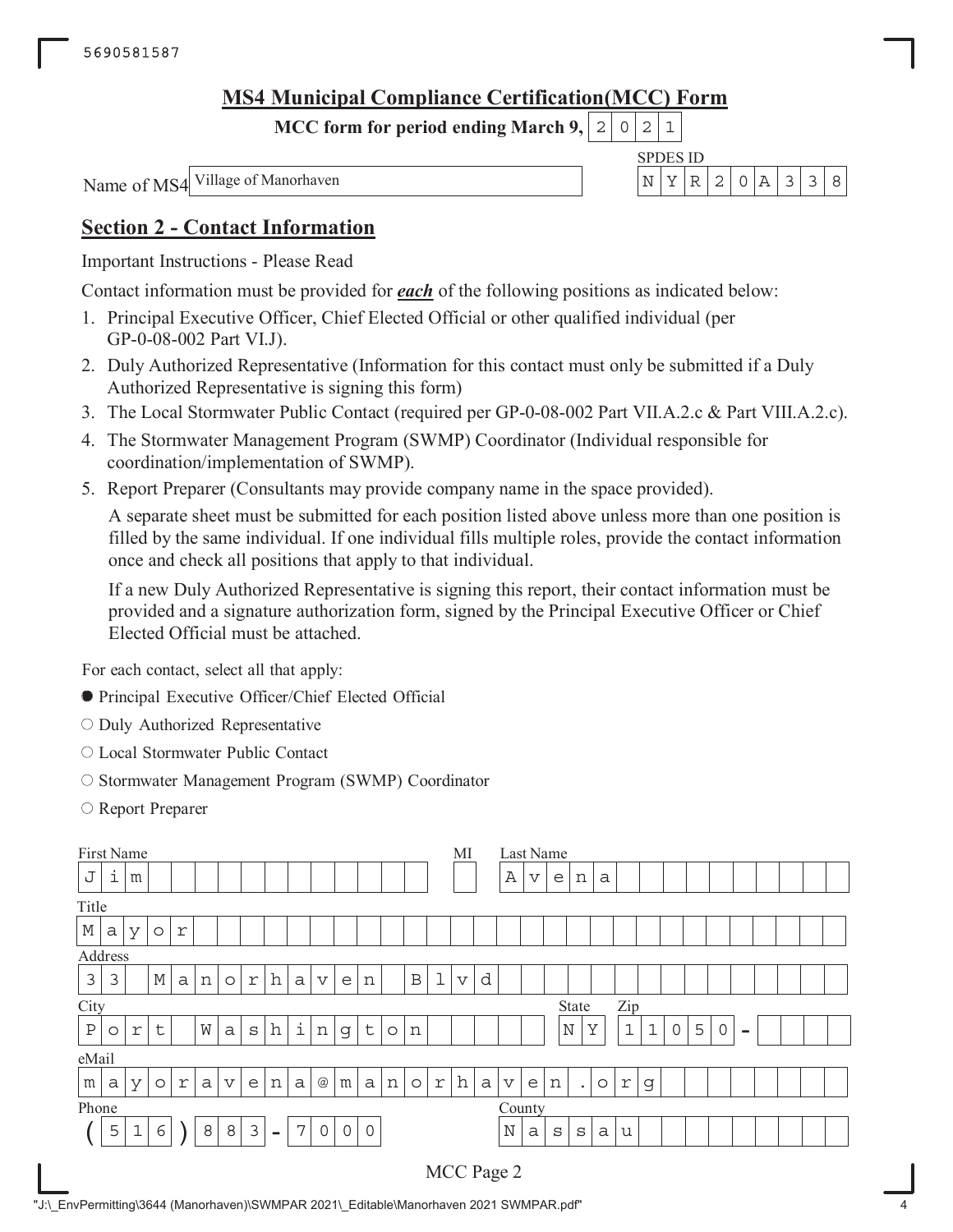# **MS4 Municipal Compliance Certification(MCC) Form**

**MCC form for period ending March 9,**  $0|2|1$ 

Name of MS4

SPDES ID Village of Manorhaven  $N \mid Y \mid R \mid 2 \mid 0 \mid A \mid 3 \mid 3 \mid 8$ 

# **Section 2 - Contact Information**

Important Instructions - Please Read

Contact information must be provided for *each* of the following positions as indicated below:

- 1. Principal Executive Officer, Chief Elected Official or other qualified individual (per GP-0-08-002 Part VI.J).
- 2. Duly Authorized Representative (Information for this contact must only be submitted if a Duly Authorized Representative is signing this form)
- 3. The Local Stormwater Public Contact (required per GP-0-08-002 Part VII.A.2.c & Part VIII.A.2.c).
- 4. The Stormwater Management Program (SWMP) Coordinator (Individual responsible for coordination/implementation of SWMP).
- 5. Report Preparer (Consultants may provide company name in the space provided).

A separate sheet must be submitted for each position listed above unless more than one position is filled by the same individual. If one individual fills multiple roles, provide the contact information once and check all positions that apply to that individual.

If a new Duly Authorized Representative is signing this report, their contact information must be provided and a signature authorization form, signed by the Principal Executive Officer or Chief Elected Official must be attached.

For each contact, select all that apply:

- O Principal Executive Officer/Chief Elected Official
- $\circ$  Duly Authorized Representative
- Local Stormwater Public Contact
- Stormwater Management Program (SWMP) Coordinator
- Report Preparer

| First Name                |         |             |             |              |   |         |            |             |   |                 |              |                |                          |              |             | MI              |   |             |   | Last Name    |             |   |             |              |   |   |             |          |  |  |
|---------------------------|---------|-------------|-------------|--------------|---|---------|------------|-------------|---|-----------------|--------------|----------------|--------------------------|--------------|-------------|-----------------|---|-------------|---|--------------|-------------|---|-------------|--------------|---|---|-------------|----------|--|--|
| J                         | $\circ$ | a           | n           | i            | e |         |            |             |   |                 |              |                |                          |              |             |                 |   | $\rm H$     | a | n            | n           | a |             |              |   |   |             |          |  |  |
| Title                     |         |             |             |              |   |         |            |             |   |                 |              |                |                          |              |             |                 |   |             |   |              |             |   |             |              |   |   |             |          |  |  |
| $\boldsymbol{\mathrm{V}}$ | i       | ı           | l           | $\mathsf{a}$ | g | e       |            | $\mathsf C$ | 1 | e               | r            | $\mathbf k$    | $\overline{\phantom{m}}$ | T            | r           | e               | a | S           | u | $\Upsilon$   | e           | r |             |              |   |   |             |          |  |  |
|                           | Address |             |             |              |   |         |            |             |   |                 |              |                |                          |              |             |                 |   |             |   |              |             |   |             |              |   |   |             |          |  |  |
| 3                         | 3       |             | $\mathbb M$ | $\mathsf{a}$ | n | $\circ$ | $\Upsilon$ | h           | a | $\triangledown$ | e            | n              |                          | $\, {\bf B}$ | $\mathbf 1$ | $\triangledown$ | d |             |   |              |             |   |             |              |   |   |             |          |  |  |
| City                      |         |             |             |              |   |         |            |             |   |                 |              |                |                          |              |             |                 |   |             |   |              | State       |   | Zip         |              |   |   |             |          |  |  |
| $\, {\bf P}$              | $\circ$ | r           | t           |              | W | a       | S          | h           | i | n               | g            | $\sf t$        | $\circ$                  | n            |             |                 |   |             |   |              | $\mathbb N$ | Y | $\mathbf 1$ | $\mathbf{1}$ | 0 | 5 | $\mathbf 0$ | $\equiv$ |  |  |
| eMail                     |         |             |             |              |   |         |            |             |   |                 |              |                |                          |              |             |                 |   |             |   |              |             |   |             |              |   |   |             |          |  |  |
|                           |         |             |             |              |   |         |            |             |   |                 |              |                |                          |              |             |                 |   |             |   |              |             |   |             |              |   |   |             |          |  |  |
| Phone                     |         |             |             |              |   |         |            |             |   |                 |              |                |                          |              |             |                 |   | County      |   |              |             |   |             |              |   |   |             |          |  |  |
|                           | 5       | $\mathbf 1$ | 6           |              | 8 | 8       | 3          | $\equiv$    | 7 | 0               | $\mathsf{O}$ | $\overline{0}$ |                          |              |             |                 |   | $\mathbb N$ | a | $\mathtt{s}$ | S           | a | u           |              |   |   |             |          |  |  |
|                           |         |             |             |              |   |         |            |             |   |                 |              |                |                          |              |             |                 |   | MCC Page 2  |   |              |             |   |             |              |   |   |             |          |  |  |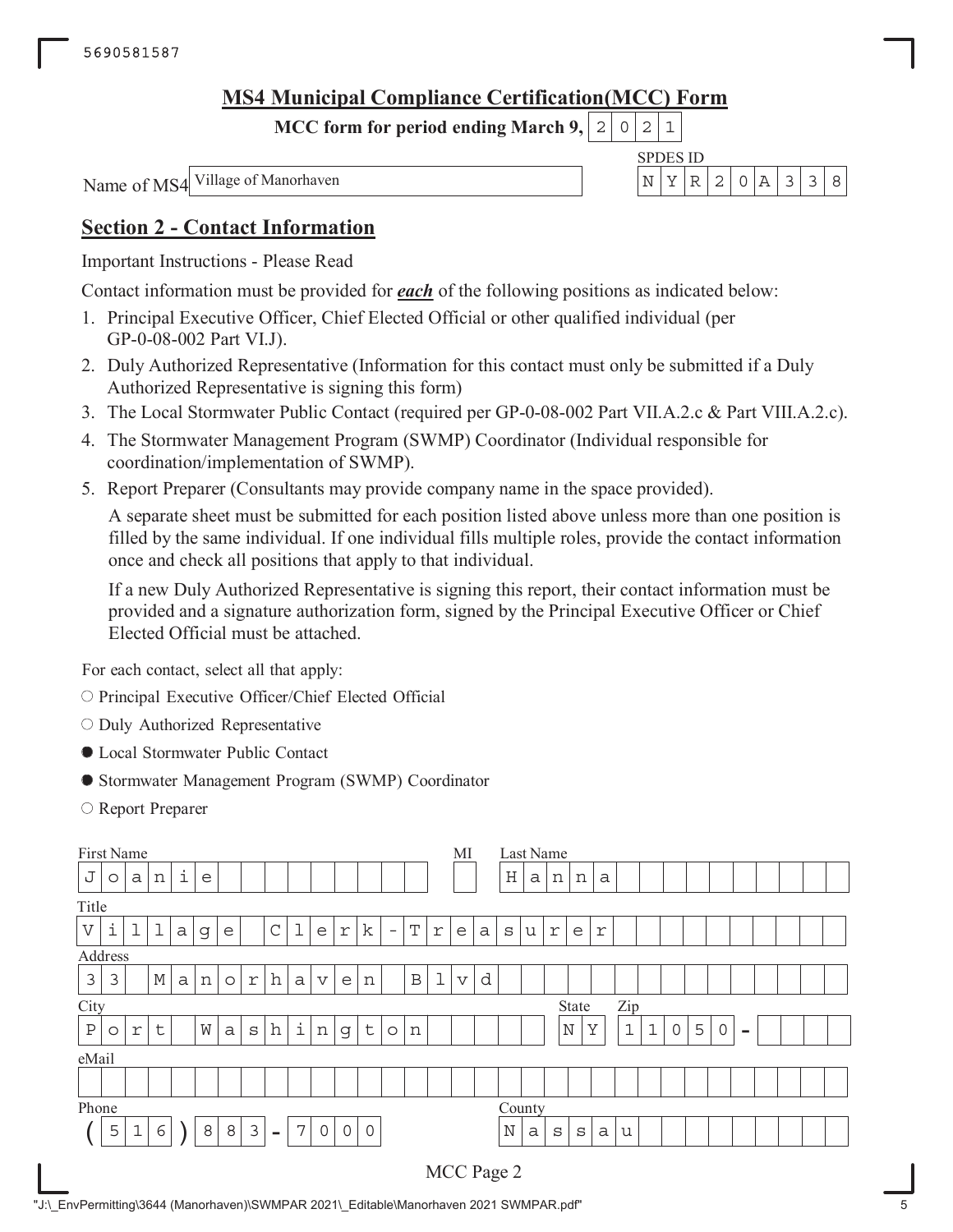# **MS4 Municipal Compliance Certification(MCC) Form**

**MCC form for period ending March 9,**  $0|2|1$ 

Name of MS4

SPDES ID Village of Manorhaven  $N \mid Y \mid R \mid 2 \mid 0 \mid A \mid 3 \mid 3 \mid 8$ 

# **Section 2 - Contact Information**

Important Instructions - Please Read

Contact information must be provided for *each* of the following positions as indicated below:

- 1. Principal Executive Officer, Chief Elected Official or other qualified individual (per GP-0-08-002 Part VI.J).
- 2. Duly Authorized Representative (Information for this contact must only be submitted if a Duly Authorized Representative is signing this form)
- 3. The Local Stormwater Public Contact (required per GP-0-08-002 Part VII.A.2.c & Part VIII.A.2.c).
- 4. The Stormwater Management Program (SWMP) Coordinator (Individual responsible for coordination/implementation of SWMP).
- 5. Report Preparer (Consultants may provide company name in the space provided).

A separate sheet must be submitted for each position listed above unless more than one position is filled by the same individual. If one individual fills multiple roles, provide the contact information once and check all positions that apply to that individual.

If a new Duly Authorized Representative is signing this report, their contact information must be provided and a signature authorization form, signed by the Principal Executive Officer or Chief Elected Official must be attached.

For each contact, select all that apply:

- O Principal Executive Officer/Chief Elected Official
- $\circ$  Duly Authorized Representative
- Local Stormwater Public Contact
- O Stormwater Management Program (SWMP) Coordinator
- Report Preparer

| First Name                                                                                  |         |             |   |             |                           |         |                |                          |   |   |               |              |  |              |   | MI          |   |              |             | Last Name                 |             |             |              |              |   |             |                |                          |  |  |
|---------------------------------------------------------------------------------------------|---------|-------------|---|-------------|---------------------------|---------|----------------|--------------------------|---|---|---------------|--------------|--|--------------|---|-------------|---|--------------|-------------|---------------------------|-------------|-------------|--------------|--------------|---|-------------|----------------|--------------------------|--|--|
|                                                                                             |         |             |   |             |                           |         |                |                          |   |   |               |              |  |              |   |             |   |              |             |                           |             |             |              |              |   |             |                |                          |  |  |
|                                                                                             | Title   |             |   |             |                           |         |                |                          |   |   |               |              |  |              |   |             |   |              |             |                           |             |             |              |              |   |             |                |                          |  |  |
| i<br>d<br>$\mathbf E$<br>$\mathbb D$<br>B<br>&<br>n<br>n<br>e<br>e<br>r<br>a<br>g<br>S<br>n |         |             |   |             |                           |         |                |                          |   |   |               |              |  |              |   | $\mathbb A$ | r | $\mathsf{C}$ | h           | i                         | $\sf t$     | e           | $\mathsf{C}$ | $\sf t$      | S |             |                |                          |  |  |
|                                                                                             | Address |             |   |             |                           |         |                |                          |   |   |               |              |  |              |   |             |   |              |             |                           |             |             |              |              |   |             |                |                          |  |  |
| 3                                                                                           | 3       | $\mathbf 0$ |   | $\mathsf C$ | $\ensuremath{\mathbf{r}}$ | $\circ$ | S              | S                        | W | a | У             | $\mathtt{s}$ |  | $\, {\bf P}$ | a | $\Upsilon$  | k |              | $\mathbb D$ | $\ensuremath{\mathbf{r}}$ | i           | $\mathbf v$ | e            |              |   |             |                |                          |  |  |
| City                                                                                        |         |             |   |             |                           |         |                |                          |   |   |               |              |  |              |   |             |   |              |             |                           | State       |             | Zip          |              |   |             |                |                          |  |  |
| W                                                                                           | $\circ$ | $\circ$     | d | $\rm b$     | u                         | r       | У              |                          |   |   |               |              |  |              |   |             |   |              |             |                           | $\mathbb N$ | Y           | $\mathbf{1}$ | $\mathbf{1}$ | 7 | $\mathsf 9$ | $\overline{7}$ | $\overline{\phantom{a}}$ |  |  |
|                                                                                             |         |             |   |             |                           |         |                |                          |   |   |               |              |  |              |   |             |   |              |             |                           |             |             |              |              |   |             |                |                          |  |  |
|                                                                                             | eMail   |             |   |             |                           |         |                |                          |   |   |               |              |  |              |   |             |   |              |             |                           |             |             |              |              |   |             |                |                          |  |  |
| Phone                                                                                       |         |             |   |             |                           |         |                |                          |   |   |               |              |  |              |   |             |   | County       |             |                           |             |             |              |              |   |             |                |                          |  |  |
|                                                                                             | 5       | $\mathbf 1$ | 6 |             | 3                         | 6       | $\overline{4}$ | $\overline{\phantom{a}}$ | 9 | 8 | $\mathcal{G}$ | $\mathbf 0$  |  |              |   |             |   | $\mathbb N$  | a           | $\mathtt{s}$              | S           | a           | u            |              |   |             |                |                          |  |  |
|                                                                                             |         |             |   |             |                           |         |                |                          |   |   |               |              |  |              |   |             |   | MCC Page 2   |             |                           |             |             |              |              |   |             |                |                          |  |  |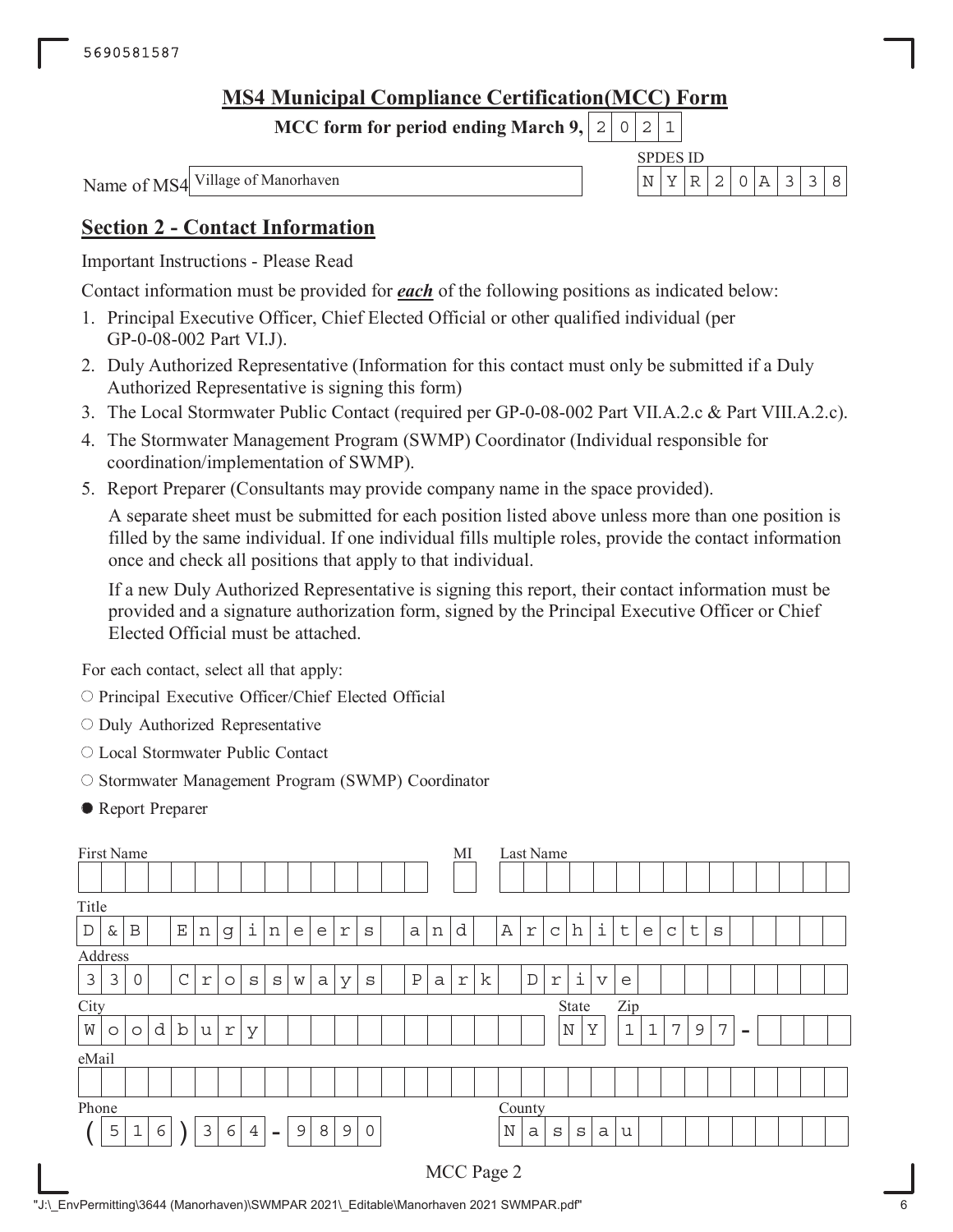# **MS4 Municipal Compliance Certification (MCC) Form**

SPDES ID

**MCC form for period ending March 9, 2 0 2 1** 

Name of MS4 Village of Manorhaven  $\vert N \vert Y \vert R \vert 2 \vert 0 \vert A \vert 3 \vert 3 \vert 8$ 

# **Section 3 - Partner Information**

Did your MS4 work with partners/coalition to complete some or all permit requirements during this reporting period? Yes No

If Yes, complete information below.

Submit a separate sheet for each partner. Information provided in other formats will not be accepted. If your MS4 cooperated with a coalition, submit one sheet with the name of the coalition. It is not necessary to include a separate sheet for each MS4 in the coalition.

If No, proceed to Section 4 - Certification Statement.

|             | Partner/CoalitionName           |              |            |   |   |                  |              |                          |                  |              |                 |             |   |              |                 |              |   |              |         |   |                                                                         |   |             |             |                                  |             |   |                          |              |   |   |                                                                                                        |
|-------------|---------------------------------|--------------|------------|---|---|------------------|--------------|--------------------------|------------------|--------------|-----------------|-------------|---|--------------|-----------------|--------------|---|--------------|---------|---|-------------------------------------------------------------------------|---|-------------|-------------|----------------------------------|-------------|---|--------------------------|--------------|---|---|--------------------------------------------------------------------------------------------------------|
| N           | a                               | S            | S          | а | u |                  | $\mathsf{C}$ | $\circ$                  | u                | n            | t               | У           |   | S            | t               | $\circ$      | r | m            |         | W | a                                                                       | t | e           | r           |                                  |             |   |                          |              |   |   |                                                                                                        |
|             | Partner/Coalition Name (con't.) |              |            |   |   |                  |              |                          |                  |              |                 |             |   |              |                 |              |   |              |         |   |                                                                         |   |             |             | SPDES Partner ID - If applicable |             |   |                          |              |   |   |                                                                                                        |
| $\mathsf C$ | $\circ$                         | $\mathsf{a}$ | ı          | i | t | i                | $\circ$      | n                        |                  |              |                 |             |   |              |                 |              |   |              |         |   |                                                                         |   |             | N           | Υ                                | $\mathbb R$ | 2 | 0                        | Α            | 0 | 2 | 2                                                                                                      |
|             | Address                         |              |            |   |   |                  |              |                          |                  |              |                 |             |   |              |                 |              |   |              |         |   |                                                                         |   |             |             |                                  |             |   |                          |              |   |   |                                                                                                        |
| $\mathbf 1$ | $\mathbf{1}$                    | 9            | 4          |   | Ρ | r                | $\circ$      | $\mathtt{s}$             | p                | e            | $\mathsf C$     | t           |   | Α            | $\triangledown$ | e            | n | u            | e       |   |                                                                         |   |             |             |                                  |             |   |                          |              |   |   |                                                                                                        |
| City        |                                 |              |            |   |   |                  |              |                          |                  |              |                 |             |   |              |                 |              |   |              |         |   | State                                                                   |   | Zip         |             |                                  |             |   |                          |              |   |   |                                                                                                        |
| W           | e                               | S            | t          | b | u | $\,$ $\,$ $\,$   | У            |                          |                  |              |                 |             |   |              |                 |              |   |              |         |   | N<br>Υ                                                                  |   | $\mathbf 1$ | $\mathbf 1$ | 5                                | 9           | 0 | $\overline{\phantom{0}}$ | $\mathbf{2}$ | 7 | 2 | 3                                                                                                      |
| eMail       |                                 |              |            |   |   |                  |              |                          |                  |              |                 |             |   |              |                 |              |   |              |         |   |                                                                         |   |             |             |                                  |             |   |                          |              |   |   |                                                                                                        |
| S           | t                               | $\circ$      | r          | m | W | a                | t            | e                        | r                | $\mathbf{2}$ | $^{\copyright}$ | n           | a | $\mathtt{s}$ | S               | a            | u | $\mathtt{C}$ | $\circ$ | u | n                                                                       | t | У           | n           | У                                | $\bullet$   | g | $\circ$                  | V            |   |   |                                                                                                        |
| Phone       |                                 |              |            |   |   |                  |              |                          |                  |              |                 |             |   |              |                 |              |   |              |         |   |                                                                         |   |             |             |                                  |             |   |                          |              |   |   |                                                                                                        |
|             | 5                               | $\mathbf 1$  | $\epsilon$ |   | 5 | $\boldsymbol{7}$ | $\mathbf 1$  | $\overline{\phantom{a}}$ | $\boldsymbol{7}$ | 5            | $\circ$         | 8           |   |              |                 |              |   |              |         |   | Legally Binding Agreement in accordance<br>with GP-0-08-002 Part IV.G.? |   |             |             |                                  |             |   |                          | $\circ$ Yes  |   |   | $\bullet$ No                                                                                           |
|             |                                 |              |            |   |   |                  |              |                          |                  |              |                 |             |   |              |                 |              |   |              |         |   |                                                                         |   |             |             |                                  |             |   |                          |              |   |   | What tasks/responsibilities are shared with this partner (e.g. MM1 School Programs or Multiple Tasks)? |
| OM1         |                                 |              |            |   |   |                  |              |                          |                  |              |                 |             |   |              |                 |              |   |              |         |   |                                                                         |   |             |             |                                  |             |   |                          |              |   |   |                                                                                                        |
|             |                                 |              | М          | u | 1 | t                | $\dot{1}$    | $\rm p$                  | 1                | e            |                 | Т           | a | $\mathbf S$  | k               | S            |   |              |         |   |                                                                         |   |             |             |                                  |             |   |                          |              |   |   |                                                                                                        |
|             | $\bullet$ MM2                   |              | М          | u | 1 | t                | i            | $\rm p$                  | 1                | e            |                 | T           | a | S            | k               | $\mathtt{s}$ |   |              |         |   |                                                                         |   |             |             |                                  |             |   |                          |              |   |   |                                                                                                        |
|             | OMM3                            |              | М          | u | 1 | t                | i            | p                        | 1                | e            |                 | $\mathbf T$ | a | $\mathtt{s}$ | k               | $\mathtt{s}$ |   |              |         |   |                                                                         |   |             |             |                                  |             |   |                          |              |   |   |                                                                                                        |
|             | $\circ$ MM4                     |              |            |   |   |                  |              |                          |                  |              |                 |             |   |              |                 |              |   |              |         |   |                                                                         |   |             |             |                                  |             |   |                          |              |   |   |                                                                                                        |
|             | $\circ$ MM5                     |              |            |   |   |                  |              |                          |                  |              |                 |             |   |              |                 |              |   |              |         |   |                                                                         |   |             |             |                                  |             |   |                          |              |   |   |                                                                                                        |
|             | $\bullet$ MM6                   |              | М          | u | 1 | t                | $\dot{1}$    | $\rm p$                  | 1                | e            |                 | T           | a | S            | k               | $\mathbf S$  |   |              |         |   |                                                                         |   |             |             |                                  |             |   |                          |              |   |   |                                                                                                        |

#### $\bigcirc$ *Watershed Improvement Strategy Best Management Practices* required for MS4s in impaired watersheds included in GP-0-08-002 Part IX.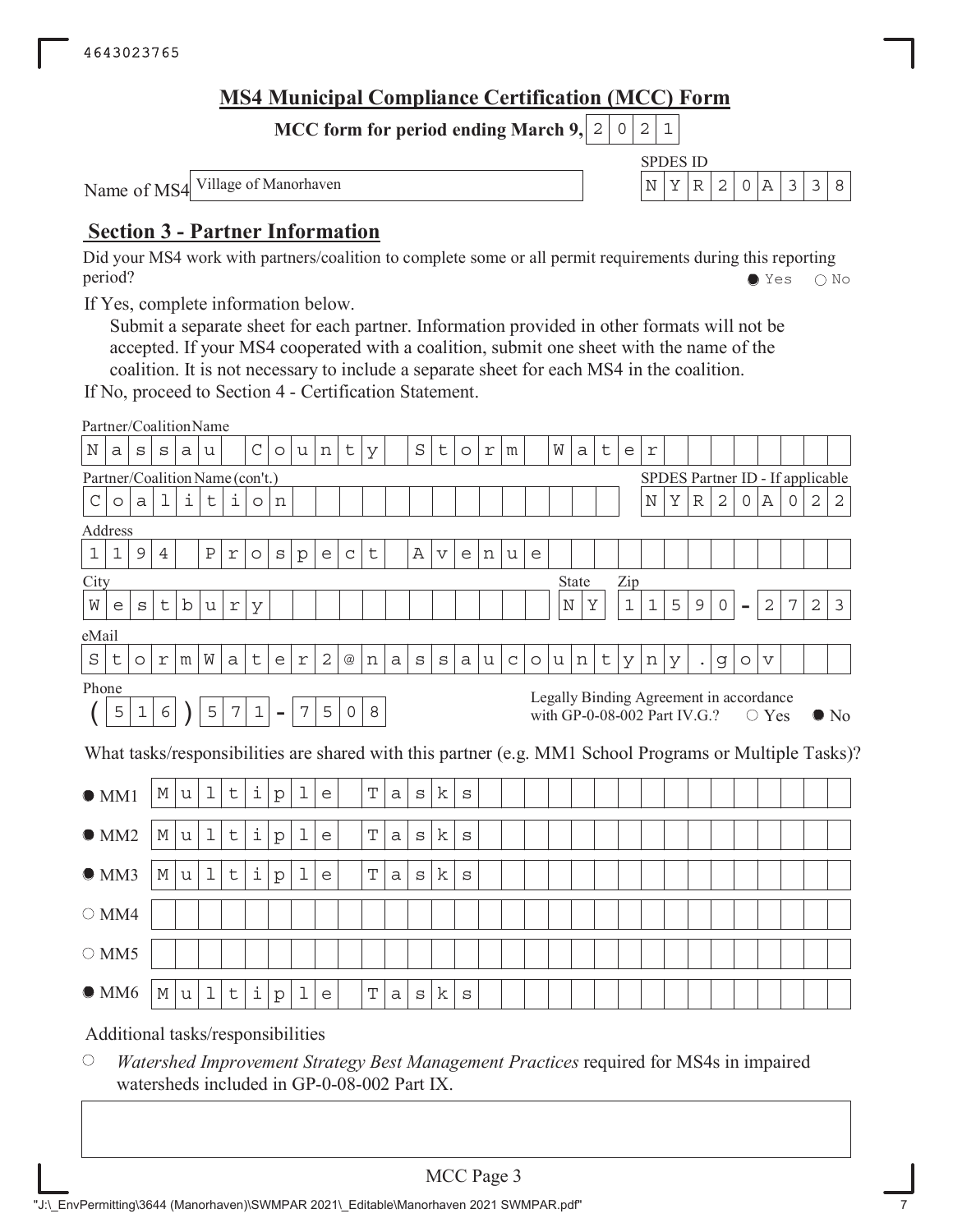# **MS4 Municipal Compliance Certification (MCC) Form**

SPDES ID

**MCC form for period ending March 9, 2 0 2 1** 

Name of MS4 Village of Manorhaven  $\vert N \vert Y \vert R \vert 2 \vert 0 \vert A \vert 3 \vert 3 \vert 8$ 

# **Section 3 - Partner Information**

Did your MS4 work with partners/coalition to complete some or all permit requirements during this reporting period? Yes No

If Yes, complete information below.

Submit a separate sheet for each partner. Information provided in other formats will not be accepted. If your MS4 cooperated with a coalition, submit one sheet with the name of the coalition. It is not necessary to include a separate sheet for each MS4 in the coalition.

If No, proceed to Section 4 - Certification Statement.

|               | Partner/CoalitionName           |                |                    |              |             |                                 |             |                 |                |                 |         |                |              |              |              |         |                 |             |              |            |                                         |         |       |              |             |             |                     |                          |               |            |                                  |                                                                                                        |
|---------------|---------------------------------|----------------|--------------------|--------------|-------------|---------------------------------|-------------|-----------------|----------------|-----------------|---------|----------------|--------------|--------------|--------------|---------|-----------------|-------------|--------------|------------|-----------------------------------------|---------|-------|--------------|-------------|-------------|---------------------|--------------------------|---------------|------------|----------------------------------|--------------------------------------------------------------------------------------------------------|
| М             | а                               | n              | h                  | a            | S           | S                               | e           | t               |                | $\, {\bf B}$    | a       | У              |              | Ρ            | $\mathtt{r}$ | $\circ$ | t               | e           | $\mathsf{C}$ | t          | i                                       | $\circ$ | n     |              |             |             |                     |                          |               |            |                                  |                                                                                                        |
|               | Partner/Coalition Name (con't.) |                |                    |              |             |                                 |             |                 |                |                 |         |                |              |              |              |         |                 |             |              |            |                                         |         |       |              |             |             |                     |                          |               |            | SPDES Partner ID - If applicable |                                                                                                        |
| С             | O                               | m <sub>1</sub> | m                  | i            | t           | t                               | e           | e               |                |                 |         |                |              |              |              |         |                 |             |              |            |                                         |         |       | $\mathbf N$  | Υ           | $\mathbb R$ | 2                   | $\Omega$                 |               |            |                                  |                                                                                                        |
|               | Address                         |                |                    |              |             |                                 |             |                 |                |                 |         |                |              |              |              |         |                 |             |              |            |                                         |         |       |              |             |             |                     |                          |               |            |                                  |                                                                                                        |
| $\mathbf 1$   | 5                               |                | $\mathbf V$        | $\mathsf{a}$ | n           | d                               | e           | $\,$ $\,$ $\,$  | $\mathbf v$    | e               | n       | t              | e            | r            |              | Α       | $\triangledown$ | e           |              |            |                                         |         |       |              |             |             |                     |                          |               |            |                                  |                                                                                                        |
| City          |                                 |                |                    |              |             |                                 |             |                 |                |                 |         |                |              |              |              |         |                 |             |              |            | <b>State</b>                            |         | Zip   |              |             |             |                     |                          |               |            |                                  |                                                                                                        |
| $\, {\bf P}$  | $\circ$                         | r              | t                  |              | W           | a                               | S           | h               | i              | $\mathbf n$     | g       | $\mathsf t$    | $\circ$      | n            |              |         |                 |             |              |            | Υ<br>Ν                                  |         | $1\,$ | $\mathbf 1$  | $\mathsf O$ | 5           | $\mathsf{O}\xspace$ | $\overline{\phantom{a}}$ | 3             | 7          | $\mathbf{1}$                     | $\mathbf 0$                                                                                            |
| eMail         |                                 |                |                    |              |             |                                 |             |                 |                |                 |         |                |              |              |              |         |                 |             |              |            |                                         |         |       |              |             |             |                     |                          |               |            |                                  |                                                                                                        |
| m             | b                               | $\mathbf{p}$   | $\mathsf C$        | Ε            | X           | e                               | $\mathsf C$ | $^{\copyright}$ | g              | ${\mathfrak m}$ | a       | i              | 1            |              | $\mathsf C$  | $\circ$ | m               |             |              |            |                                         |         |       |              |             |             |                     |                          |               |            |                                  |                                                                                                        |
| Phone         |                                 |                |                    |              |             |                                 |             |                 |                |                 |         |                |              |              |              |         |                 |             |              |            | Legally Binding Agreement in accordance |         |       |              |             |             |                     |                          |               |            |                                  |                                                                                                        |
|               | 5                               | $\mathbf 1$    | 6                  |              | $\,8\,$     | 6                               | $\mathsf 9$ |                 | $\overline{7}$ | $\mathsf 9$     | $\,8\,$ | $\mathfrak{Z}$ |              |              |              |         |                 |             |              |            | with GP-0-08-002 Part IV.G.?            |         |       |              |             |             |                     |                          | $\bullet$ Yes |            |                                  | $\bigcirc$ No                                                                                          |
|               |                                 |                |                    |              |             |                                 |             |                 |                |                 |         |                |              |              |              |         |                 |             |              |            |                                         |         |       |              |             |             |                     |                          |               |            |                                  | What tasks/responsibilities are shared with this partner (e.g. MM1 School Programs or Multiple Tasks)? |
|               |                                 |                |                    |              |             |                                 |             |                 |                |                 |         |                |              |              |              |         |                 |             |              |            |                                         |         |       |              |             |             |                     |                          |               |            |                                  |                                                                                                        |
|               | $\bullet$ MM1                   |                | М                  | u            | $\mathbf 1$ | t                               | i           | $\rm p$         | 1              | e               |         | $\mathbf T$    | $\mathsf{a}$ | $\rm s$      | k            | S       |                 |             |              |            |                                         |         |       |              |             |             |                     |                          |               |            |                                  |                                                                                                        |
| $\bullet$ MM2 |                                 |                | М                  | u            | $\mathbf 1$ | $\mathsf t$                     | i           | $\mathbf{p}$    | 1              | e               |         | T              | a            | S            | k            | S       |                 |             |              |            |                                         |         |       |              |             |             |                     |                          |               |            |                                  |                                                                                                        |
|               |                                 |                |                    |              |             |                                 |             |                 |                |                 |         |                |              |              |              |         |                 |             |              |            |                                         |         |       |              |             |             |                     |                          |               |            |                                  |                                                                                                        |
| OMM3          |                                 |                | М                  | u            | $\mathbf 1$ | t                               | i           | $\rm p$         | 1              | e               |         | T              | $\mathsf{a}$ | $\mathtt{s}$ | k            | S       |                 |             |              |            |                                         |         |       |              |             |             |                     |                          |               |            |                                  |                                                                                                        |
| $\bullet$ MM4 |                                 |                | W                  | a            | t           | e                               | $\Upsilon$  |                 | Q              | u               | a       | $\mathbf 1$    |              | $\mathbb M$  | $\circ$      | n       | i               | $\mathsf t$ | $\circ$      | $\Upsilon$ | i                                       | n       | g     | $\mathbf{r}$ |             | $\circ$     | t                   | h                        | e             | $\Upsilon$ |                                  |                                                                                                        |
| $\bullet$ MM5 |                                 |                | М                  | u            | $\mathbf 1$ | $\mathsf t$                     | i           | $\rm p$         | 1              | e               |         | T              | a            | S            | k            | S       |                 |             |              |            |                                         |         |       |              |             |             |                     |                          |               |            |                                  |                                                                                                        |
| $\bullet$ MM6 |                                 |                | $\mathbf{E}% _{0}$ | d            | u           | $\mathsf{C}$                    | a           | t               | i              | $\circ$         | n       | $\mathbf{r}$   |              | O            | t            | h       | e               | r           |              |            |                                         |         |       |              |             |             |                     |                          |               |            |                                  |                                                                                                        |
|               |                                 |                |                    |              |             | Additional toglycomongibilities |             |                 |                |                 |         |                |              |              |              |         |                 |             |              |            |                                         |         |       |              |             |             |                     |                          |               |            |                                  |                                                                                                        |

Additional tasks/responsibilities

*Watershed Improvement Strategy Best Management Practices* required for MS4s in impaired watersheds included in GP-0-08-002 Part IX.

Education and literature on pet waste, pathogens, water fowl, Onsite Wastewater Treatment Systems, etc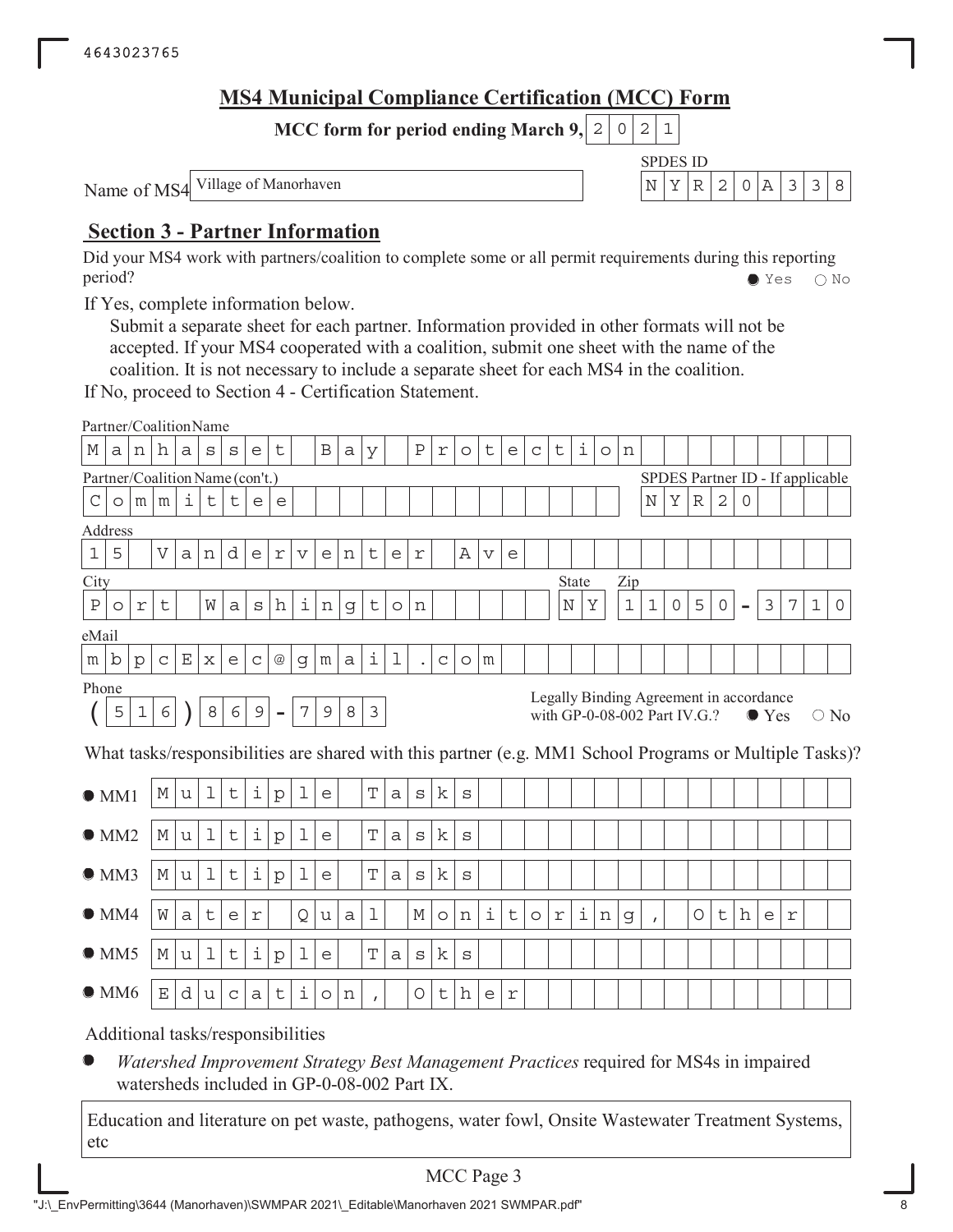| <b>MS4 Municipal Compliance Certification (MCC) Form</b> |  |          |  |          |  |              |
|----------------------------------------------------------|--|----------|--|----------|--|--------------|
| MCC form for period ending March 9, $ 2 0 2 1 $          |  |          |  |          |  |              |
|                                                          |  | SPDES ID |  |          |  |              |
| Name of MS4 Village of Manorhaven                        |  |          |  | NYR20A33 |  | $\mathsf{R}$ |

# **Section 4 - Certification Statement**

"I certify under penalty of law that this document and all attachments were prepared under my direction or supervision in accordance with a system designed to assure that qualified personnel properly gathered and evaluated the information submitted. Based on my inquiry of the person or persons who manage the system, or those persons directly responsible for gathering the information, the information submitted is, the best of my knowledge and belief, true, accurate, and complete. I am aware that there are significant penalties for submitting false information, including the possibility of fine and imprisonment for knowing violations."

This form must be signed by either a principal executive officer or ranking elected official, or duly authorized representative of that person as described in GP-0-08-002 Part VI.J.

| First Name<br>i<br>J                                        | MI | Last Name<br>Α<br>$\mathbf v$ |
|-------------------------------------------------------------|----|-------------------------------|
| m                                                           |    | n<br>e<br>a                   |
| (Clearly print title of individual signing report)<br>Title |    |                               |
| $\mathbb M$<br>a<br>r<br>$\vee$<br>$\circ$                  |    |                               |
| Signature                                                   |    | Date                          |

Send completed form and any attachments to the DEC Central Office at:

MS4 Permit Coordinator Division of Water 4th Floor 625 Broadway Albany, New York 12233-3505

MCC Page 4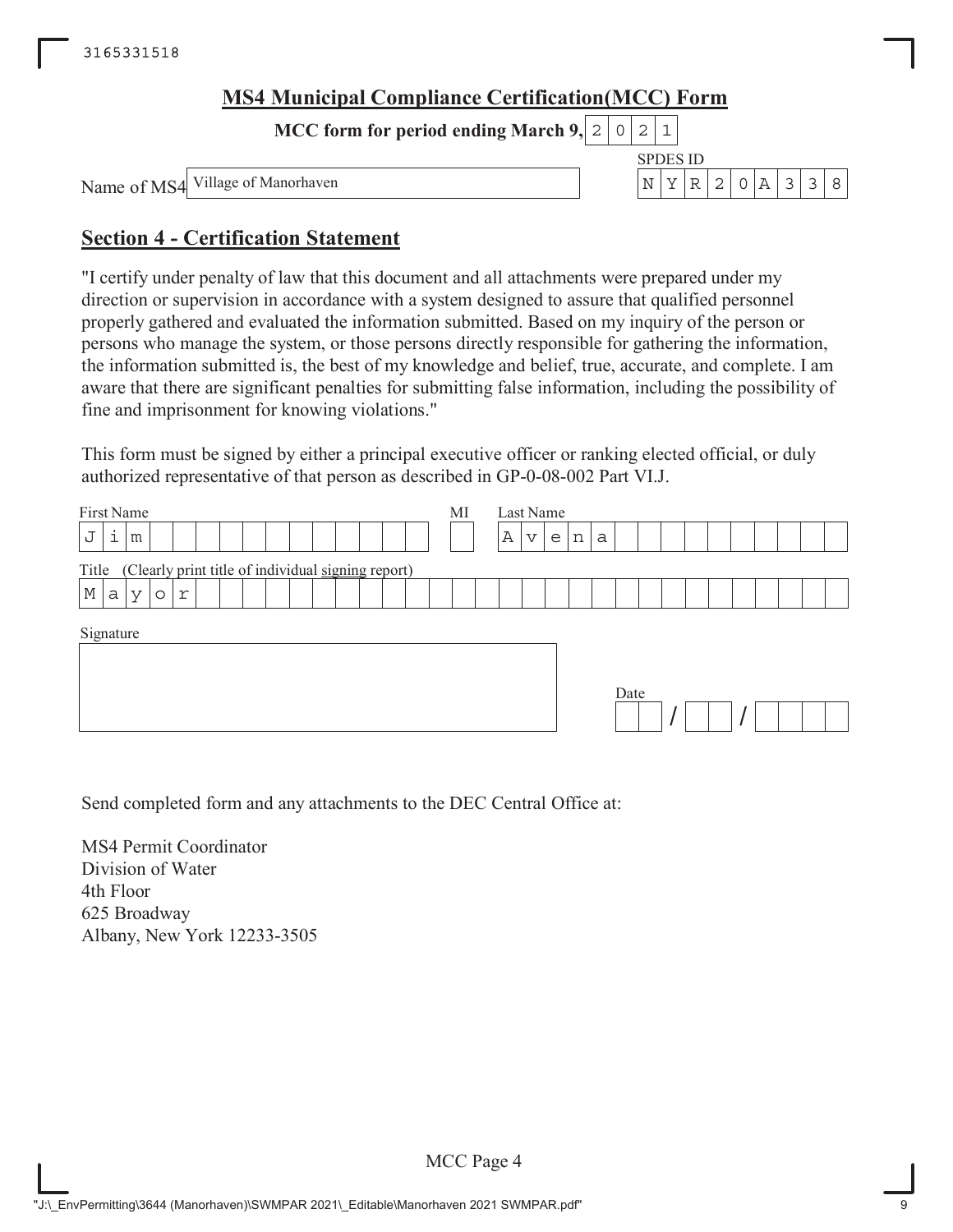**This report is being submitted for the reporting period ending March 9,**  $2|0|2|1$ 

If submitting this form as part of a joint report on behalf of a coalition leave SPDES ID blank.

Name of MS4/Coalition



# **Water Quality Trends**

The information in this section is being reported (check one):

On behalf of an individual MS4

 $\circ$  On behalf of a coalition

How many MS4s are contributed to this report?

**1. Has this MS4/Coalition produced any reports documenting water quality trends related to stormwater? If not, answer No and proceed to Minimum Control Measure One.**  $\bullet$  Yes  $\circ$  No

If Yes, choose one of the following

 $\bigcirc$  Report(s) attached to the annual report

Web Page(s) where report(s) is/are provided below

Please provide specific address of page where report(s) can be accessed - not home page.

| $\ensuremath{\mathsf{URL}}\xspace$ |             |             |        |                                   |                      |         |              |              |            |             |              |             |              |             |   |         |                         |             |                   |                                   |             |                      |       |             |                 |              |         |            |  |
|------------------------------------|-------------|-------------|--------|-----------------------------------|----------------------|---------|--------------|--------------|------------|-------------|--------------|-------------|--------------|-------------|---|---------|-------------------------|-------------|-------------------|-----------------------------------|-------------|----------------------|-------|-------------|-----------------|--------------|---------|------------|--|
| $\mathsf{W}$                       | W           | W           | $\Box$ | m                                 | a                    | n       | h            | $\mathsf{a}$ | $\rm S$    | $\rm S$     | e            | $\mathsf t$ | $\mathbf b$  | $\mathsf a$ | У | $\rm p$ | $\mathfrak{\textbf{L}}$ | $\circ$     | $\mathsf t$       | $\mathsf{e}% _{t}\left( t\right)$ | $\mathsf C$ | $\mathsf t$          | i     | $\circ$     | n               | $\mathsf{C}$ | $\circ$ | $m \mid m$ |  |
| $\dot{\mathtt{l}}$                 | $\mathsf t$ | $\mathsf t$ | e      | $\mathsf{e}% _{t}\left( t\right)$ | $\ddot{\phantom{a}}$ | $\circ$ | $\mathtt{r}$ | $\mathsf g$  | $\sqrt{2}$ | $\mathbf W$ | $\mathsf{a}$ | $\mathsf t$ | $\mathsf{e}$ | $\Upsilon$  | q | u       | $\mathsf a$             | $\mathbf 1$ | $\dot{\mathtt l}$ | $\mathsf t$                       | У           | $\ddot{\phantom{a}}$ | $\,h$ | $\mathsf t$ | ${\mathfrak m}$ |              |         |            |  |
|                                    |             |             |        |                                   |                      |         |              |              |            |             |              |             |              |             |   |         |                         |             |                   |                                   |             |                      |       |             |                 |              |         |            |  |
| $\ensuremath{\mathsf{URL}}\xspace$ |             |             |        |                                   |                      |         |              |              |            |             |              |             |              |             |   |         |                         |             |                   |                                   |             |                      |       |             |                 |              |         |            |  |
|                                    |             |             |        |                                   |                      |         |              |              |            |             |              |             |              |             |   |         |                         |             |                   |                                   |             |                      |       |             |                 |              |         |            |  |
|                                    |             |             |        |                                   |                      |         |              |              |            |             |              |             |              |             |   |         |                         |             |                   |                                   |             |                      |       |             |                 |              |         |            |  |
|                                    |             |             |        |                                   |                      |         |              |              |            |             |              |             |              |             |   |         |                         |             |                   |                                   |             |                      |       |             |                 |              |         |            |  |
| $\ensuremath{\mathsf{URL}}\xspace$ |             |             |        |                                   |                      |         |              |              |            |             |              |             |              |             |   |         |                         |             |                   |                                   |             |                      |       |             |                 |              |         |            |  |
|                                    |             |             |        |                                   |                      |         |              |              |            |             |              |             |              |             |   |         |                         |             |                   |                                   |             |                      |       |             |                 |              |         |            |  |
|                                    |             |             |        |                                   |                      |         |              |              |            |             |              |             |              |             |   |         |                         |             |                   |                                   |             |                      |       |             |                 |              |         |            |  |
|                                    |             |             |        |                                   |                      |         |              |              |            |             |              |             |              |             |   |         |                         |             |                   |                                   |             |                      |       |             |                 |              |         |            |  |
| $\ensuremath{\mathsf{URL}}\xspace$ |             |             |        |                                   |                      |         |              |              |            |             |              |             |              |             |   |         |                         |             |                   |                                   |             |                      |       |             |                 |              |         |            |  |
|                                    |             |             |        |                                   |                      |         |              |              |            |             |              |             |              |             |   |         |                         |             |                   |                                   |             |                      |       |             |                 |              |         |            |  |
|                                    |             |             |        |                                   |                      |         |              |              |            |             |              |             |              |             |   |         |                         |             |                   |                                   |             |                      |       |             |                 |              |         |            |  |
|                                    |             |             |        |                                   |                      |         |              |              |            |             |              |             |              |             |   |         |                         |             |                   |                                   |             |                      |       |             |                 |              |         |            |  |

Water Quality Trends Page 1 of 1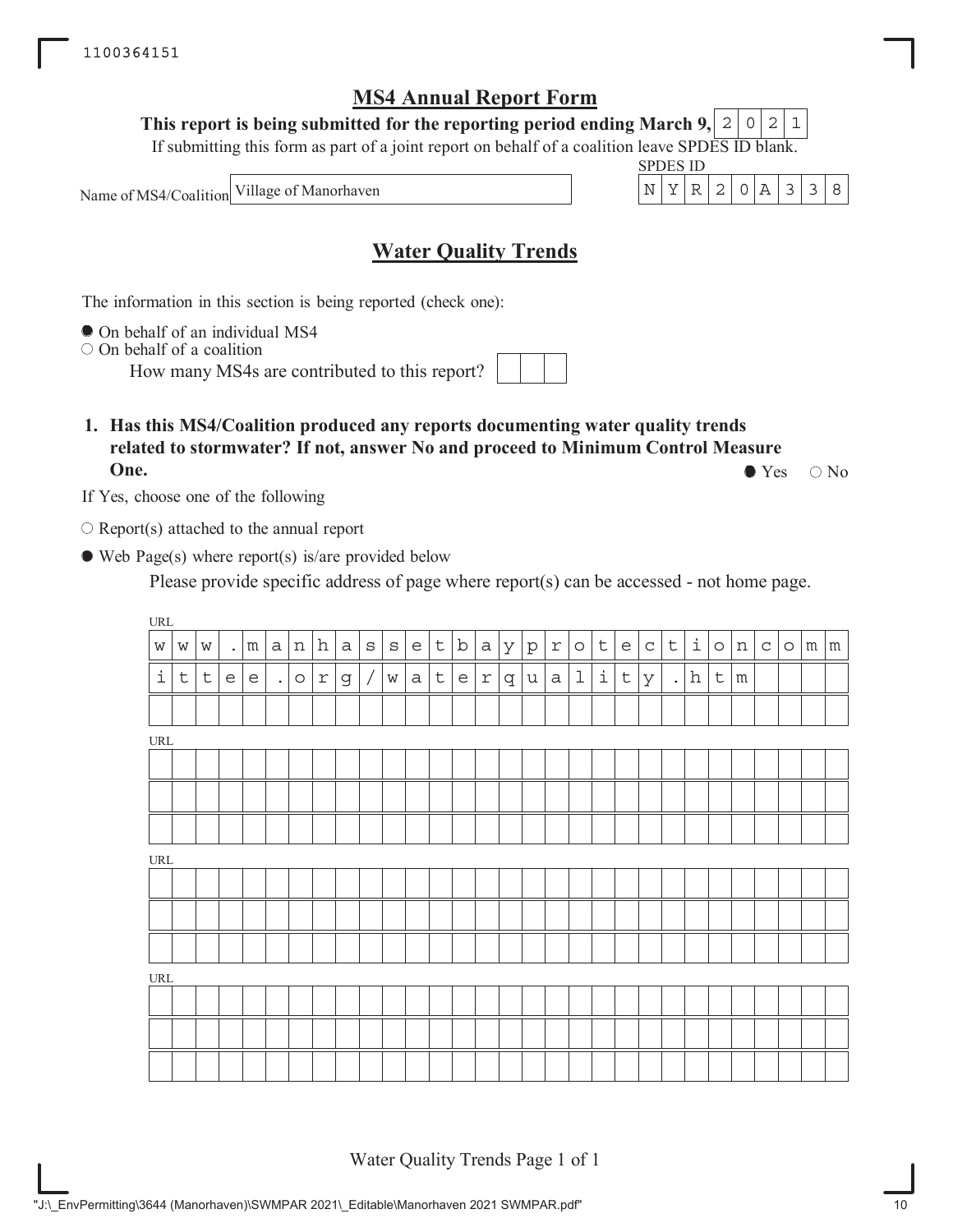## **This report is being submitted for the reporting period ending March 9, 2 0 2 1**

If submitting this form as part of a joint report on behalf of a coalition leave SPDES ID blank.

Name of MS4/Coalition

SPDES ID Village of Manorhaven  $\vert N \vert Y \vert R \vert 2 \vert 0 \vert A \vert 3 \vert 3 \vert 8$ 

# **Minimum Control Measure 1. Public Education and Outreach**

The information in this section is being reported (check one):

- $\bullet$  On behalf of an individual MS4
- $\circ$  On behalf of a coalition

How many MS4s contributed to this report?

## **1. Targeted Public Education and Outreach Best Management Practices**

Check all topics that were included in Education and Outreach during this reporting period:

| General Stormwater Management Information<br><b>• Pet Waste Management</b><br>• Recycling<br><b>• Household Hazardous Waste Disposal</b><br>Illicit Discharge Detection and Elimination<br>Riparian Corridor Protection/Restoration |
|-------------------------------------------------------------------------------------------------------------------------------------------------------------------------------------------------------------------------------------|
|                                                                                                                                                                                                                                     |
|                                                                                                                                                                                                                                     |
|                                                                                                                                                                                                                                     |
| <b>Infrastructure Maintenance</b><br><b>Trash Management</b>                                                                                                                                                                        |
| Smart Growth<br>• Vehicle Washing                                                                                                                                                                                                   |
| Storm Drain Marking<br>● Water Conservation                                                                                                                                                                                         |
| • Green Infrastructure/Better Site Design/Low Impact Development<br>○ Wetland Protection                                                                                                                                            |
| ○ None<br>Other:                                                                                                                                                                                                                    |
| $\mathsf t$<br>ı<br>$\, {\bf P}$<br>1<br>М<br>Ρ<br>G<br>g<br>n<br>S<br>S<br>e<br>$\circ$<br>$\circ$<br>$\circ$<br>$\circ$<br>$\overline{I}$<br>Other                                                                                |
| 2. Specific audiences targeted during this reporting period:                                                                                                                                                                        |
|                                                                                                                                                                                                                                     |
| lacktriangleright Public Employees<br>Contractors                                                                                                                                                                                   |
| Residential<br>• Developers                                                                                                                                                                                                         |
| <b>•</b> Businesses<br>General Public                                                                                                                                                                                               |
| <b>Industries</b><br>$\bullet$ Restaurants                                                                                                                                                                                          |
| $\circ$ Agricultural<br>Other:                                                                                                                                                                                                      |
| d<br>Н<br>L<br>d<br>S<br>t<br>t<br>e<br>l n<br>uΙ<br>$\mathbf S$<br>$\circ$<br>m<br>e<br>n<br>e<br>r<br>S<br>a<br>n<br>S<br>$\mathsf C$<br>a<br>$\rm p$<br>e<br>$\Upsilon$<br>$\circ$<br>W<br>S<br>$\mathbf{r}$<br>Other            |

MCM 1 Page 1 of 4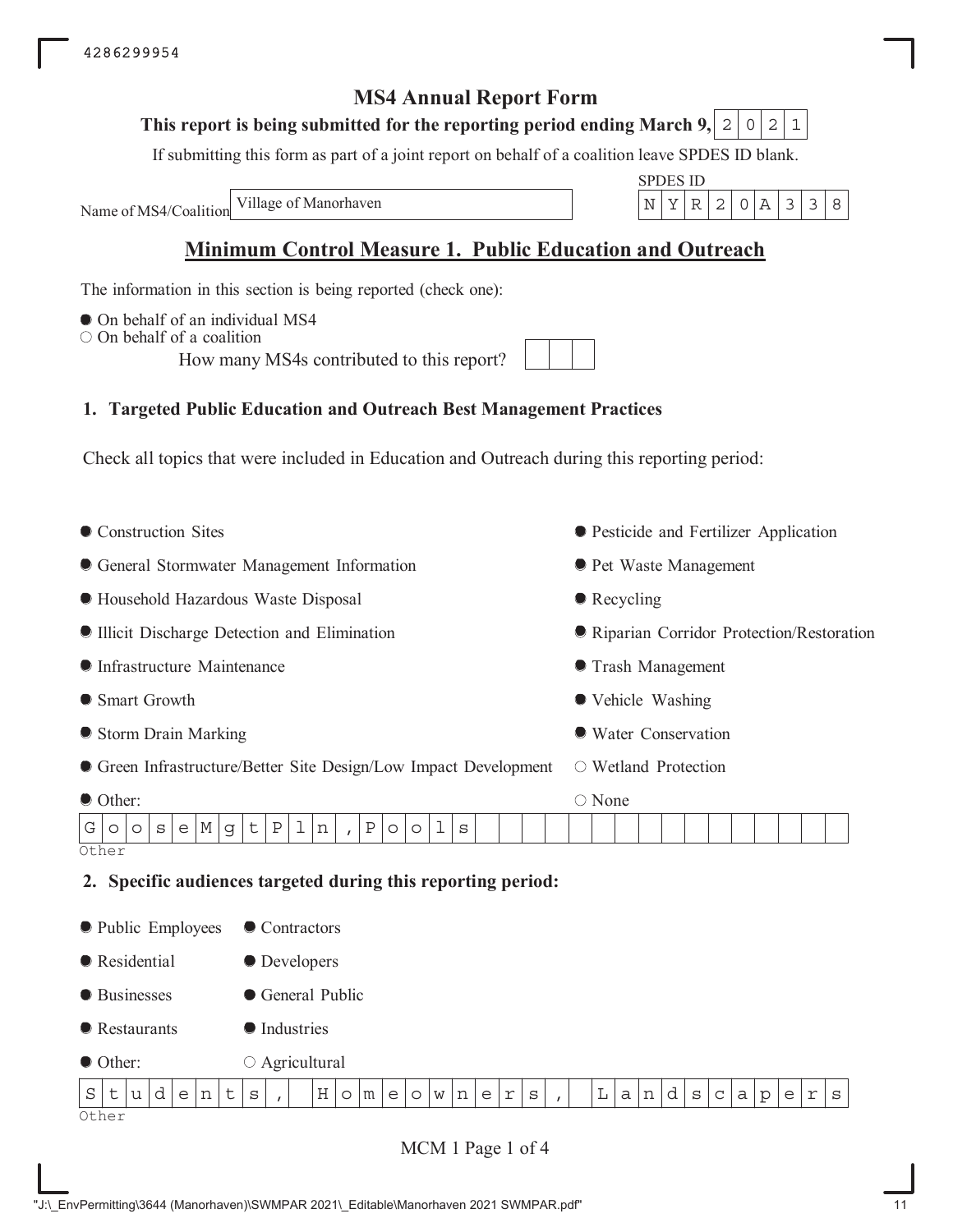This report is being submitted for the reporting period ending March 9,  $\mid 2 \mid 0 \mid 2 \mid 1$ 

If submitting this form as part of a joint report on behalf of a coalition leave SPDES ID blank.

Name of MS4/Coalition Village of Manorhaven

| SPDES 11) |  |  |  |  |
|-----------|--|--|--|--|
|           |  |  |  |  |

**3. What strategies did your MS4/Coalition use to achieve education and outreach goals during this reporting period?** Check all that apply:

| O Construction Site Operators Trained |                                                                |         |             |                                                   |         |             |                           |                         |   |             |                       |             |         |                      |              |                                   |             |   |         |             |         |   |                     | #Trained                 |             |   |             |                                   |            |                                                                                              |             |
|---------------------------------------|----------------------------------------------------------------|---------|-------------|---------------------------------------------------|---------|-------------|---------------------------|-------------------------|---|-------------|-----------------------|-------------|---------|----------------------|--------------|-----------------------------------|-------------|---|---------|-------------|---------|---|---------------------|--------------------------|-------------|---|-------------|-----------------------------------|------------|----------------------------------------------------------------------------------------------|-------------|
| O Direct Mailings                     |                                                                |         |             |                                                   |         |             |                           |                         |   |             |                       |             |         |                      |              |                                   |             |   |         |             |         |   |                     | #Mailings                |             |   |             |                                   |            |                                                                                              |             |
| Kiosks or Other Displays              |                                                                |         |             |                                                   |         |             |                           |                         |   |             |                       |             |         |                      |              |                                   |             |   |         |             |         |   |                     | # Locations              |             |   |             |                                   |            |                                                                                              | $\mathbf 2$ |
| ○ List-Serves                         |                                                                |         |             |                                                   |         |             |                           |                         |   |             |                       |             |         |                      |              |                                   |             |   |         |             |         |   |                     |                          | $#$ In List |   |             |                                   |            |                                                                                              |             |
|                                       | $\circ$ Mailing List<br># In List<br># Days Run<br># Attendees |         |             |                                                   |         |             |                           |                         |   |             |                       |             |         |                      |              |                                   |             |   |         |             |         |   |                     |                          |             |   |             |                                   |            |                                                                                              |             |
|                                       | Rewspaper Ads or Articles                                      |         |             |                                                   |         |             |                           |                         |   |             |                       |             |         |                      |              |                                   |             |   |         | $\mathbf 1$ | 5       |   |                     |                          |             |   |             |                                   |            |                                                                                              |             |
|                                       | # Attendees                                                    |         |             |                                                   |         |             |                           |                         |   |             |                       |             |         |                      |              |                                   |             |   |         | 6           | 7       |   |                     |                          |             |   |             |                                   |            |                                                                                              |             |
|                                       | lacktriangleright Presentations                                |         |             |                                                   |         |             |                           |                         |   |             |                       |             |         |                      |              |                                   |             |   |         |             |         |   |                     |                          |             |   |             |                                   |            |                                                                                              |             |
|                                       | ○ School Program<br>○ TV Spot/Program<br># Days Run            |         |             |                                                   |         |             |                           |                         |   |             |                       |             |         |                      |              |                                   |             |   |         |             |         |   |                     |                          |             |   |             |                                   |            |                                                                                              |             |
| <b>•</b> Printed Materials:           |                                                                |         |             |                                                   |         |             |                           |                         |   |             |                       |             |         |                      |              |                                   |             |   |         |             |         |   | Total # Distributed |                          |             |   |             |                                   | 7          | 5                                                                                            | 0           |
|                                       | Locations (e.g. libraries, town offices, kiosks)<br>V          | i       | 1           | 1                                                 | a       | $\mathsf g$ | $\mathop{\rm e}\nolimits$ |                         | Η | $\mathsf a$ | 1                     | $\mathbf 1$ |         |                      |              |                                   |             |   |         |             |         |   |                     |                          |             |   |             |                                   |            |                                                                                              |             |
|                                       |                                                                |         |             |                                                   |         |             |                           |                         |   |             |                       |             |         |                      |              |                                   |             |   |         |             |         |   |                     |                          |             |   |             |                                   |            |                                                                                              |             |
|                                       |                                                                |         |             |                                                   |         |             |                           |                         |   |             |                       |             |         |                      |              |                                   |             |   |         |             |         |   |                     |                          |             |   |             |                                   |            |                                                                                              |             |
|                                       |                                                                |         |             |                                                   |         |             |                           |                         |   |             |                       |             |         |                      |              |                                   |             |   |         |             |         |   |                     |                          |             |   |             |                                   |            |                                                                                              |             |
| Other:                                |                                                                |         |             |                                                   |         |             |                           |                         |   |             |                       |             |         |                      |              |                                   |             |   |         |             |         |   |                     |                          |             |   |             |                                   |            |                                                                                              |             |
|                                       | $\mathbf F$                                                    | a       | $\mathsf C$ | $\mathsf{e}% _{t}\!\left( \mathcal{A}_{t}\right)$ | b       | k           | $\mathbf{r}$              | $\, {\bf B}$            | i | $\mathbb L$ | n                     | g           | $\rm N$ | $\circ$              | $\, {\bf P}$ | $\mathsf{e}% _{t}\left( t\right)$ | $\mathsf t$ | W | $\rm s$ | t           |         |   |                     |                          |             |   |             |                                   |            |                                                                                              |             |
| ● Web Page:<br><b>URL</b>             |                                                                |         |             |                                                   | needed. |             |                           |                         |   |             |                       |             |         |                      |              |                                   |             |   |         |             |         |   |                     |                          |             |   |             |                                   |            | Provide specific web addresses - not home page. Continue on next page if additional space is |             |
| W                                     | W                                                              | W       |             | m                                                 | a       | n           | $\circ$                   | $\mathfrak{\textbf{r}}$ | h | а           | $\boldsymbol{\nabla}$ | e           | n       | $\ddot{\phantom{0}}$ | $\circ$      | $\Upsilon$                        | $\mathsf g$ |   | $\rm s$ | t           | $\circ$ | r | m                   | $\overline{\phantom{m}}$ | W           | а | $\mathsf t$ | $\mathsf{e}% _{t}\left( t\right)$ | $\Upsilon$ | $\overline{\phantom{a}}$                                                                     | $\Upsilon$  |
| e                                     | p                                                              | $\circ$ | $\Upsilon$  | t                                                 | $\rm s$ |             |                           |                         |   |             |                       |             |         |                      |              |                                   |             |   |         |             |         |   |                     |                          |             |   |             |                                   |            |                                                                                              |             |
|                                       |                                                                |         |             |                                                   |         |             |                           |                         |   |             |                       |             |         |                      |              |                                   |             |   |         |             |         |   |                     |                          |             |   |             |                                   |            |                                                                                              |             |
| URL                                   |                                                                |         |             |                                                   |         |             |                           |                         |   |             |                       |             |         |                      |              |                                   |             |   |         |             |         |   |                     |                          |             |   |             |                                   |            |                                                                                              |             |
|                                       |                                                                |         |             |                                                   |         |             |                           |                         |   |             |                       |             |         |                      |              |                                   |             |   |         |             |         |   |                     |                          |             |   |             |                                   |            |                                                                                              |             |
|                                       |                                                                |         |             |                                                   |         |             |                           |                         |   |             |                       |             |         |                      |              |                                   |             |   |         |             |         |   |                     |                          |             |   |             |                                   |            |                                                                                              |             |
|                                       |                                                                |         |             |                                                   |         |             |                           |                         |   |             |                       |             |         |                      |              |                                   |             |   |         |             |         |   |                     |                          |             |   |             |                                   |            |                                                                                              |             |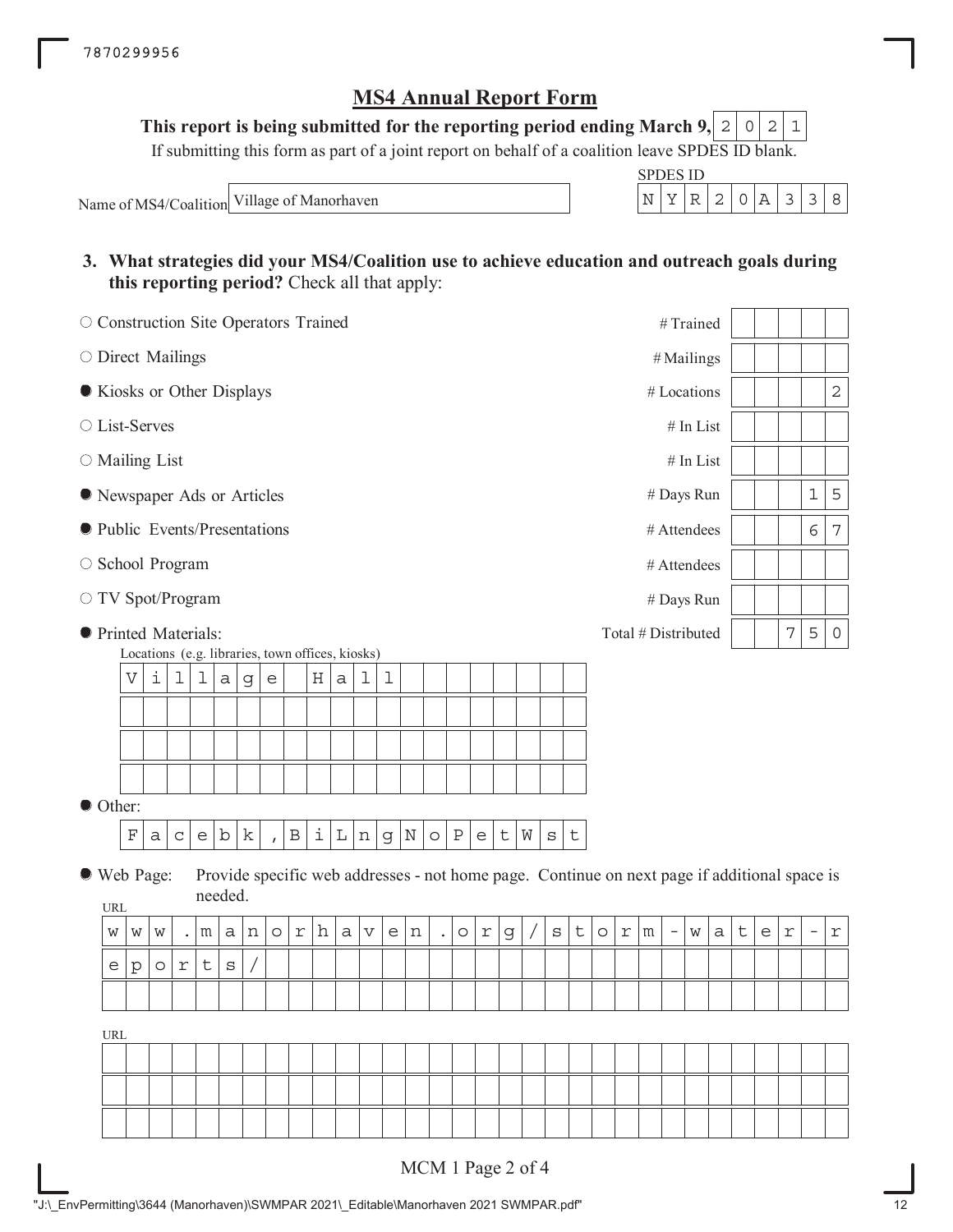## **This report is being submitted for the reporting period ending March 9, 2 0 2 1**

If submitting this form as part of a joint report on behalf of a coalition leave SPDES ID blank.

Name of MS4/Coalition

SPDES ID Village of Manorhaven  $\vert N \vert Y \vert R \vert 2 \vert 0 \vert A \vert 3 \vert 3 \vert 8$ 

3. Web Page con't.: Provide specific web addresses - not home page.

| URL          |   |                          |                  |              |            |                          |                              |                |         |                 |                 |                |              |                      |            |         |                          |              |                      |                          |                 |                     |             |                  |                  |          |                          |         |             |            |                                   |
|--------------|---|--------------------------|------------------|--------------|------------|--------------------------|------------------------------|----------------|---------|-----------------|-----------------|----------------|--------------|----------------------|------------|---------|--------------------------|--------------|----------------------|--------------------------|-----------------|---------------------|-------------|------------------|------------------|----------|--------------------------|---------|-------------|------------|-----------------------------------|
| W            | W | W                        | $\bullet$        | m            | а          | n                        | $\circ$                      | r              | h       | а               | V               | e              | n            | $\ddot{\phantom{1}}$ | $\circ$    | r       | g                        |              | d                    | $\circ$                  | C               | u                   | m           | е                | n                | t        | $\rm s$                  |         | М           | а          | n                                 |
| $\circ$      | r | h                        | а                | V            | e          | n                        | $\qquad \qquad \blacksquare$ | Α              | r       | е               | $\frac{6}{\pi}$ | 2              | 0            | Υ                    | $\circ$    | u       | $\frac{6}{\pi}$          | $\mathbf{2}$ | 0                    | R                        | e               | а                   | d           | У                | $\,{}^{\circ}\!$ | 2        | $\mathbf 0$              | f       | $\circ$     | $\Upsilon$ | $\frac{8}{6}$                     |
| $\mathbf{2}$ | 0 | а                        | ್ಠಿ              | 2            | $\circ$    | М                        | а                            | j              | $\circ$ | r               | $\,$ $\,$       | $\overline{c}$ | 0            | S                    | t          | $\circ$ | r                        | m            | $\ddot{\phantom{0}}$ | $\mathbf{p}$             | d               | f                   |             |                  |                  |          |                          |         |             |            |                                   |
| URL          |   |                          |                  |              |            |                          |                              |                |         |                 |                 |                |              |                      |            |         |                          |              |                      |                          |                 |                     |             |                  |                  |          |                          |         |             |            |                                   |
| W            | W | W                        | $\bullet$        | m            | а          | n                        | $\circ$                      | r              | h       | а               | V               | е              | n            | $\ddot{\phantom{a}}$ | $\circ$    | r       | g                        |              | d                    | $\circ$                  | C               | u                   | m           | е                | n                | t        | S                        |         | W           | а          | $\sf t$                           |
| е            | r | $\,$ $\,$                | 2                | 0            | C          | O                        | n                            | S              | e       | r               | V               | а              | t            | ı                    | $\circ$    | n       | $\,{}^{\circ}\!$         | $\mathbf{2}$ | 0                    | $\overline{\phantom{a}}$ | $\frac{8}{\pi}$ | $\mathbf{2}$        | 0           | Η                | а                | n        | d                        | $\circ$ | u           | t          | $\frac{8}{6}$                     |
| 2            | 0 | $\overline{\phantom{a}}$ | ್ಠಿ              | 2            | 0          | $\mathbf P$              | W                            | W              | D       | ್ಯ              | $\mathbf{2}$    | 0              | J            | u                    | n          | e       | $\,$ $\,$                | $\mathbf{2}$ | 0                    | $\mathbf{2}$             | 0               | $\mathbf 1$         | 6           | $\,{}^{\circ}\!$ | $\mathbf{2}$     | 0        | $\overline{\phantom{m}}$ | ್ಠಿ     | $\mathbf 2$ | 0          | $\boldsymbol{\nabla}$             |
| URL          |   |                          |                  |              |            |                          |                              |                |         |                 |                 |                |              |                      |            |         |                          |              |                      |                          |                 |                     |             |                  |                  |          |                          |         |             |            |                                   |
| W            | W | W                        |                  | m            | а          | n                        | $\circ$                      | r              | h       | а               | V               | e              | n            | $\bullet$            | $\circ$    | r       | g                        |              | d                    | $\circ$                  | C               | u                   | m           | e                | n                | t        | $\rm s$                  |         | G           | r          | $\mathsf{e}% _{t}\left( t\right)$ |
| а            | S | е                        | $\,{}^{\circ}\!$ | $\mathbf{2}$ | 0          | B                        | r                            | $\circ$        | C       | h               | u               | r              | е            | $\bullet$            | р          | d       | $\mathbf f$              |              |                      |                          |                 |                     |             |                  |                  |          |                          |         |             |            |                                   |
|              |   |                          |                  |              |            |                          |                              |                |         |                 |                 |                |              |                      |            |         |                          |              |                      |                          |                 |                     |             |                  |                  |          |                          |         |             |            |                                   |
| URL          |   |                          |                  |              |            |                          |                              |                |         |                 |                 |                |              |                      |            |         |                          |              |                      |                          |                 |                     |             |                  |                  |          |                          |         |             |            |                                   |
| W            | W | W                        |                  | m            | а          | n                        | O                            | $\Upsilon$     | h       | а               | V               | e              | n            | $\bullet$            | $\circ$    | r       | g                        |              | d                    | $\circ$                  | C               | u                   | m           | е                | n                | t        | S                        |         | g           | $\Upsilon$ | $\epsilon$                        |
| e            | n | ı                        | а                | W            | n          | C                        | а                            | r              | d       | $\frac{8}{\pi}$ | $\sqrt{2}$      | $\overline{0}$ | $\mathbf{2}$ | $\qquad \qquad -$    | $\sqrt{2}$ | 0       | 1                        | 8            | $\bullet$            | $\rm p$                  | d               | $\mathbf f$         |             |                  |                  |          |                          |         |             |            |                                   |
|              |   |                          |                  |              |            |                          |                              |                |         |                 |                 |                |              |                      |            |         |                          |              |                      |                          |                 |                     |             |                  |                  |          |                          |         |             |            |                                   |
| URL          |   |                          |                  |              |            |                          |                              |                |         |                 |                 |                |              |                      |            |         |                          |              |                      |                          |                 |                     |             |                  |                  |          |                          |         |             |            |                                   |
| W            | W | W                        |                  | m            | а          | n                        | O                            | r              | h       | а               | V               | e              | n            |                      | $\circ$    | r       | g                        |              | S                    | a                        | n               | $\dot{\mathbbm{1}}$ | $\sf t$     | $\mathsf{a}$     | t                | i        | $\circ$                  | n       |             |            |                                   |
|              |   |                          |                  |              |            |                          |                              |                |         |                 |                 |                |              |                      |            |         |                          |              |                      |                          |                 |                     |             |                  |                  |          |                          |         |             |            |                                   |
|              |   |                          |                  |              |            |                          |                              |                |         |                 |                 |                |              |                      |            |         |                          |              |                      |                          |                 |                     |             |                  |                  |          |                          |         |             |            |                                   |
| <b>URL</b>   |   |                          |                  |              |            |                          |                              |                |         |                 |                 |                |              |                      |            |         |                          |              |                      |                          |                 |                     |             |                  |                  |          |                          |         |             |            |                                   |
| W            | W | W                        |                  | m            | а          | n                        | $\circ$                      | r              | h       | а               | V               | e              | n            | $\bullet$            | $\circ$    | r       | g                        |              | $\mathbf v$          | ı                        | 1               | 1                   | а           | g                | е                | $\equiv$ | f                        | $\circ$ | r           | m          | $\rm s$                           |
|              |   |                          |                  |              |            |                          |                              |                |         |                 |                 |                |              |                      |            |         |                          |              |                      |                          |                 |                     |             |                  |                  |          |                          |         |             |            |                                   |
|              |   |                          |                  |              |            |                          |                              |                |         |                 |                 |                |              |                      |            |         |                          |              |                      |                          |                 |                     |             |                  |                  |          |                          |         |             |            |                                   |
| <b>URL</b>   |   |                          |                  |              |            |                          |                              |                |         |                 |                 |                |              |                      |            |         |                          |              |                      |                          |                 |                     |             |                  |                  |          |                          |         |             |            |                                   |
| W            | W | W                        | $\bullet$        | n            | а          | S                        | S                            | а              | u       | $\mathbf C$     | $\circ$         | u              | n            | t                    | У          | n       | У                        | $\bullet$    | g                    | $\circ$                  | V               |                     | $\mathbf 1$ | 8                | 7                | 6        |                          | S       | t           | $\circ$    | $\Upsilon$                        |
| m            | W | а                        | t                | e            | $\Upsilon$ | $\overline{\phantom{m}}$ | М                            | a <sub>l</sub> | n       | а               | g               | e <sub>1</sub> | m            | e <sub>1</sub>       | n          | t       | $\overline{\phantom{a}}$ | Ρ            | r                    | $\circ$                  | g               | r                   | а           | m                |                  |          |                          |         |             |            |                                   |
|              |   |                          |                  |              |            |                          |                              |                |         |                 |                 |                |              |                      |            |         |                          |              |                      |                          |                 |                     |             |                  |                  |          |                          |         |             |            |                                   |

MCM 1 Page 3 of 4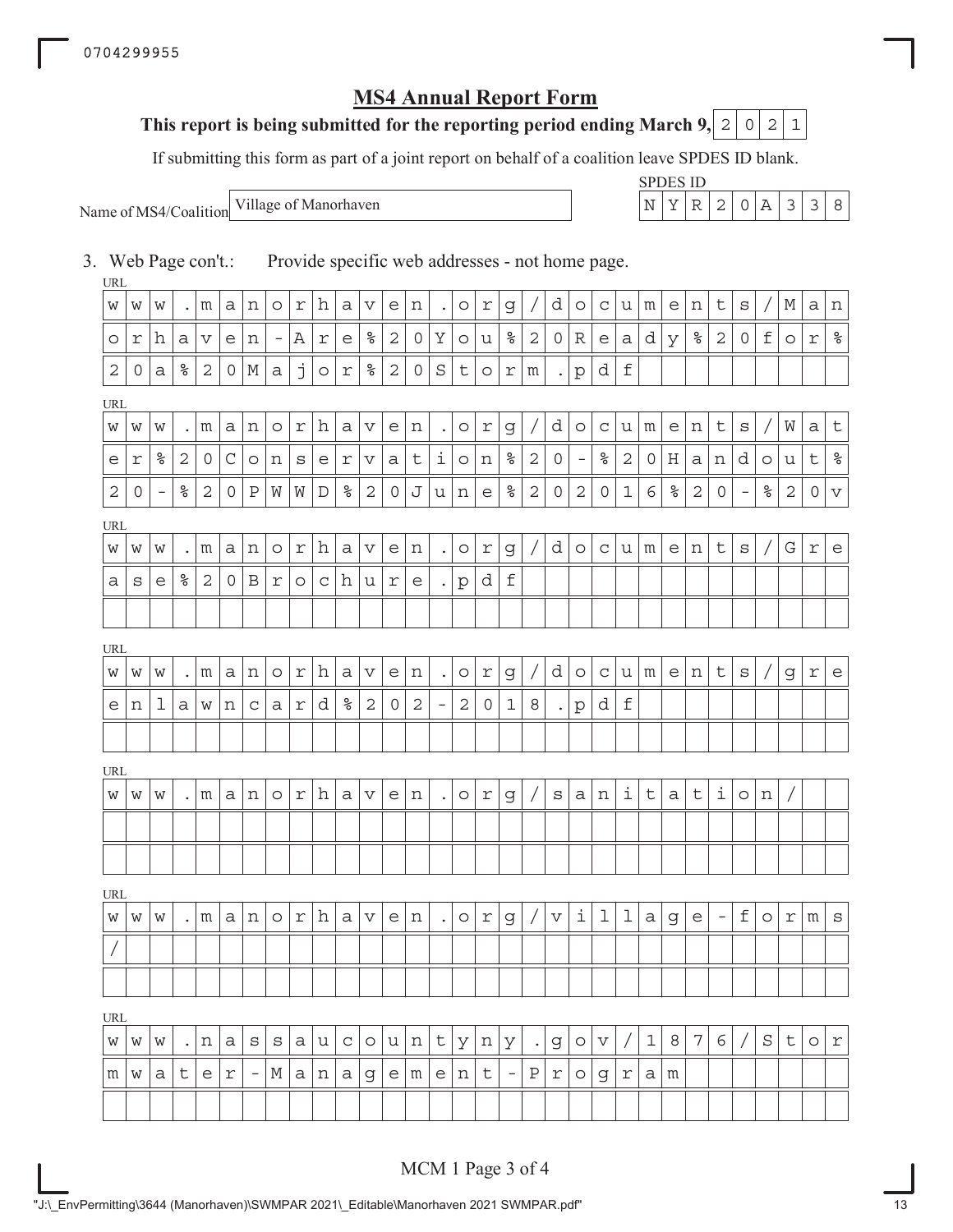## **This report is being submitted for the reporting period ending March 9, 2 0 2 1**

If submitting this form as part of a joint report on behalf of a coalition leave SPDES ID blank.

Name of MS4/Coalition

## **4. Evaluating Progress Toward Measurable Goals MCM 1**

Use this page to report on your progress and project plans toward achieving measurable goals identified in your Stormwater Management Program Plan (SWMPP), including requirements in Part III.C.1. Submit additional pages as needed.

### **A. Briefly summarize the Measurable Goal identified in the SWMPP in this reporting period.**

The Village Public Education and Outreach program goal is to increase the number and variety by which educational materials reach the citizens of Manorhaven. The Village's active membership in the Manhasset Bay Protection Committee enabled them to learn of new audiences and new ways to reach the public. Examples include helping man information booths at community events and participating in Boat Tours and lectures. The Village does direct mailings of related materials.

### **B. Briefly summarize the observations that indicated the overall effectiveness of this Measurable Goal.**

The Village has chosen to evaluate the number of direct mailings as an indicator for measuring the overall effectiveness of the Village's compliance with the Public Education and Outreach program requirements. There two kiosks in the Village that display information to the public pertaining to stormwater.

### **C. How many times was this observation measured or evaluated in this reporting period?**

*(ex.: samples/participants/events)* 1

## **D. Has your MS4 made progress toward this Measurable Goal during this reporting period?**

 $\bullet$  Yes  $\circ$  No

**E.** Is your MS4 on schedule to meet the deadline set forth in the SWMPP?  $\bullet$  Yes  $\circ$  No

## **F. Briefly summarize the stormwater activities planned to meet the goals of this MCM during the next reporting cycle (including an implementation schedule).**

The Village plans to continue evaluating the number of direct mailings as an indicator for measuring the overall effectiveness of the Village's compliance with the Public Education and Outreach program requirements in the next reporting cycle. The Village will also educate and reach out to the public through Earth Day events and through development of a walkway along the preserve.

MCM 1 Page 4 of 4

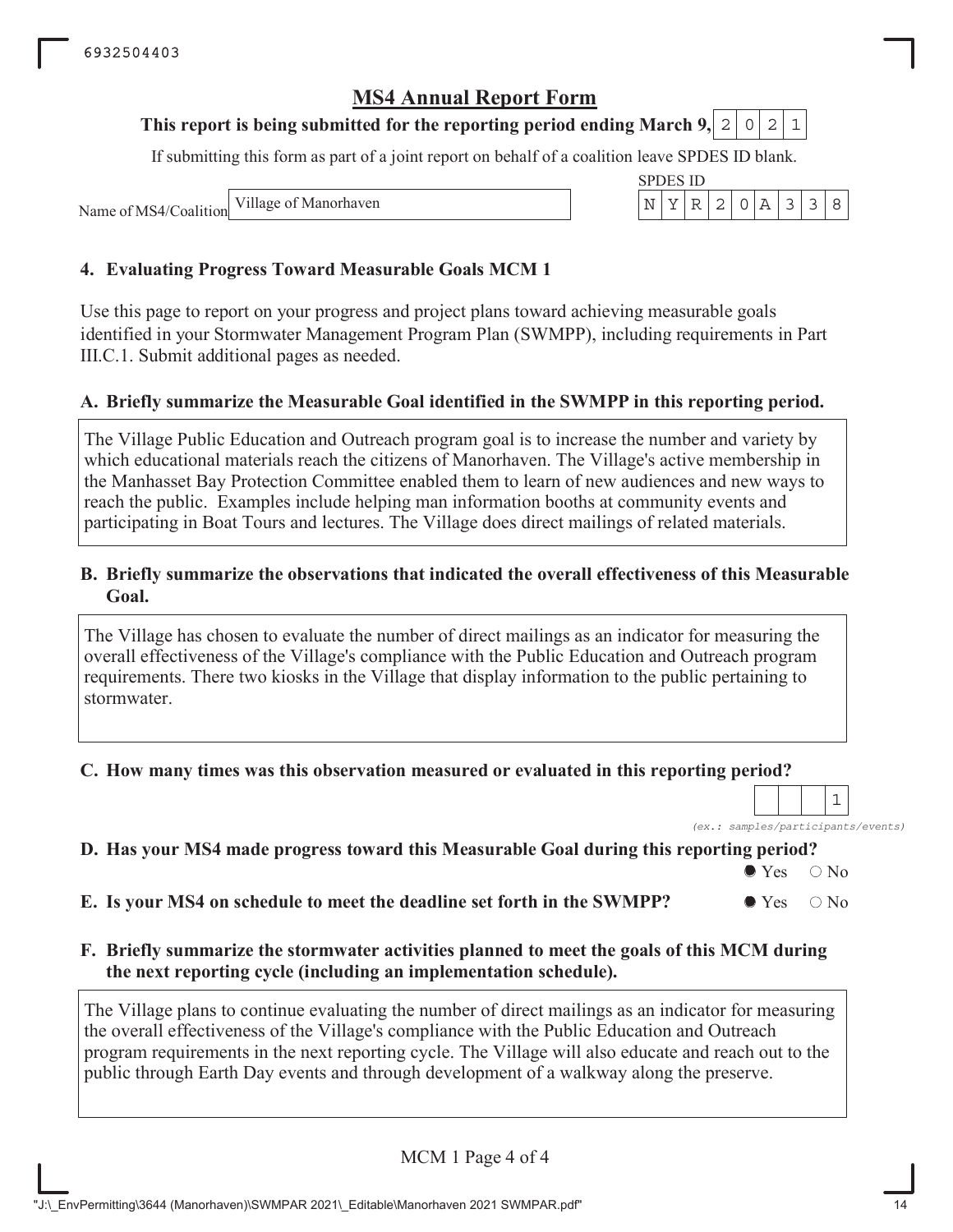## **This report is being submitted for the reporting period ending March 9, 2 0 2 1**

If submitting this form as part of a joint report on behalf of a coalition leave SPDES ID blank.

Name of MS4/Coalition

SPDES ID Village of Manorhaven  $\vert N \vert Y \vert R \vert 2 \vert 0 \vert A \vert 3 \vert 3 \vert 8$ 

# **Minimum Control Measure 2. Public Involvement/Participation**

The information in this section is being reported (check one):

 $\bullet$  On behalf of an individual MS4

On behalf of a coalition

How many MS4s contributed to this report?

**1. What opportunities were provided for public participation in implementation, development, evaluation and improvement of the Stormwater Management Program (SWMP) Plan during this reporting period? Check all that apply:**

| Cleanup Events                                                                                                                                               |                         | # Events<br>$\mathsf{O}\xspace$                                                                       |
|--------------------------------------------------------------------------------------------------------------------------------------------------------------|-------------------------|-------------------------------------------------------------------------------------------------------|
| Comments on SWMP Received                                                                                                                                    |                         | $\mathsf{O}$<br># Comments                                                                            |
| Community Hotlines                                                                                                                                           | Phone#                  | 8<br>3<br>7<br>5<br>8<br>1<br>6<br>$\overline{0}$<br>$\overline{0}$<br>0<br>$\overline{\phantom{0}}$  |
| Phone#<br>$\overline{\phantom{0}}$                                                                                                                           | Phone#                  | 3<br>5<br>8<br>8<br>$\mathbf 2$<br>7<br>8<br>$1\,$<br>$\overline{4}$<br>6<br>$\overline{\phantom{0}}$ |
| Phone#<br>$\qquad \qquad$                                                                                                                                    | Phone#                  | $\epsilon$<br>5<br>7<br>5<br>5<br>7<br>$1\,$<br>3<br>5<br>$\mathbf 1$<br>$\overline{a}$               |
| Phone#<br>$\overline{a}$                                                                                                                                     | Phone#                  | $\mathfrak{Z}$<br>$\mathbf{1}$<br>$\mathbf 1$<br>$\overline{\phantom{0}}$                             |
| Phone#<br>$\overline{\phantom{0}}$                                                                                                                           | Phone#                  | $\overline{\phantom{0}}$                                                                              |
| Phone#<br>۰                                                                                                                                                  | Phone#                  | $\overline{\phantom{0}}$                                                                              |
| • Community Meetings                                                                                                                                         |                         | $#$ Attendees<br>$\overline{0}$                                                                       |
| $\circ$ Plantings                                                                                                                                            |                         | Sq. Ft.                                                                                               |
| $\circ$ Storm Drain Markings                                                                                                                                 |                         | #Drains                                                                                               |
| • Stakeholder Meetings                                                                                                                                       |                         | 7<br>6<br># Attendees                                                                                 |
| ● Volunteer Monitoring                                                                                                                                       |                         | 1<br>$\circ$<br># Events                                                                              |
| T<br>$\, {\bf B}$<br>$\, {\bf P}$<br>$\, {\bf B}$<br>$\mathbb M$<br>$\mathsf C$<br>$\sf t$<br>Other:<br>$\Upsilon$<br>$\circ$<br>$\mathsf a$<br>u<br>$\circ$ | $\rm s$<br>$\mathbf{I}$ | $\rm S$<br>T<br>Ρ<br>$\, {\bf P}$<br>O<br>r<br>$\circ$<br>g<br>$\Upsilon$<br>а<br>m                   |

**2. Was public notice of availability of this annual report and Stormwater Management Program (SWMP) Plan provided?**  $\bullet$  Yes  $\circ$  No

| $\circ$ List-Serve                                                   |                                                |  |  |  |  |              |  |  |     |  |             |  |         |              |              |          |   |   |   |  | $#$ In List |  |  |  |  |
|----------------------------------------------------------------------|------------------------------------------------|--|--|--|--|--------------|--|--|-----|--|-------------|--|---------|--------------|--------------|----------|---|---|---|--|-------------|--|--|--|--|
| $\circ$ Newspaper Advertising                                        |                                                |  |  |  |  |              |  |  |     |  |             |  |         |              |              |          |   |   |   |  |             |  |  |  |  |
|                                                                      | # Days Run<br>○ TV/Radio Notices<br># Days Run |  |  |  |  |              |  |  |     |  |             |  |         |              |              |          |   |   |   |  |             |  |  |  |  |
| $\bullet$ Other: $\vert P \vert \circ \vert s \vert t \vert e \vert$ |                                                |  |  |  |  | $\mathbf{d}$ |  |  | i n |  | $ V $ i $ $ |  | $\perp$ | $\mathbf{1}$ | $\mathsf{a}$ | $\sigma$ | e | Η | a |  |             |  |  |  |  |
| $\bullet$ Web Page URL: Enter URL(s) on the following two pages.     |                                                |  |  |  |  |              |  |  |     |  |             |  |         |              |              |          |   |   |   |  |             |  |  |  |  |

MCM 2 Page 1 of 6

|  | "J:\ EnvPermitting\3644 (Manorhaven)\SWMPAR 2021\ Editable\Manorhaven 2021 SWMPAR.pdf" |  |
|--|----------------------------------------------------------------------------------------|--|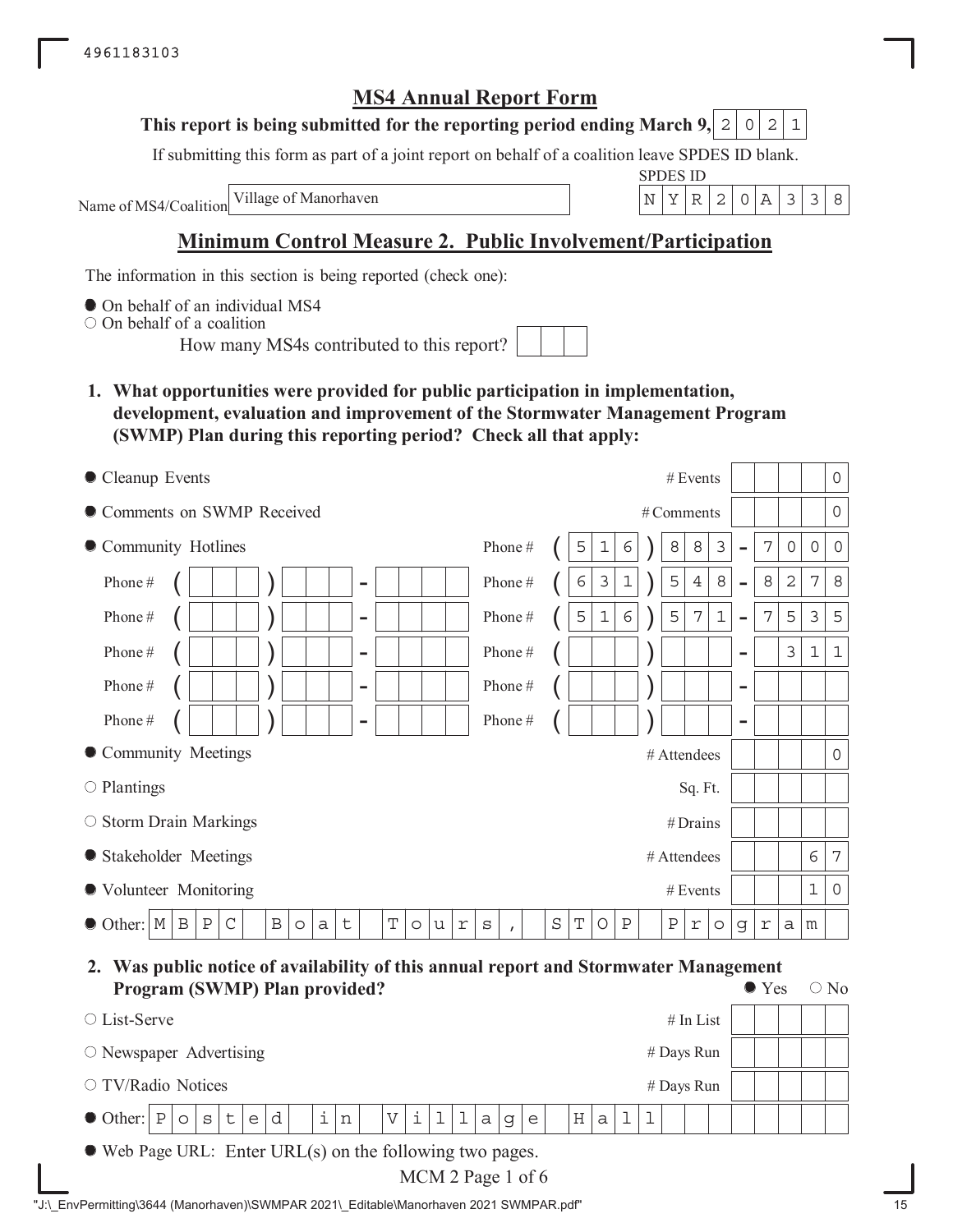## This report is being submitted for the reporting period ending March 9,  $\mid$  2  $\mid$  0  $\mid$  2  $\mid$  1

If submitting this form as part of a joint report on behalf of a coalition leave SPDES ID blank.

Name of MS4/Coalition Village of Manorhaven

| ЧP | י ונו | NH). |  |  |  |
|----|-------|------|--|--|--|
|    | –     |      |  |  |  |

## **2. URL(s) con't.:**

**Please provide specific address(es) where notice(s) can be accessed - not home page.**

| URL                                |         |          |         |     |   |              |     |                |         |            |             |            |              |                               |         |         |          |             |              |                  |   |            |          |            |                                   |   |         |              |
|------------------------------------|---------|----------|---------|-----|---|--------------|-----|----------------|---------|------------|-------------|------------|--------------|-------------------------------|---------|---------|----------|-------------|--------------|------------------|---|------------|----------|------------|-----------------------------------|---|---------|--------------|
| ${\mathfrak m}$                    |         | a n      | $\circ$ | r h | a | $\mathbf{V}$ | e n | $\mathbb{Z}^2$ | $\circ$ | $\Upsilon$ | $\mathsf d$ | $\sqrt{ }$ | $\mathtt{s}$ | $\lfloor \frac{1}{2} \rfloor$ | $\circ$ | $ r $ m | $\equiv$ | $\mathbf W$ | $\mathsf{a}$ | $ \t\mathtt{t} $ | e | $\Upsilon$ | $\equiv$ | $\Upsilon$ | $\mathsf{e}% _{t}\left( t\right)$ | p | $\circ$ | $\mathtt{r}$ |
| $\mathsf{t}$                       | $\rm s$ | $\bigg/$ |         |     |   |              |     |                |         |            |             |            |              |                               |         |         |          |             |              |                  |   |            |          |            |                                   |   |         |              |
|                                    |         |          |         |     |   |              |     |                |         |            |             |            |              |                               |         |         |          |             |              |                  |   |            |          |            |                                   |   |         |              |
| URL                                |         |          |         |     |   |              |     |                |         |            |             |            |              |                               |         |         |          |             |              |                  |   |            |          |            |                                   |   |         |              |
|                                    |         |          |         |     |   |              |     |                |         |            |             |            |              |                               |         |         |          |             |              |                  |   |            |          |            |                                   |   |         |              |
|                                    |         |          |         |     |   |              |     |                |         |            |             |            |              |                               |         |         |          |             |              |                  |   |            |          |            |                                   |   |         |              |
|                                    |         |          |         |     |   |              |     |                |         |            |             |            |              |                               |         |         |          |             |              |                  |   |            |          |            |                                   |   |         |              |
| URL                                |         |          |         |     |   |              |     |                |         |            |             |            |              |                               |         |         |          |             |              |                  |   |            |          |            |                                   |   |         |              |
|                                    |         |          |         |     |   |              |     |                |         |            |             |            |              |                               |         |         |          |             |              |                  |   |            |          |            |                                   |   |         |              |
|                                    |         |          |         |     |   |              |     |                |         |            |             |            |              |                               |         |         |          |             |              |                  |   |            |          |            |                                   |   |         |              |
|                                    |         |          |         |     |   |              |     |                |         |            |             |            |              |                               |         |         |          |             |              |                  |   |            |          |            |                                   |   |         |              |
|                                    |         |          |         |     |   |              |     |                |         |            |             |            |              |                               |         |         |          |             |              |                  |   |            |          |            |                                   |   |         |              |
| URL                                |         |          |         |     |   |              |     |                |         |            |             |            |              |                               |         |         |          |             |              |                  |   |            |          |            |                                   |   |         |              |
|                                    |         |          |         |     |   |              |     |                |         |            |             |            |              |                               |         |         |          |             |              |                  |   |            |          |            |                                   |   |         |              |
|                                    |         |          |         |     |   |              |     |                |         |            |             |            |              |                               |         |         |          |             |              |                  |   |            |          |            |                                   |   |         |              |
|                                    |         |          |         |     |   |              |     |                |         |            |             |            |              |                               |         |         |          |             |              |                  |   |            |          |            |                                   |   |         |              |
| URL                                |         |          |         |     |   |              |     |                |         |            |             |            |              |                               |         |         |          |             |              |                  |   |            |          |            |                                   |   |         |              |
|                                    |         |          |         |     |   |              |     |                |         |            |             |            |              |                               |         |         |          |             |              |                  |   |            |          |            |                                   |   |         |              |
|                                    |         |          |         |     |   |              |     |                |         |            |             |            |              |                               |         |         |          |             |              |                  |   |            |          |            |                                   |   |         |              |
|                                    |         |          |         |     |   |              |     |                |         |            |             |            |              |                               |         |         |          |             |              |                  |   |            |          |            |                                   |   |         |              |
| URL                                |         |          |         |     |   |              |     |                |         |            |             |            |              |                               |         |         |          |             |              |                  |   |            |          |            |                                   |   |         |              |
|                                    |         |          |         |     |   |              |     |                |         |            |             |            |              |                               |         |         |          |             |              |                  |   |            |          |            |                                   |   |         |              |
|                                    |         |          |         |     |   |              |     |                |         |            |             |            |              |                               |         |         |          |             |              |                  |   |            |          |            |                                   |   |         |              |
|                                    |         |          |         |     |   |              |     |                |         |            |             |            |              |                               |         |         |          |             |              |                  |   |            |          |            |                                   |   |         |              |
| $\ensuremath{\mathsf{URL}}\xspace$ |         |          |         |     |   |              |     |                |         |            |             |            |              |                               |         |         |          |             |              |                  |   |            |          |            |                                   |   |         |              |
|                                    |         |          |         |     |   |              |     |                |         |            |             |            |              |                               |         |         |          |             |              |                  |   |            |          |            |                                   |   |         |              |
|                                    |         |          |         |     |   |              |     |                |         |            |             |            |              |                               |         |         |          |             |              |                  |   |            |          |            |                                   |   |         |              |
|                                    |         |          |         |     |   |              |     |                |         |            |             |            |              |                               |         |         |          |             |              |                  |   |            |          |            |                                   |   |         |              |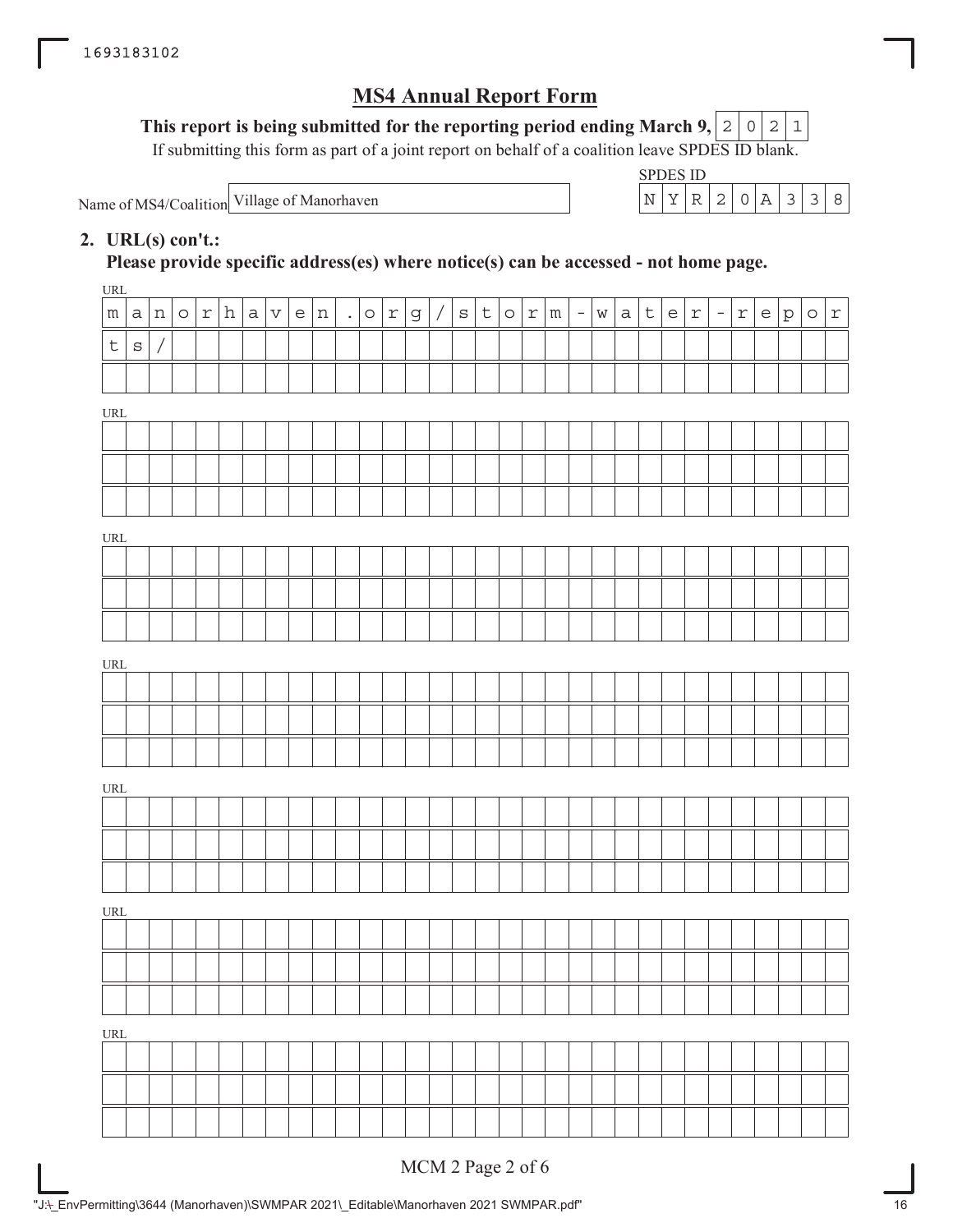## This report is being submitted for the reporting period ending March 9,  $\mid$  2  $\mid$  0  $\mid$  2  $\mid$  1

If submitting this form as part of a joint report on behalf of a coalition leave SPDES ID blank.

Name of MS4/Coalition

SPDES ID Village of Manorhaven  $\vert N \vert Y \vert R \vert 2 \vert 0 \vert A \vert 3 \vert 3 \vert 8$ 

## **2. URL(s) con't.:**

**Please provide specific address(es) where notices can be accessed - not home page.**

| URL                              |  |  |  |  |  |  |  |  |  |  |  |  |  |  |  |  |
|----------------------------------|--|--|--|--|--|--|--|--|--|--|--|--|--|--|--|--|
|                                  |  |  |  |  |  |  |  |  |  |  |  |  |  |  |  |  |
|                                  |  |  |  |  |  |  |  |  |  |  |  |  |  |  |  |  |
|                                  |  |  |  |  |  |  |  |  |  |  |  |  |  |  |  |  |
| URL                              |  |  |  |  |  |  |  |  |  |  |  |  |  |  |  |  |
|                                  |  |  |  |  |  |  |  |  |  |  |  |  |  |  |  |  |
|                                  |  |  |  |  |  |  |  |  |  |  |  |  |  |  |  |  |
|                                  |  |  |  |  |  |  |  |  |  |  |  |  |  |  |  |  |
|                                  |  |  |  |  |  |  |  |  |  |  |  |  |  |  |  |  |
| URL                              |  |  |  |  |  |  |  |  |  |  |  |  |  |  |  |  |
|                                  |  |  |  |  |  |  |  |  |  |  |  |  |  |  |  |  |
|                                  |  |  |  |  |  |  |  |  |  |  |  |  |  |  |  |  |
|                                  |  |  |  |  |  |  |  |  |  |  |  |  |  |  |  |  |
| URL                              |  |  |  |  |  |  |  |  |  |  |  |  |  |  |  |  |
|                                  |  |  |  |  |  |  |  |  |  |  |  |  |  |  |  |  |
|                                  |  |  |  |  |  |  |  |  |  |  |  |  |  |  |  |  |
|                                  |  |  |  |  |  |  |  |  |  |  |  |  |  |  |  |  |
|                                  |  |  |  |  |  |  |  |  |  |  |  |  |  |  |  |  |
| URL                              |  |  |  |  |  |  |  |  |  |  |  |  |  |  |  |  |
|                                  |  |  |  |  |  |  |  |  |  |  |  |  |  |  |  |  |
|                                  |  |  |  |  |  |  |  |  |  |  |  |  |  |  |  |  |
|                                  |  |  |  |  |  |  |  |  |  |  |  |  |  |  |  |  |
| URL                              |  |  |  |  |  |  |  |  |  |  |  |  |  |  |  |  |
|                                  |  |  |  |  |  |  |  |  |  |  |  |  |  |  |  |  |
|                                  |  |  |  |  |  |  |  |  |  |  |  |  |  |  |  |  |
|                                  |  |  |  |  |  |  |  |  |  |  |  |  |  |  |  |  |
|                                  |  |  |  |  |  |  |  |  |  |  |  |  |  |  |  |  |
| $\ensuremath{\text{URL}}\xspace$ |  |  |  |  |  |  |  |  |  |  |  |  |  |  |  |  |
|                                  |  |  |  |  |  |  |  |  |  |  |  |  |  |  |  |  |
|                                  |  |  |  |  |  |  |  |  |  |  |  |  |  |  |  |  |
|                                  |  |  |  |  |  |  |  |  |  |  |  |  |  |  |  |  |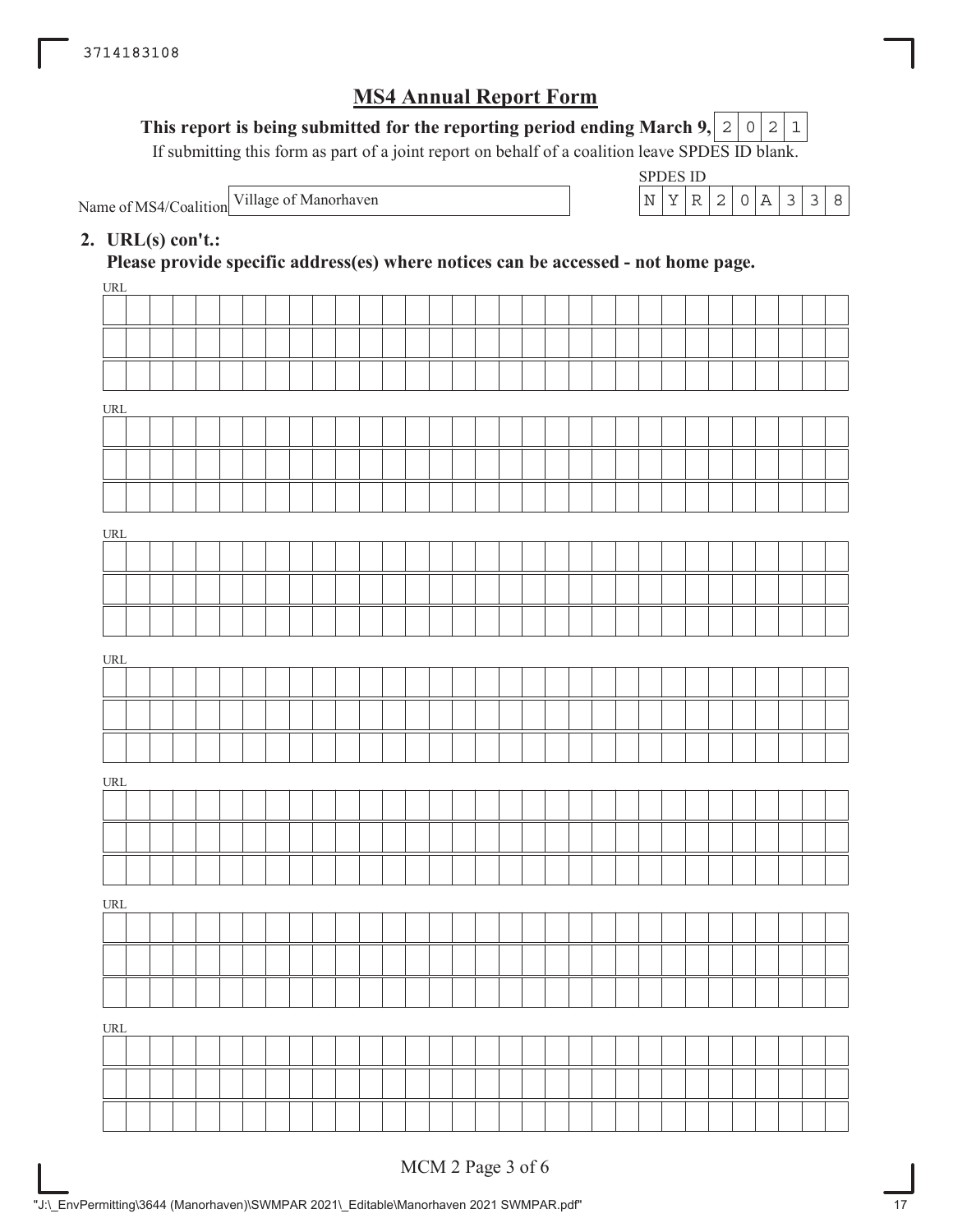## **This report is being submitted for the reporting period ending March 9, 2 0 2 1**

If submitting this form as part of a joint report on behalf of a coalition leave SPDES ID blank.

Name of MS4/Coalition

SPDES ID Village of Manorhaven  $\vert N \vert Y \vert R \vert 2 \vert 0 \vert A \vert 3 \vert 3 \vert 8$ 

**3. Where can the public access copies of this annual report, Stormwater Management Program SWMP) Plan and submit comments on those documents?**

Enter address/contact info and select radio button to indicate which document is available and whether comments may be submitted at that location. Submit additional pages as needed.

**City** Department Address Zip - Phone  $(|5|1|6|)|8|8|3|$ **City** Address Library Zip - Phone ( ) - **City** Address Zip - Phone ( ) - MS4/Coalition Office ○ Other Web Page URL:  $\circ$  eMail Please provide specific address of page where report can be accessed - not home page. ● Annual Report ● SWMP Plan ● Comments  $\circ$  Annual Report  $\circ$  SWMP Plan  $\circ$  Comments  $\circ$  Annual Report  $\circ$  SWMP Plan  $\circ$  Comments  $\bullet$  Annual Report  $\circ$  SWMP Plan  $\circ$  Comments O Comments M|a|n|o|r|h|a|v|e|n| |V|i|l|l|a|g|e| |H|a|l|l  $3|3|$   $|M|a|n|o|r|h|a|v|e|n|$   $|B|o|u|1|e|v|a|r|d$  $P|o|r|t|$  |W|a|s|h|i|n|g|t|o|n| | |N|Y| |1|1|0|5|0  $5|1|6|$  )  $|8|8|3|$  -  $|7|0|0|0$  $m |a|n|o|r|h|a|v|e|n|$  .  $|o|r|g|/|w|p|$  -  $|c|o|n|t|e|n|t|/|u|p|1|o|a$ d  $|s|/|2|0|2|1|/|0|9|/|S|c|a|n|n|e|d|$  -  $|f|r|o|m|$  -  $|a|$  -  $|X|e|r|o|x$  $-$  M | u | 1 | t | i | f | u | n | c | t | i | o | n | - | P | r | i | n | t | e | r | 2 | 0 | 2 | 1 | . | p | d | f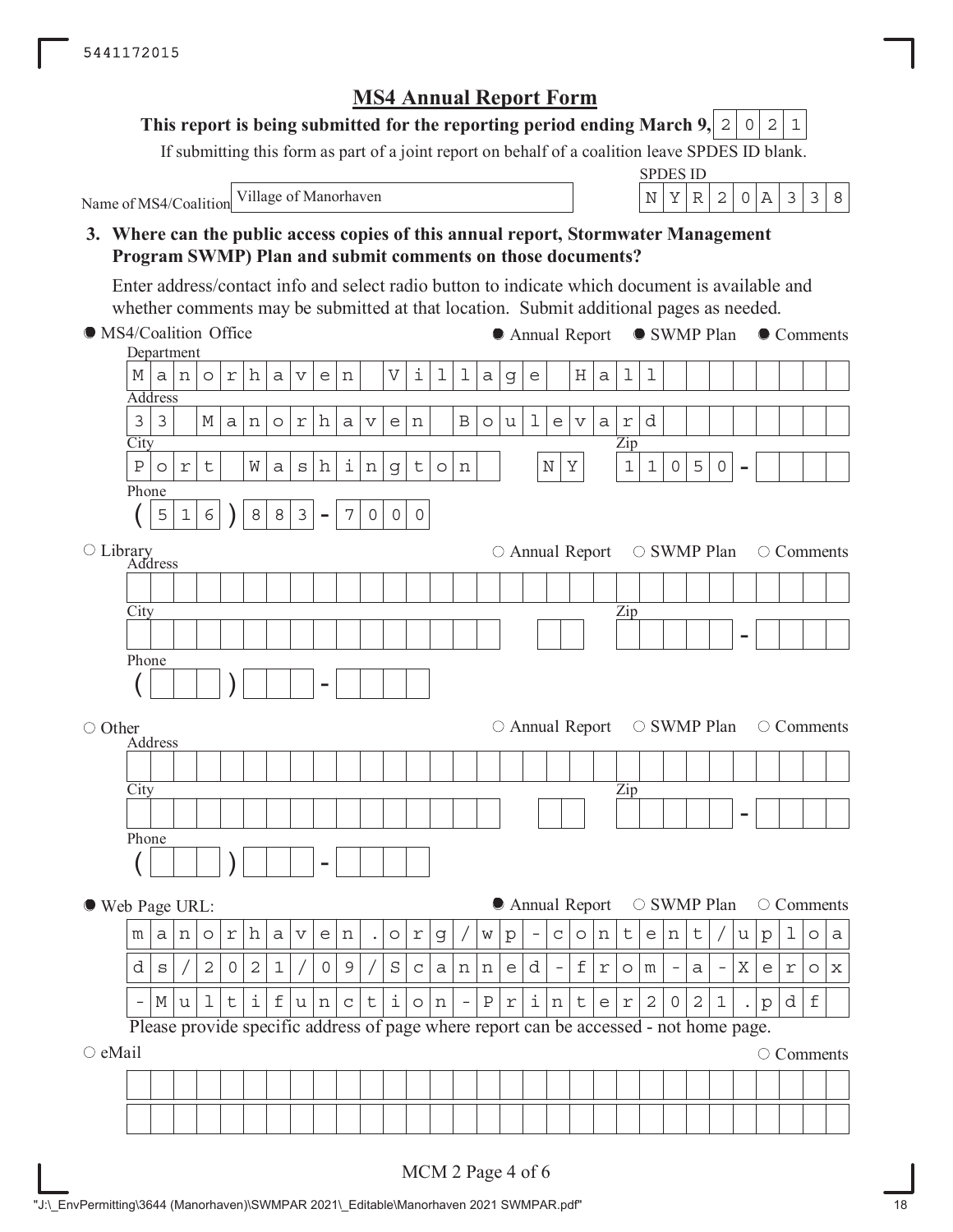# **5.a. Was an Annual Report public meeting held in this reporting period?** If Yes, what was the date of the meeting? If No, is one planned? SPDES ID If submitting this form as part of a joint report on behalf of a coalition leave SPDES ID blank. Name of MS4/Coalition  $\circ$  Yes  $\bullet$  No  $/$   $/$   $/$  $\circ$  Yes  $\bullet$  No If submitting a report for single MS4, answer 5.a.. If submitting a joint report, answer 5.b.. **5.b. Was an Annual Report public meeting held for all MS4s contributing to this report during this reporting period?** If No, is one planned for each?  $\bigcirc$  Yes  $\bigcirc$  No  $\circ$  Yes  $\circ$  No **This report is being submitted for the reporting period ending March 9, 4.a. If this report was made available on the internet, what date was it posted?** Leave blank if this report was not posted on the internet. **4.b. For how many days was/will this report be posted?**  $0|2|1$ Village of Manorhaven  $\vert N \vert Y \vert R \vert 2 \vert 0 \vert A \vert 3 \vert 3 \vert 8$  $0|9|/|03|/|2|0|2|1$ 365

**6. Were comments received during this reporting period?** If Yes, attach comments, responses and changes made to SWMP in response to comments to this report.

# **MS4 Annual Report Form**

 $\circ$  Yes  $\bullet$  No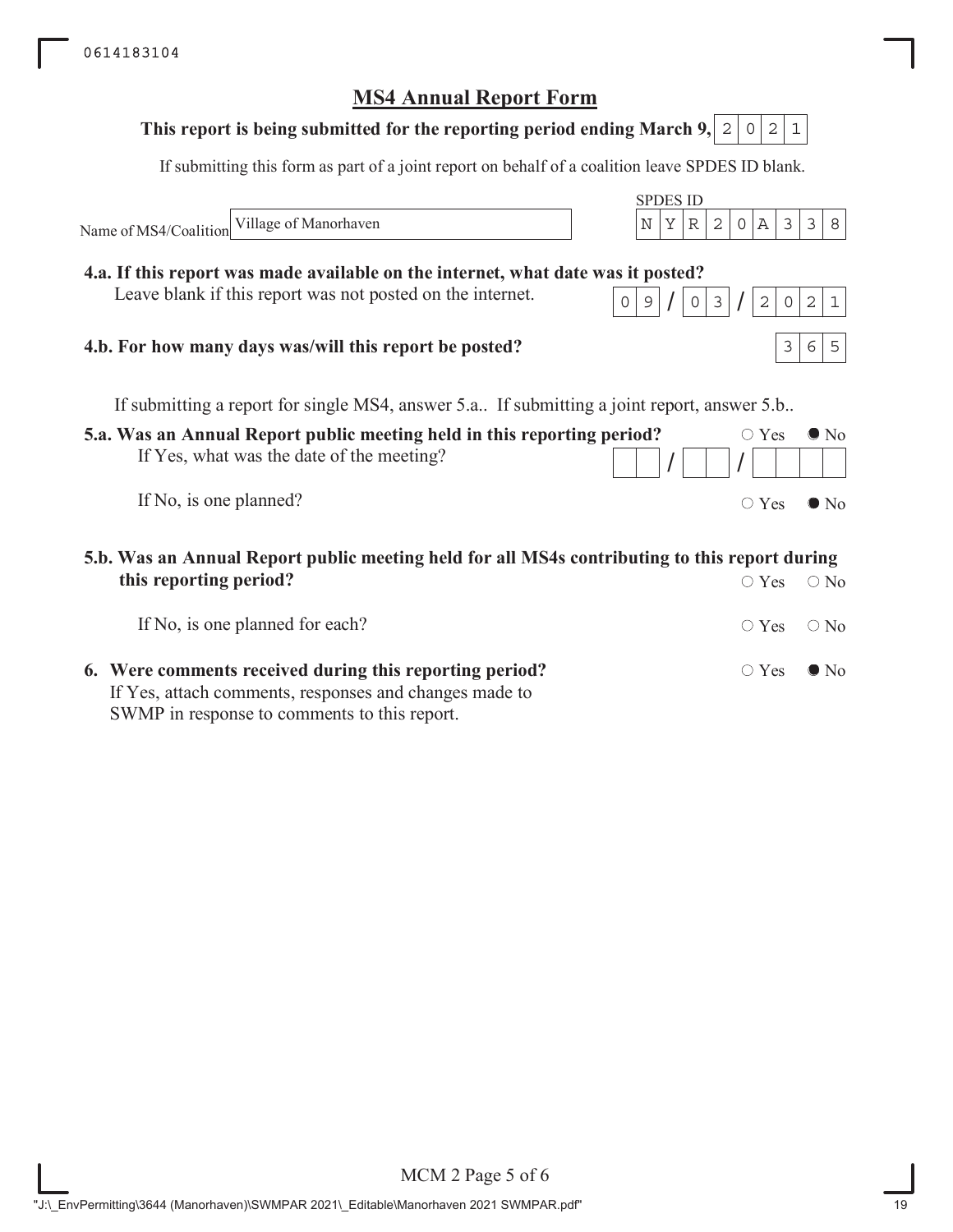## **This report is being submitted for the reporting period ending March 9, 2 0 2 1**

If submitting this form as part of a joint report on behalf of a coalition leave SPDES ID blank.

SPDES ID

Name of MS4/Coalition Village of Manorhaven  $\left|\n\begin{array}{c}\nN \mid Y \mid R \mid 2 \mid 0 \mid A \mid 3 \mid 3\n\end{array}\n\right|$ 

## **7. Evaluating Progress Toward Measurable Goals MCM 2**

Use this page to report on your progress and project plans toward achieving measurable goals identified in your Stormwater Management Program Plan (SWMPP), including requirements in Part III.C.1. Submit additional pages as needed.

## **A. Briefly summarize the Measurable Goal identified in the SWMPP in this reporting period.**

The Village Public Involvement and Participation program will raise public awareness of the impacts of pollution on impaired waterbodies and encourage the general public, residents and businesses to become involved in storm water management and environmental stewardship events.

### **B. Briefly summarize the observations that indicated the overall effectiveness of this Measurable Goal.**

The Village has chosen to evaluate the number of cleanup events as an indicator for measuring the overall effectiveness of the Village's compliance with the Public Involvement and Participation program requirements. There were no cleanup events events held by the Village and its partners during this reporting period.

**C. How many times was this observation measured or evaluated in this reporting period?**

*(ex.: samples/participants/events)* 1

**D. Has your MS4 made progress toward this measurable goal during this reporting period?**

 $\bullet$  Yes  $\circ$  No

**E. Is your MS4 on schedule to meet the deadline set forth in the SWMPP?**

 $\bullet$  Yes  $\circ$  No

**F. Briefly summarize the stormwater activities planned to meet the goals of this MCM during the next reporting cycle (including an implementation schedule).**

The Village plans to continue evaluating the number of cleanup events held annually within the Village as an indicator for measuring the overall effectiveness of the Village's compliance with the Public Involvement and Participation program requirements in the next reporting cycle. The Village will support programs and events related to storm water management and environmental stewardship periodically in the next reporting cycle.

MCM 2 Page 6 of 6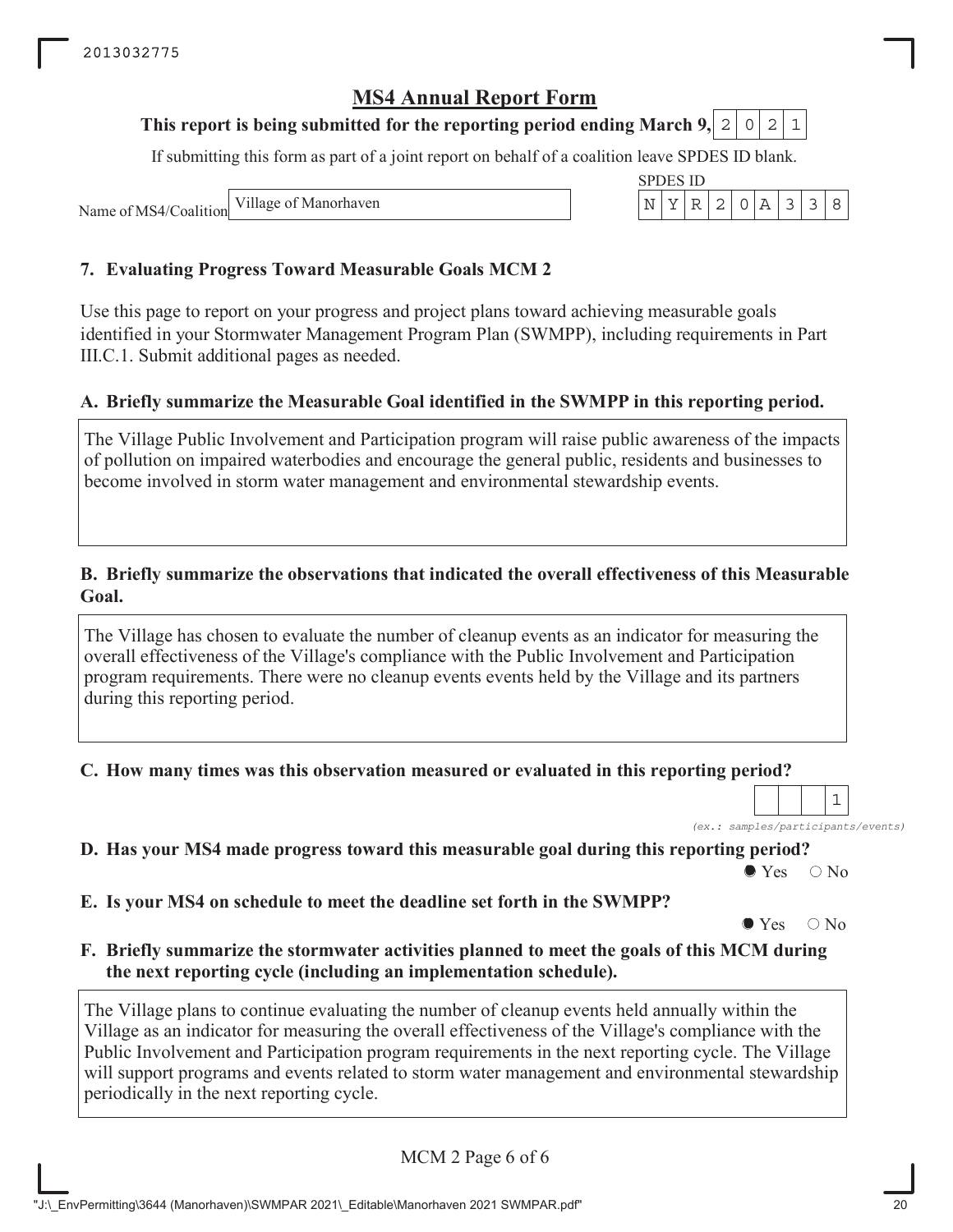#### **This report is being submitted for the reporting period ending March 9,**  $0|2|1$

If submitting this form as part of a joint report on behalf of a coalition leave SPDES ID blank.

SPDES ID

 $2 | 2 |$ #

 $1 \, | \, 0 \, | \, 0 \, | \, 0$ 

0

Name of MS4/Coalition Village of Manorhaven  $\vert N \vert Y \vert R \vert 2 \vert 0 \vert A \vert 3 \vert 3 \vert 8$ 

# **Minimum Control Measure 3. Illicit Discharge Detection and Elimination**

The information in this section is being reported (check one):

- $\bullet$  On behalf of an individual MS4
- On behalf of a coalition

How many MS4s contributed to this report?

- **1. Enter the number and approx. percent of outfalls mapped:**
- **2. How many of these outfalls have been screened for dry weather discharges during this reporting period (outfall reconnaissance inventory)?**
- **3.a.What types of generating sites/sewersheds were targeted for inspection during this reporting period?**

| ○ Auto Recyclers                   | $\circ$ Landscaping (Irrigation)                |
|------------------------------------|-------------------------------------------------|
| <b>• Building Maintenance</b>      | O Marinas                                       |
| $\circ$ Churches                   | $\circ$ Metal Plateing Operations               |
| $\circ$ Commercial Carwashes       | ○ Outdoor Fluid Storage                         |
| O Commercial Laundry/Dry Cleaners  | O Parking Lot Maintenance                       |
| ○ Construction Vehicle Washouts    | $\circ$ Printing                                |
| ○ Cross-Connections                | $\circ$ Residential Carwashing                  |
| $\circ$ Distribution Centers       | <b>•</b> Restaurants                            |
| $\circ$ Food Processing Facilities | ○ Schools and Universities                      |
| ○ Garbage Truck Washouts           | ○ Septic Maintenance                            |
| $\circ$ Hospitals                  | $\circ$ Swimming Pools                          |
| O Improper RV Waste Disposal       | $\circ$ Vehicle Fueling                         |
| ○ Industrial Process Water         | $\circlearrowright$ Vehicle Maint./Repair Shops |
| ○ Other:                           | ○ None                                          |
|                                    |                                                 |
| Sewersheds:                        |                                                 |
|                                    |                                                 |
|                                    | MCM 3 Page 1 of 4                               |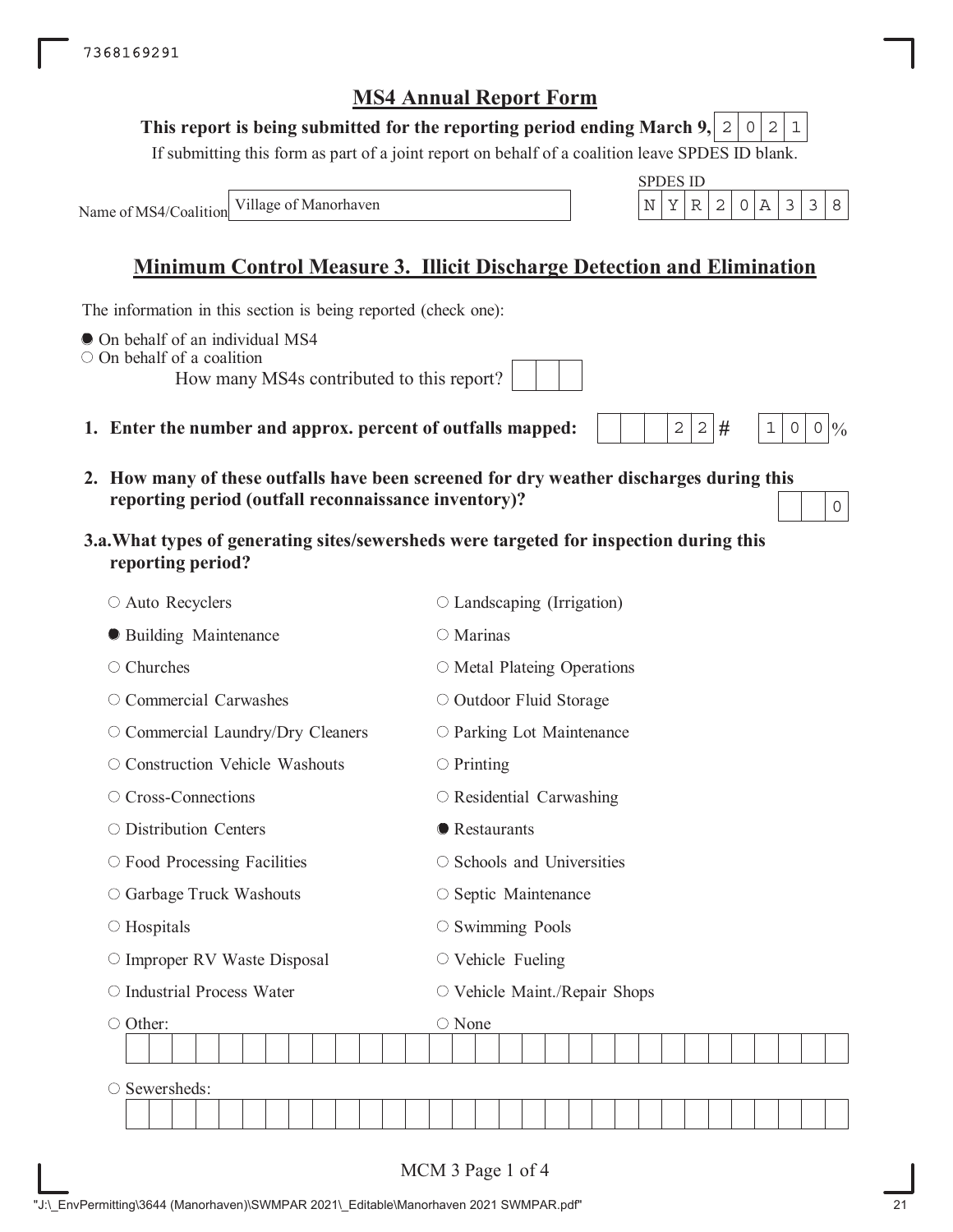## This report is being submitted for the reporting period ending March 9,  $\mid$  2  $\mid$  0  $\mid$  2  $\mid$  1

If submitting this form as part of a joint report on behalf of a coalition leave SPDES ID blank.

|                                                | <b>SPDES ID</b>                                                                             |
|------------------------------------------------|---------------------------------------------------------------------------------------------|
| Village of Manorhaven<br>Name of MS4/Coalition | 3<br>3<br>Υ<br>2<br>$\mathbb A$<br>N<br>R<br>$\circ$<br>8                                   |
|                                                | 3.b. What types of illicit discharges have been found during this reporting period?         |
| $\circ$ Broken Lines From Sanitary Sewer       | $\circ$ Industrial Connections                                                              |
| Cross Connections<br>$\left(\right)$           | $\bigcirc$ Inflow/Infiltration                                                              |
| $\circ$ Failing Septic Systems                 | $\circ$ Pump Station Failure                                                                |
| $\circ$ Floor Drains Connected To Storm Sewers | $\circ$ Sanitary Sewer Overflows                                                            |
| $\circ$ Illegal Dumping                        | $\circ$ Straight Pipe Sewer Discharges                                                      |
| Other:<br>$\bigcirc$                           | • None                                                                                      |
|                                                |                                                                                             |
|                                                | 4. How many illicit discharges/potential illegal connections have been detected during this |
| reporting period?                              | $\Omega$                                                                                    |

- **5. How many illicit discharges have been confirmed during this reporting period?**
- **6. How many illicit discharges/illegal connections have been eliminated during this reporting period?** 0
- **7. Has the storm sewershed mapping been completed in this reporting period?** If No, approximately what percent was completed in this reporting period?
- **8. Is the above information available in GIS? Is this information available on the web?** If Yes, provide URL(s):

URL Please provide specific address of page where map(s) can be accessed - not home page.

| URL |  |  |  |  |  |  |  |  |  |  |  |  |  |  |  |
|-----|--|--|--|--|--|--|--|--|--|--|--|--|--|--|--|
|     |  |  |  |  |  |  |  |  |  |  |  |  |  |  |  |
|     |  |  |  |  |  |  |  |  |  |  |  |  |  |  |  |
|     |  |  |  |  |  |  |  |  |  |  |  |  |  |  |  |

 $\circ$  Yes  $\bullet$  No

 $\circ$  Yes  $\bullet$  No

 $\bigcirc$  Yes  $\bigcirc$  No

**%**

0

0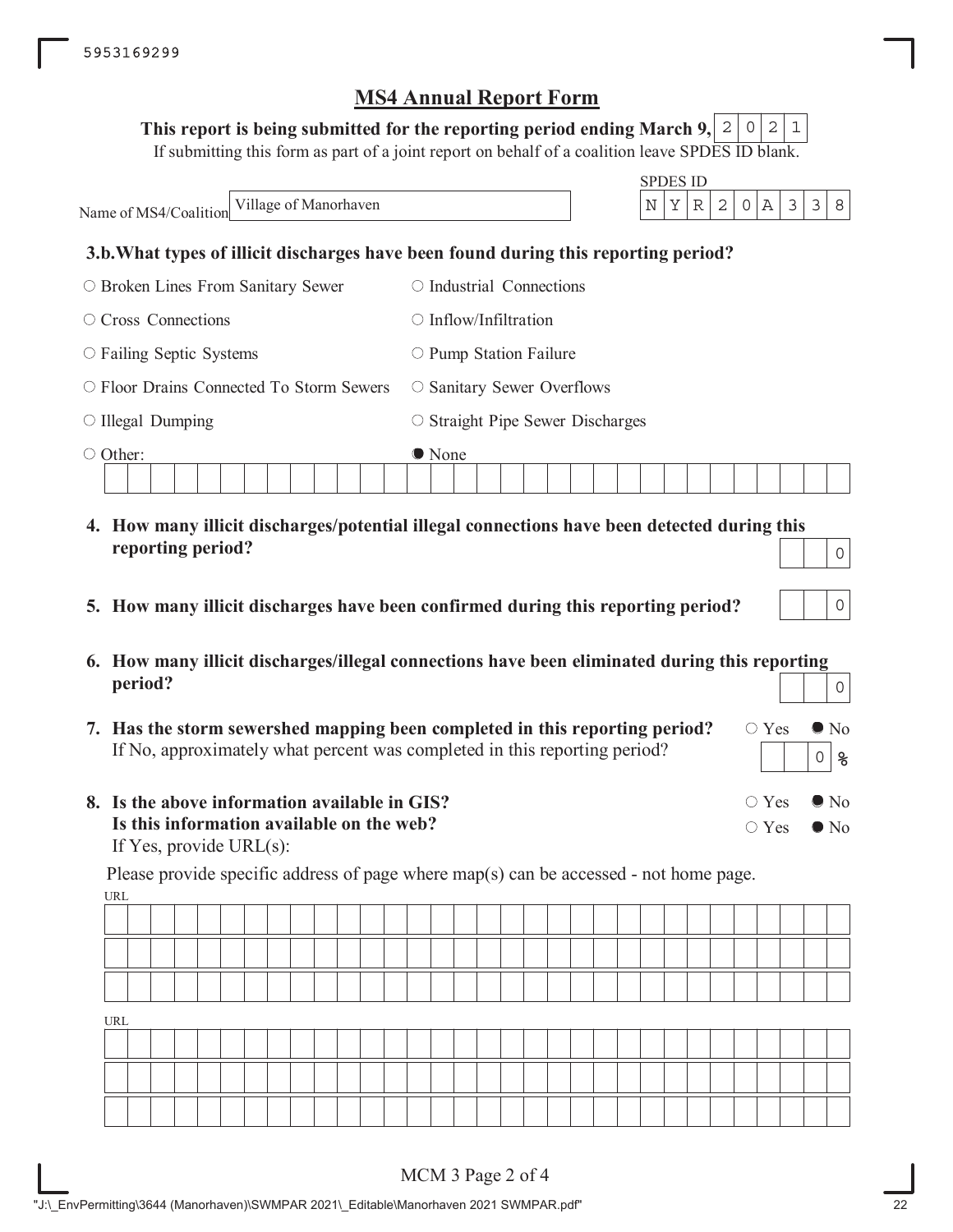## This report is being submitted for the reporting period ending March 9,  $\mid$  2  $\mid$  0  $\mid$  2  $\mid$  1

If submitting this form as part of a joint report on behalf of a coalition leave SPDES ID blank.

Name of MS4/Coalition Village of Manorhaven

| SPDES ID. |  |    |                  |  |  |
|-----------|--|----|------------------|--|--|
|           |  | 21 | $\left( \right)$ |  |  |

## **8. URL(s) con't.:**

 $IDI$ **Please provide specific address of page where map(s) can be accessed - not home page**

| UKL                                |  |  |  |  |  |  |  |  |  |  |  |  |  |  |  |  |
|------------------------------------|--|--|--|--|--|--|--|--|--|--|--|--|--|--|--|--|
|                                    |  |  |  |  |  |  |  |  |  |  |  |  |  |  |  |  |
|                                    |  |  |  |  |  |  |  |  |  |  |  |  |  |  |  |  |
|                                    |  |  |  |  |  |  |  |  |  |  |  |  |  |  |  |  |
| URL                                |  |  |  |  |  |  |  |  |  |  |  |  |  |  |  |  |
|                                    |  |  |  |  |  |  |  |  |  |  |  |  |  |  |  |  |
|                                    |  |  |  |  |  |  |  |  |  |  |  |  |  |  |  |  |
|                                    |  |  |  |  |  |  |  |  |  |  |  |  |  |  |  |  |
|                                    |  |  |  |  |  |  |  |  |  |  |  |  |  |  |  |  |
| URL                                |  |  |  |  |  |  |  |  |  |  |  |  |  |  |  |  |
|                                    |  |  |  |  |  |  |  |  |  |  |  |  |  |  |  |  |
|                                    |  |  |  |  |  |  |  |  |  |  |  |  |  |  |  |  |
|                                    |  |  |  |  |  |  |  |  |  |  |  |  |  |  |  |  |
|                                    |  |  |  |  |  |  |  |  |  |  |  |  |  |  |  |  |
| URL                                |  |  |  |  |  |  |  |  |  |  |  |  |  |  |  |  |
|                                    |  |  |  |  |  |  |  |  |  |  |  |  |  |  |  |  |
|                                    |  |  |  |  |  |  |  |  |  |  |  |  |  |  |  |  |
|                                    |  |  |  |  |  |  |  |  |  |  |  |  |  |  |  |  |
| $\ensuremath{\mathsf{URL}}\xspace$ |  |  |  |  |  |  |  |  |  |  |  |  |  |  |  |  |
|                                    |  |  |  |  |  |  |  |  |  |  |  |  |  |  |  |  |
|                                    |  |  |  |  |  |  |  |  |  |  |  |  |  |  |  |  |
|                                    |  |  |  |  |  |  |  |  |  |  |  |  |  |  |  |  |
|                                    |  |  |  |  |  |  |  |  |  |  |  |  |  |  |  |  |
|                                    |  |  |  |  |  |  |  |  |  |  |  |  |  |  |  |  |

- **9. Has an IDDE law been adopted for each traditional MS4 and/or have IDDE procedures been approved for all non-traditional MS4s contributing to this report?**  $\bullet$  Yes  $\circ$  No
- **10. If Yes, has every traditional MS4 contributing to this report certified that this law is equivalent to the NYS Model IDDE Law?**  $\bullet$  Yes  $\circ$  No  $\circ$  NT
- **11.What percent of staff in relevant positions and departments has received IDDE training?**

**%**  $2 \mid 0$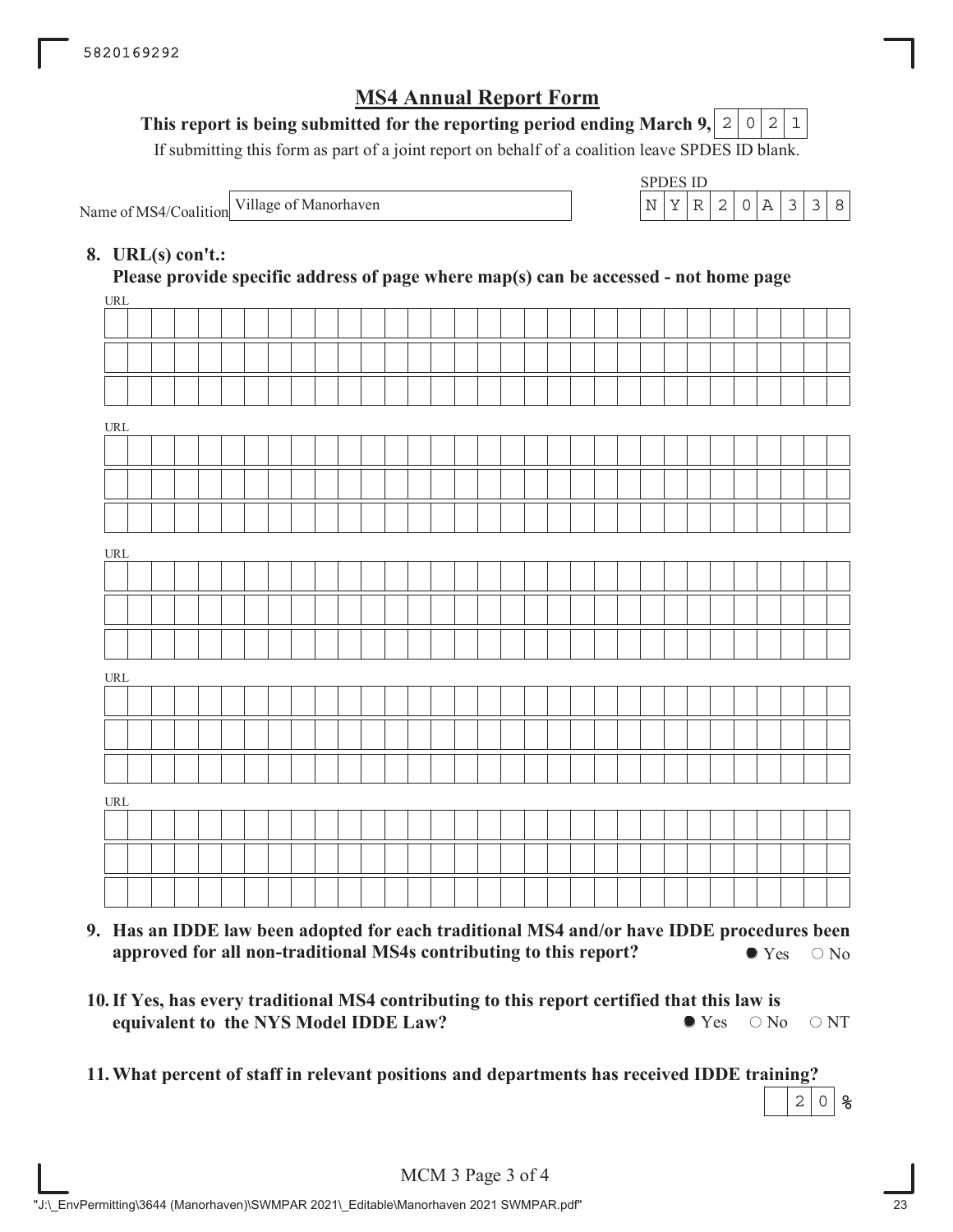## **This report is being submitted for the reporting period ending March 9, 2 0 2 1**

If submitting this form as part of a joint report on behalf of a coalition leave SPDES ID blank.

SPDES ID

Name of MS4/Coalition Village of Manorhaven  $\left|\n\begin{array}{c}\nN \mid Y \mid R \mid 2 \mid 0 \mid A \mid 3 \mid 3\n\end{array}\n\right|$ 

## **12.Evaluating Progress Toward Measurable Goals MCM 3**

Use this page to report on your progress and project plans toward achieving measurable goals identified in your Stormwater Management Program Plan (SWMPP), including requirements in Part III.C.1. Submit additional pages as needed.

## **A. Briefly summarize the Measurable Goal identified in the SWMPP in this reporting period.**

The Village Illicit Discharge Detection and Elimination program will monitor new construction sites for illicit discharges and will focus on identifying, locating, eliminating, reducing and preventing other illicit discharges to the maximum extent practicable. Extra focus will be directed towards reducing stormwater related problems at Sheets Creek and the outfalls that enter Manhasset Bay.

### **B. Briefly summarize the observations that indicated the overall effectiveness of this Measurable Goal.**

The Village has chosen to evaluate the number of illicit discharges detected as an indicator for measuring the overall effectiveness of the Village's compliance with the Illicit Discharge Detection and Elimination program requirements. There were no illicit discharges detected within this reporting period.

**C. How many times was this observation measured or evaluated in this reporting period?**

*(ex.: samples/participants/events)* 1

**D. Has your MS4 made progress toward this measurable goal during this reporting period?**

 $\bullet$  Yes  $\circ$  No

**E. Is your MS4 on schedule to meet the deadline set forth in the SWMPP?**

 $\bullet$  Yes  $\circ$  No

**F. Briefly summarize the stormwater activities planned to meet the goals of this MCM during the next reporting cycle (including an implementation schedule).**

The Village will continue following the procedures for Illicit Discharge Detection Elimination in the CWP/USEPA Illicit Discharge Detection and Elimination: A Guidance Manual for Program Development and Technical Assessment. The Village will continue to monitoring storm water input into Sheets Creek by evaluating storm water input from non-residential land uses. The Village will also educate the public on storm water issues.

MCM 3 Page 4 of 4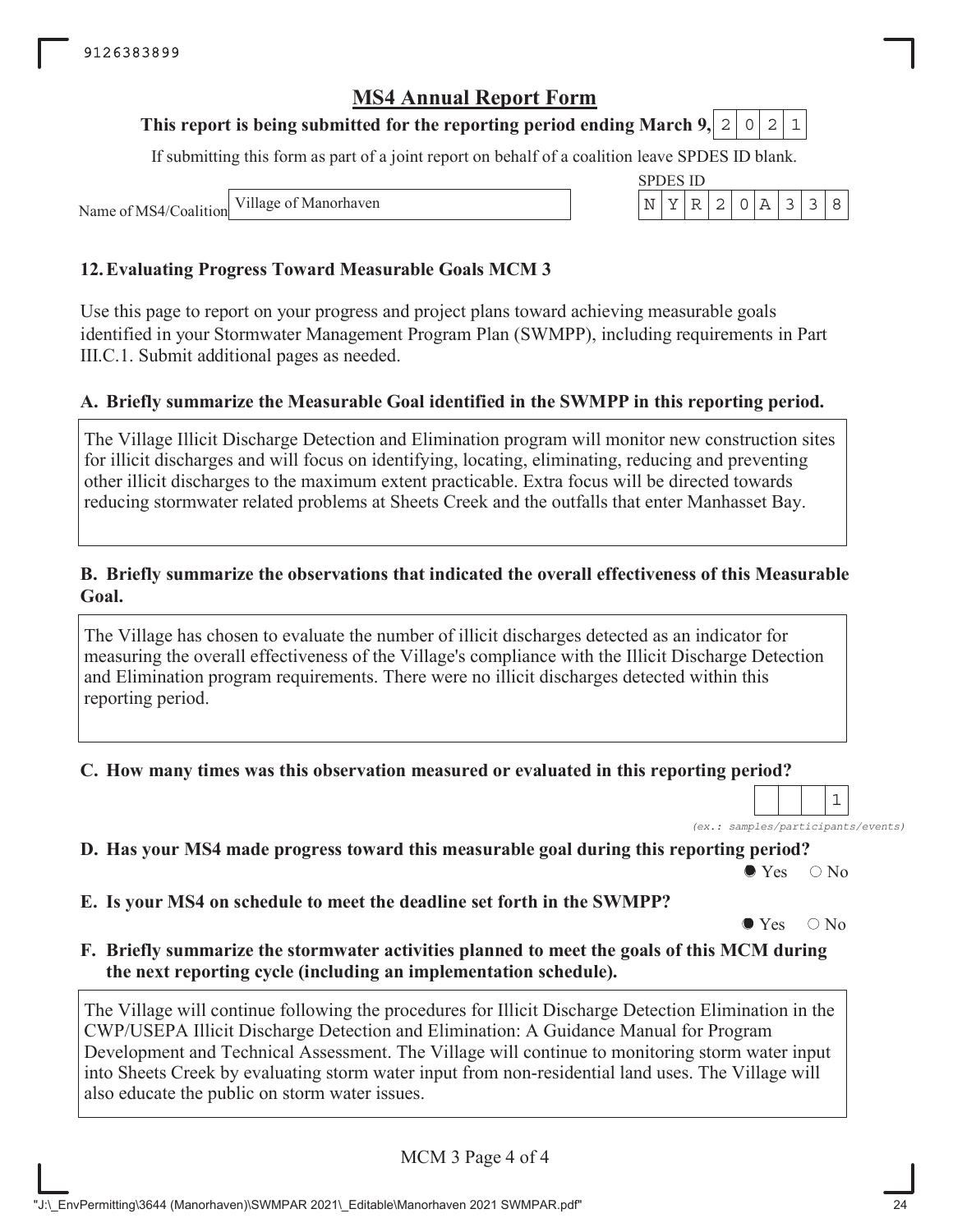## This report is being submitted for the reporting period ending March 9,  $\mid$  2  $\mid$  0  $\mid$  2  $\mid$  1

If submitting this form as part of a joint report on behalf of a coalition leave SPDES ID blank.

Name of MS4/Coalition

SPDES ID Village of Manorhaven  $\vert N \vert Y \vert R \vert 2 \vert 0 \vert A \vert 3 \vert 3 \vert 8$ 

**Minimum Control Measures 4 and 5. Construction Site and Post-Construction Control**

The information in this section is being reported (check one):

- $\bullet$  On behalf of an individual MS4
- On behalf of a coalition

How many MS4s contributed to this report?

- **1a.Has each MS4 contributing to this report adopted a law, ordinance or other regulatory mechanism that provides equivalent protection to the NYS SPDES General Permit for Stormwater Discharges from Construction Activities?**  $\bullet$  Yes  $\circ$  No
- **1b.Has each Town, City and/or Village contributing to this report documented that the law is equivalent to a NYSDEC Sample Local Law for Stormwater Management and Erosion and Sediment Control through either an attorney cerfification or using the NYSDEC Gap Analysis Workbook?**  $\bullet$  Yes  $\circ$  No  $\circ$  NT

If Yes, Towns, Cities and Villages provide date of equivalent NYS Sample Local Law.  $\bigcirc$  09/2004  $\bigcirc$  03/2006  $\bigcirc$  NT

- **2. Does your MS4/Coalition have a SWPPP review procedure in place?**  $\bigcirc$  Yes  $\bullet$  No
- **3. How many Construction Stormwater Pollution Prevention Plans (SWPPPs) have been reviewed in this reporting period?**
- **4. Does your MS4/Coalition have a mechanism for receipt and consideration of public comments related to construction SWPPPs?**  $\bullet$  Yes  $\circ$  No  $\circ$  NT

If Yes, how many public comments were received during this reporting period?

**5. Does your MS4/Coalition provide education and training for contractors about the local SWPPP process?**  $\circ$  No

0

0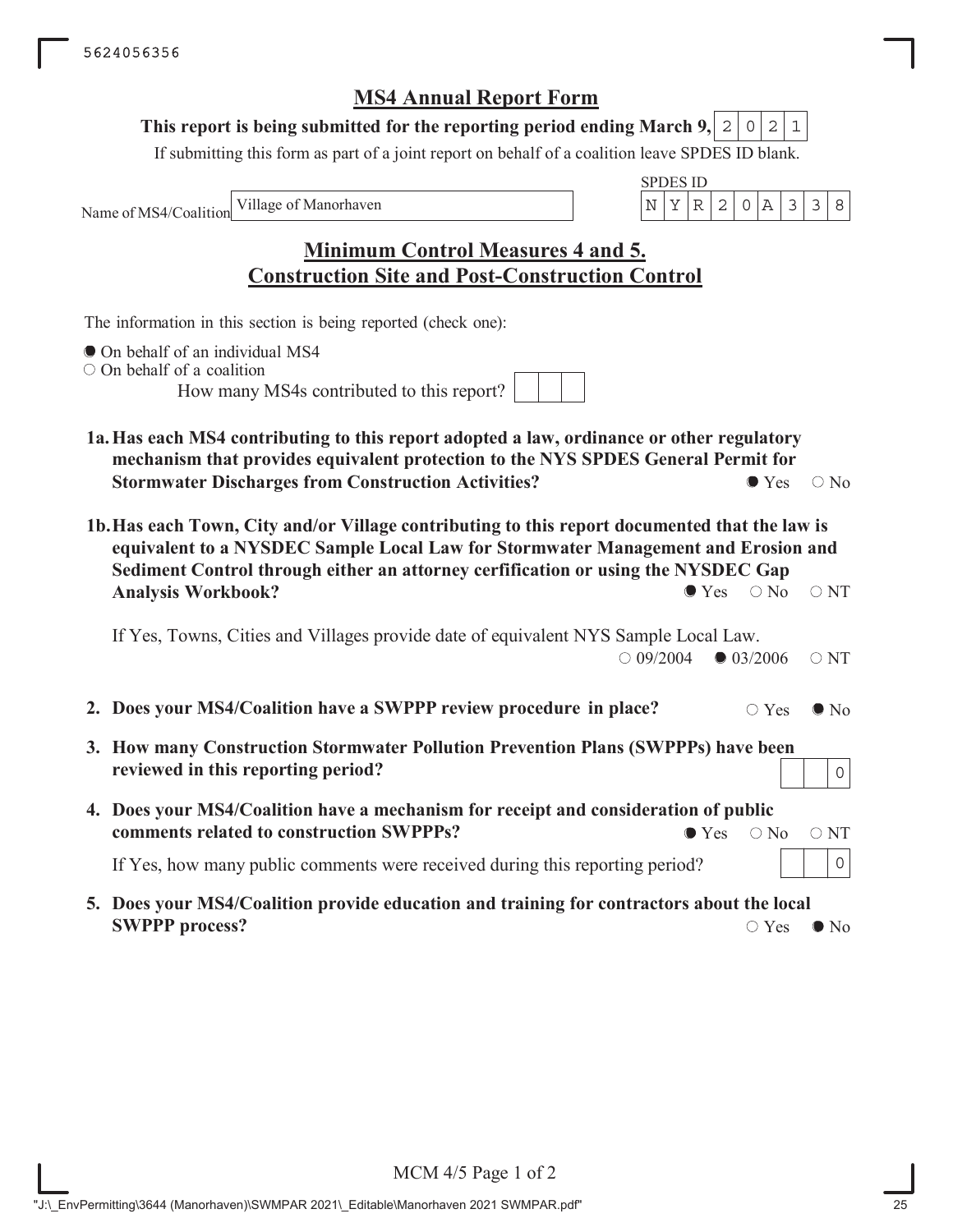**6. Identify which of the following types of enforcement actions you used during the reporting period for construction activities, indicate the number of actions, or note those for which you do not have authority:**

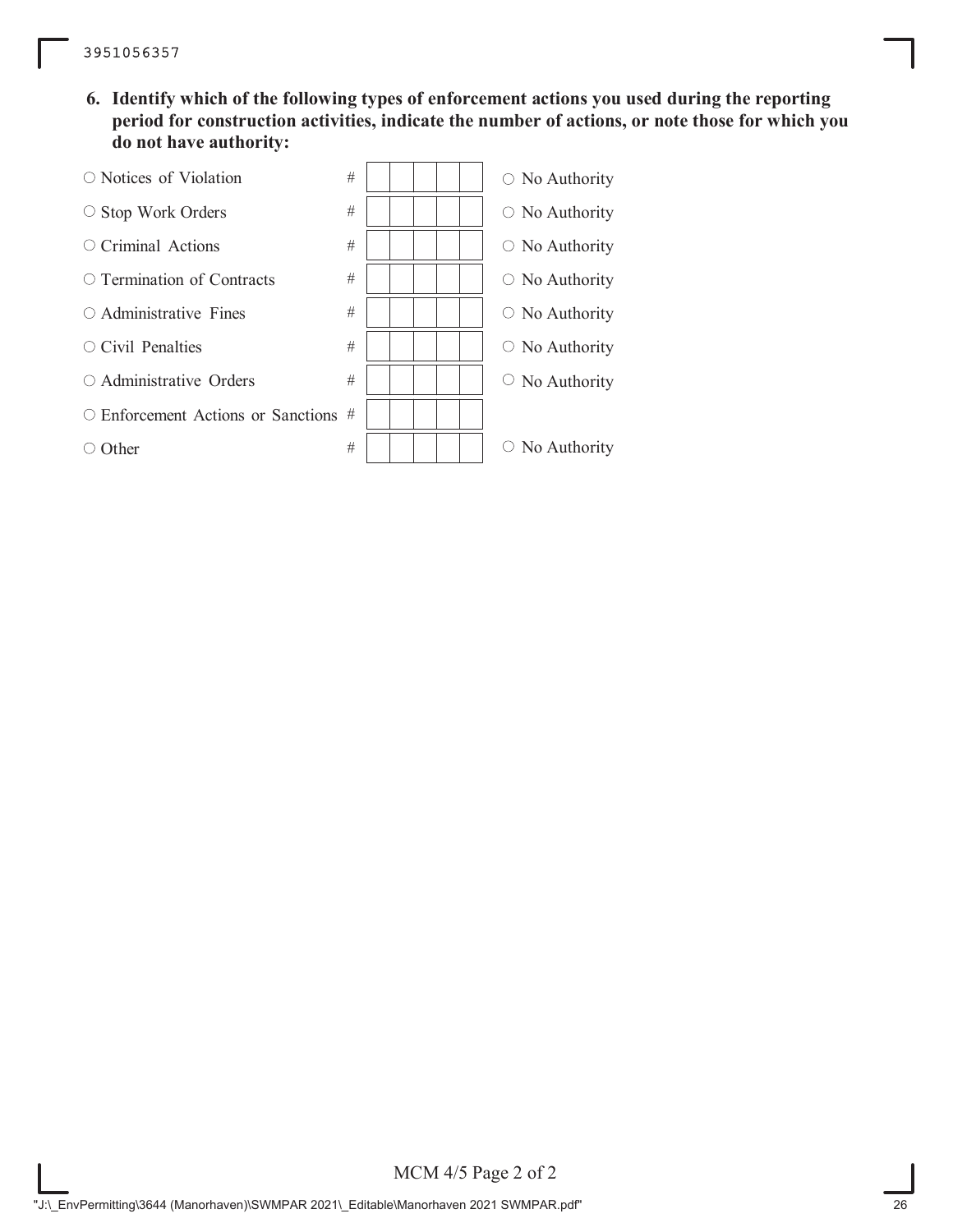### This report is being submitted for the reporting period ending March 9,  $\mid$  2  $\mid$  0  $\mid$  2  $\mid$  1

If submitting this form as part of a joint report on behalf of a coalition leave SPDES ID blank.

Name of MS4/Coalition Village of Manorhaven

|  | чΝ | S 11) |  |  |  |
|--|----|-------|--|--|--|
|  |    |       |  |  |  |

 $0 | 0/6$ 

 $0 | 0/6$ 

# **Minimum Control Measure 4. Construction Site Stormwater Runoff Control**

The information in this section is being reported (check one):

 $\bullet$  On behalf of an individual MS4

 $\circ$  On behalf of a coalition

How many MS4s contributed to this report?

- **1. How many construction projects have been authorized for disturbances of one acre or more during this reporting period?** 0
- **2. How many construction projects disturbing at least one acre were active in your jurisdiction during this reporting period?** 0
- 3. What percent of active construction sites were inspected during this reporting period?  $\,\circ$   $_{\rm NT}$
- **4. What percent of active construction sites were inspected more than once?**  $\circ$  NT
- **5. Do all inspectors working on behalf of the MS4s contributing to this report use the NYS Construction Stormwater Inspection Manual?**  $\bullet$  Yes  $\circ$  No  $\circ$  NT
- **6. Does your MS4/Coalition provide public access to Stormwater Pollution Prevention Plans (SWPPPs) of construction projects that are subject to MS4 review and approval?**  $\bullet$  Yes  $\circ$  No  $\circ$  NT

**If your MS4 is Non-Traditional, are SWPPPs of construction projects made available for public review?**  $\bigcirc$  Yes  $\bigcirc$  No

If Yes, use the following page to identify location(s) where SWPPPs can be accessed.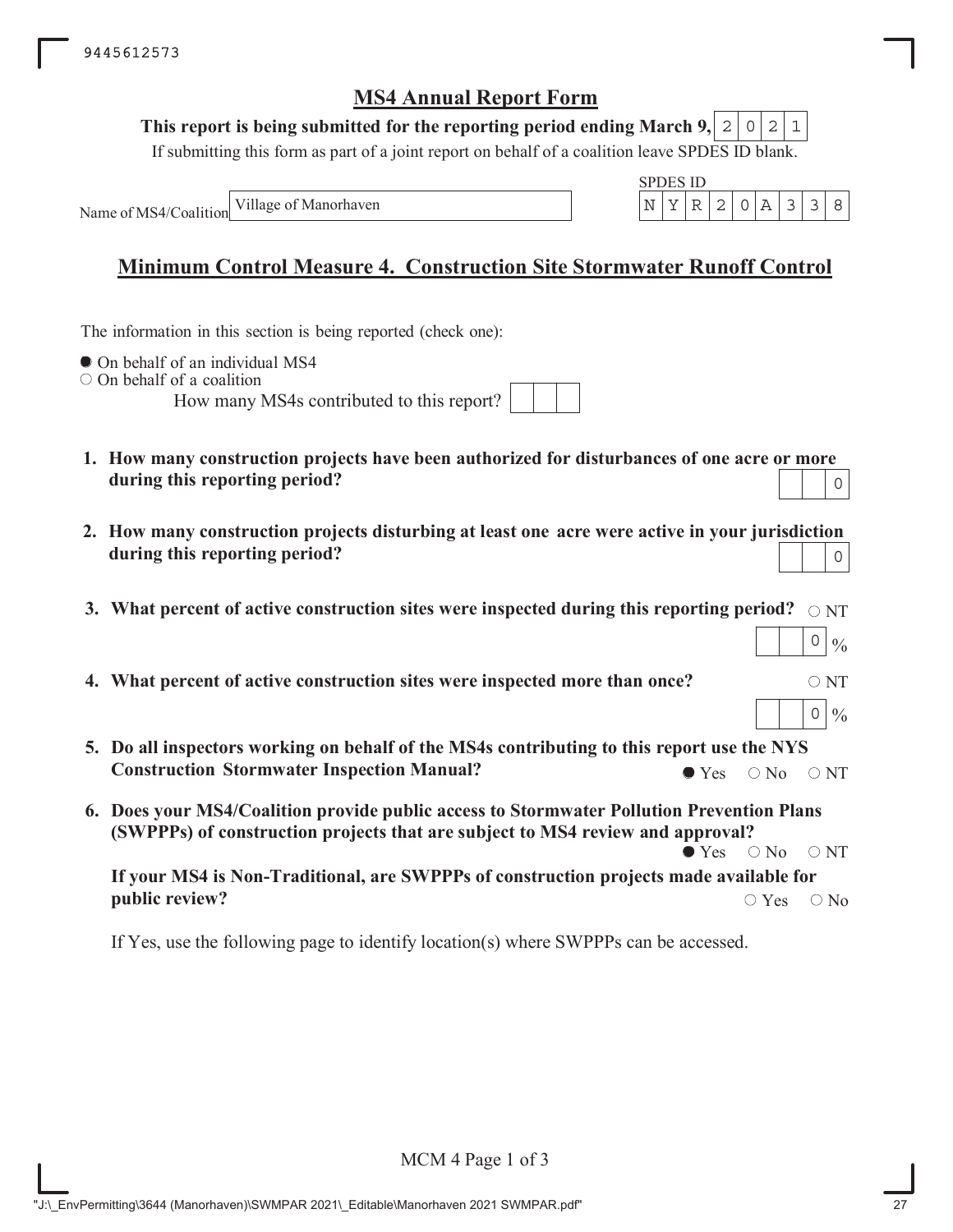## This report is being submitted for the reporting period ending March 9,  $\mid$  2  $\mid$  0  $\mid$  2  $\mid$  1

If submitting this form as part of a joint report on behalf of a coalition leave SPDES ID blank.

| Name of MS4/Coalition Village of Manor. |  |
|-----------------------------------------|--|
|                                         |  |



## **6. con't.:**

Submit additional pages as needed.

MS4/Coalition Office

|                                  | Department     |             |             |     |                    |                |                  |                          |                     |                                   |                                   |              |            |              |         |              |              |         |                           |             |                                                                               |               |              |                |              |                          |  |  |
|----------------------------------|----------------|-------------|-------------|-----|--------------------|----------------|------------------|--------------------------|---------------------|-----------------------------------|-----------------------------------|--------------|------------|--------------|---------|--------------|--------------|---------|---------------------------|-------------|-------------------------------------------------------------------------------|---------------|--------------|----------------|--------------|--------------------------|--|--|
| $\, {\bf B}$                     | u              | i           | $\mathbf 1$ | d   | $\dot{\mathtt{l}}$ | n              | $\mathsf g$      |                          | $\mathbb D$         | $\mathsf{e}% _{t}\left( t\right)$ | $\rm p$                           | $\mathsf{a}$ | $\Upsilon$ | $\mathsf t$  | m       | $\mathsf{e}$ | $\, {\rm n}$ | $\sf t$ |                           |             |                                                                               |               |              |                |              |                          |  |  |
| Address                          |                |             |             |     |                    |                |                  |                          |                     |                                   |                                   |              |            |              |         |              |              |         |                           |             |                                                                               |               |              |                |              |                          |  |  |
| $\mathfrak{Z}$                   | $\mathfrak{Z}$ |             | $\mathbb M$ | a n |                    | $\circ$        | $\Upsilon$       | h                        | $\mathsf a$         | V                                 | $\mathsf{e}% _{t}\left( t\right)$ | $\, {\rm n}$ |            | $\, {\bf B}$ | $\circ$ | $\mathtt{u}$ | $\mathbf 1$  | e       | $\boldsymbol{\mathrm{V}}$ | $\mathsf a$ | $\ensuremath{\mathbf{r}}$                                                     | d             |              |                |              |                          |  |  |
| City                             |                |             |             |     |                    |                |                  |                          |                     |                                   |                                   |              |            |              |         |              |              |         |                           |             | $_{\text{Zip}}$                                                               |               |              |                |              |                          |  |  |
| $\, {\bf P}$                     | $\circ$        | $\Upsilon$  | $\sf t$     |     | $\hbox{W}$         | $\mbox{\tt a}$ | $\rm s$          | $\,$ h                   | $\dot{\mathtt{l}}$  | $\, {\rm n}$                      | g                                 | $\sf t$      | $\circ$    | $\, {\rm n}$ |         |              | $\mathbf N$  | $\rm Y$ |                           |             | $\mathbf 1$                                                                   | $\mathbbm{1}$ | $\mathsf{O}$ | $\overline{5}$ | $\mathsf{O}$ | $\overline{\phantom{a}}$ |  |  |
| Phone                            |                |             |             |     |                    |                |                  |                          |                     |                                   |                                   |              |            |              |         |              |              |         |                           |             |                                                                               |               |              |                |              |                          |  |  |
|                                  | $\mathsf S$    | $\mathbf 1$ | $\epsilon$  |     | $\,8\,$            | $\,8\,$        | $\boldsymbol{7}$ | $\overline{\phantom{a}}$ | $\mathsf{O}\xspace$ | $\circ$                           | $\mathsf{O}$                      | $\mathsf O$  |            |              |         |              |              |         |                           |             |                                                                               |               |              |                |              |                          |  |  |
| ○ Library                        |                |             |             |     |                    |                |                  |                          |                     |                                   |                                   |              |            |              |         |              |              |         |                           |             |                                                                               |               |              |                |              |                          |  |  |
| Address                          |                |             |             |     |                    |                |                  |                          |                     |                                   |                                   |              |            |              |         |              |              |         |                           |             |                                                                               |               |              |                |              |                          |  |  |
|                                  |                |             |             |     |                    |                |                  |                          |                     |                                   |                                   |              |            |              |         |              |              |         |                           |             |                                                                               |               |              |                |              |                          |  |  |
| City                             |                |             |             |     |                    |                |                  |                          |                     |                                   |                                   |              |            |              |         |              |              |         |                           |             | Zip                                                                           |               |              |                |              |                          |  |  |
|                                  |                |             |             |     |                    |                |                  |                          |                     |                                   |                                   |              |            |              |         |              |              |         |                           |             |                                                                               |               |              |                |              | $\overline{a}$           |  |  |
| Phone                            |                |             |             |     |                    |                |                  |                          |                     |                                   |                                   |              |            |              |         |              |              |         |                           |             |                                                                               |               |              |                |              |                          |  |  |
|                                  |                |             |             |     |                    |                |                  | $\overline{\phantom{0}}$ |                     |                                   |                                   |              |            |              |         |              |              |         |                           |             |                                                                               |               |              |                |              |                          |  |  |
| O Other                          |                |             |             |     |                    |                |                  |                          |                     |                                   |                                   |              |            |              |         |              |              |         |                           |             |                                                                               |               |              |                |              |                          |  |  |
| Address                          |                |             |             |     |                    |                |                  |                          |                     |                                   |                                   |              |            |              |         |              |              |         |                           |             |                                                                               |               |              |                |              |                          |  |  |
|                                  |                |             |             |     |                    |                |                  |                          |                     |                                   |                                   |              |            |              |         |              |              |         |                           |             |                                                                               |               |              |                |              |                          |  |  |
| City                             |                |             |             |     |                    |                |                  |                          |                     |                                   |                                   |              |            |              |         |              |              |         |                           |             | Zip                                                                           |               |              |                |              |                          |  |  |
|                                  |                |             |             |     |                    |                |                  |                          |                     |                                   |                                   |              |            |              |         |              |              |         |                           |             |                                                                               |               |              |                |              | $\overline{\phantom{0}}$ |  |  |
| Phone                            |                |             |             |     |                    |                |                  |                          |                     |                                   |                                   |              |            |              |         |              |              |         |                           |             |                                                                               |               |              |                |              |                          |  |  |
|                                  |                |             |             |     |                    |                |                  |                          |                     |                                   |                                   |              |            |              |         |              |              |         |                           |             |                                                                               |               |              |                |              |                          |  |  |
|                                  |                |             |             |     |                    |                |                  | $\overline{\phantom{0}}$ |                     |                                   |                                   |              |            |              |         |              |              |         |                           |             |                                                                               |               |              |                |              |                          |  |  |
|                                  |                |             |             |     |                    |                |                  |                          |                     |                                   |                                   |              |            |              |         |              |              |         |                           |             |                                                                               |               |              |                |              |                          |  |  |
| $\circ$ Web Page URL(s):         |                |             |             |     |                    |                |                  |                          |                     |                                   |                                   |              |            |              |         |              |              |         |                           |             | Please provide specific address where SWPPPs can be accessed - not home page. |               |              |                |              |                          |  |  |
|                                  |                |             |             |     |                    |                |                  |                          |                     |                                   |                                   |              |            |              |         |              |              |         |                           |             |                                                                               |               |              |                |              |                          |  |  |
|                                  |                |             |             |     |                    |                |                  |                          |                     |                                   |                                   |              |            |              |         |              |              |         |                           |             |                                                                               |               |              |                |              |                          |  |  |
|                                  |                |             |             |     |                    |                |                  |                          |                     |                                   |                                   |              |            |              |         |              |              |         |                           |             |                                                                               |               |              |                |              |                          |  |  |
| URL                              |                |             |             |     |                    |                |                  |                          |                     |                                   |                                   |              |            |              |         |              |              |         |                           |             |                                                                               |               |              |                |              |                          |  |  |
|                                  |                |             |             |     |                    |                |                  |                          |                     |                                   |                                   |              |            |              |         |              |              |         |                           |             |                                                                               |               |              |                |              |                          |  |  |
|                                  |                |             |             |     |                    |                |                  |                          |                     |                                   |                                   |              |            |              |         |              |              |         |                           |             |                                                                               |               |              |                |              |                          |  |  |
| $\ensuremath{\text{URL}}\xspace$ |                |             |             |     |                    |                |                  |                          |                     |                                   |                                   |              |            |              |         |              |              |         |                           |             |                                                                               |               |              |                |              |                          |  |  |
|                                  |                |             |             |     |                    |                |                  |                          |                     |                                   |                                   |              |            |              |         |              |              |         |                           |             |                                                                               |               |              |                |              |                          |  |  |
|                                  |                |             |             |     |                    |                |                  |                          |                     |                                   |                                   |              |            |              |         |              |              |         |                           |             |                                                                               |               |              |                |              |                          |  |  |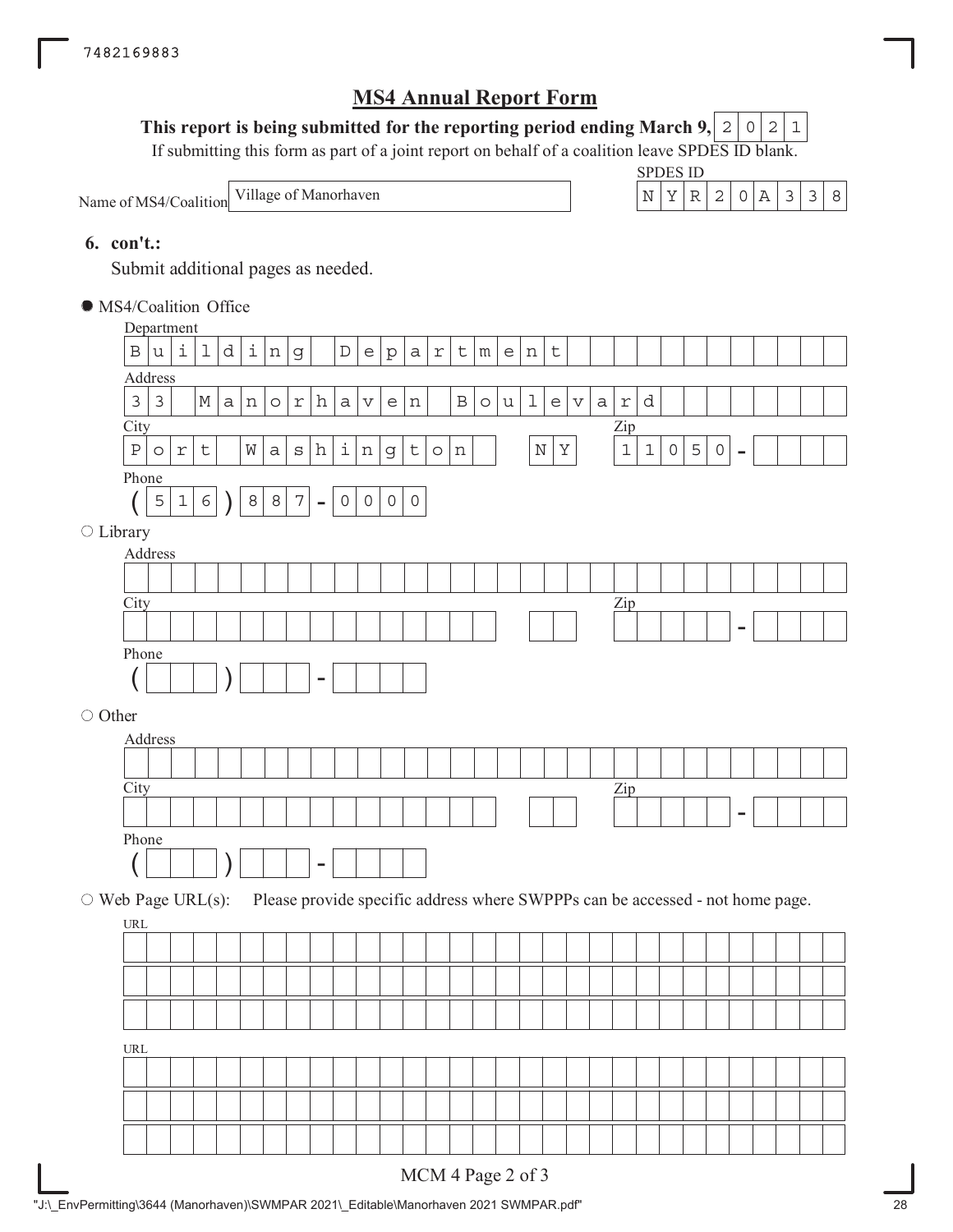## **This report is being submitted for the reporting period ending March 9, 2 0 2 1**

If submitting this form as part of a joint report on behalf of a coalition leave SPDES ID blank.

SPDES ID

Name of MS4/Coalition Village of Manorhaven  $\left|\n\begin{array}{c}\nN \mid Y \mid R \mid 2 \mid 0 \mid A \mid 3 \mid 3\n\end{array}\n\right|$ 

## **7. Evaluating Progress Toward Measurable Goals MCM 4**

Use this page to report on your progress and project plans toward achieving measurable goals identified in your Stormwater Management Program Plan (SWMPP), including requirements in Part III.C.1. Submit additional pages as needed.

## **A. Briefly summarize the Measurable Goal identified in the SWMPP in this reporting period.**

The Village's Construction Site Storm Water Runoff Control program will provide equivalent protection to the NYSDEC SPDES General Permit for Stormwater Discharges from Construction Activity. This includes reviewing SWPPPs submitted to the Village for project disturbing an acre or greater of land. The Village requires good engineering practices for all sites regardless of size.

### **B. Briefly summarize the observations that indicated the overall effectiveness of this Measurable Goal.**

The threshold for a SPDES General Permit for Stormwater Discharges from Construction Activity is rarely met within the Village. The Village has chosen to evaluate the percent of SWPPPs reviewed as an indicator for measuring the overall effectiveness of the Village's compliance with the Construction Site Storm Water Runoff Control program requirements. There were no SWPPPs submitted to the Village in this reporting cycle.

### **C. How many times was this observation measured or evaluated in this reporting period?**

*(ex.: samples/participants/events)* 1

**D. Has your MS4 made progress toward this measurable goal during this reporting period?**

 $\bullet$  Yes  $\circ$  No

**E. Is your MS4 on schedule to meet the deadline set forth in the SWMPP?**

 $\bullet$  Yes  $\circ$  No

**F. Briefly summarize the stormwater activities planned to meet the goals of this MCM during the next reporting cycle (including an implementation schedule).**

The Village plans to continue evaluating the percent of SWPPPs reviewed as an indicator for measuring the overall effectiveness of the Village's compliance with the Construction Site Storm Water Runoff Control program requirements in the next reporting cycle. The Village will review SWPPPs as they are submitted to the Village for comment and approval. Staff will receive appropriate training in preparation of receiving a SWPPP.

MCM 4 Page 3 of 3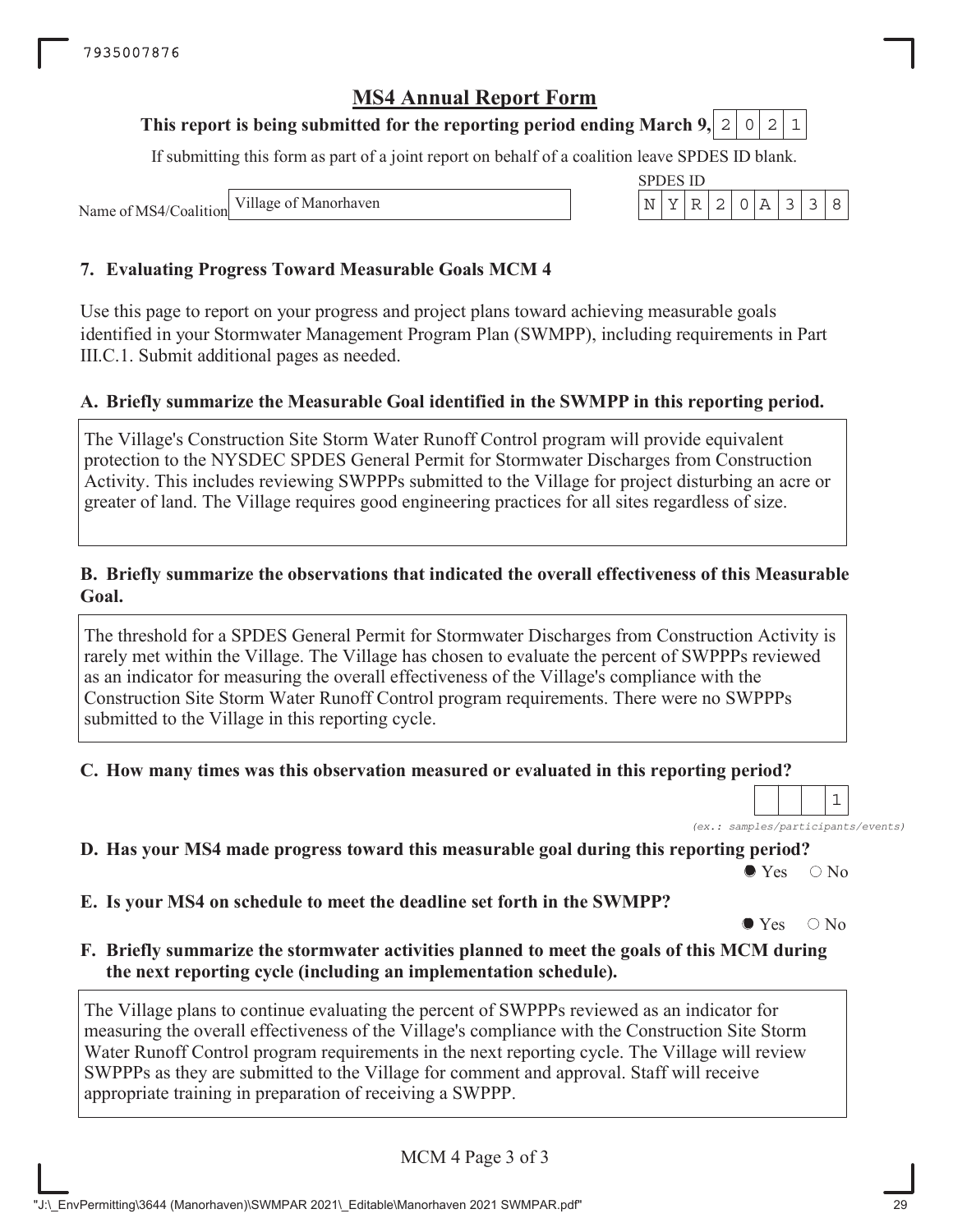#### **This report is being submitted for the reporting period ending March 9,**  $2|0|2$

If submitting this form as part of a joint report on behalf of a coalition leave SPDES ID blank.

Name of MS4/Coalition Village of Manorhaven

|  | . |  |  |  |
|--|---|--|--|--|
|  |   |  |  |  |

# **Minimum Control Measure 5. Post-Construction Stormwater Management**

The information in this section is being reported (check one):

 $\bullet$  On behalf of an individual MS4

On behalf of a coalition

How many MS4s contributed to this report?

**1. How many and what type of post-construction stormwater management practices has your MS4/Coalition inventoried, inspected and maintained in this reporting period?**

|                         | #<br><b>Inventoried</b> | #<br><b>Inspections</b> | $#$ Times<br><b>Maintained</b> |  |  |  |  |
|-------------------------|-------------------------|-------------------------|--------------------------------|--|--|--|--|
| • Alternative Practices | 0                       | $\Omega$                | 0                              |  |  |  |  |
| • Filter Systems        | $\Omega$                | 0                       | 0                              |  |  |  |  |
| • Infiltration Basins   | $\Omega$                | 0                       | 0                              |  |  |  |  |
| • Open Channels         | $\Omega$                | 0                       | $\Omega$                       |  |  |  |  |
| ● Ponds                 | $\Omega$                | 0                       | $\Omega$                       |  |  |  |  |
| • Wetlands              | $\Omega$                | 0                       | 0                              |  |  |  |  |
| $\bullet$ Other         | 7                       | 0                       | $\Omega$                       |  |  |  |  |

- **2. Do you use an electronic tool (e.g. GIS, database, spreadsheet) to track post-construction BMPs, inspections and maintanance?**  $\bigcirc$  Yes  $\bigcirc$  No  $\bigcirc$  Yes  $\bigcirc$  No
- **3. What types of non-structural practices have been used to implement Low Impact Development/Better Site Design/Green Infrastructure principles?**
- Building Codes O Municipal Comprehensive Plans

O Overlay Districts O Open Space Preservation Program

- Zoning Local Law or Ordinance
- None  $\circ$  Land Use Regulation/Zoning
- Watershed Plans O Other Comprehensive Plan

○ Other: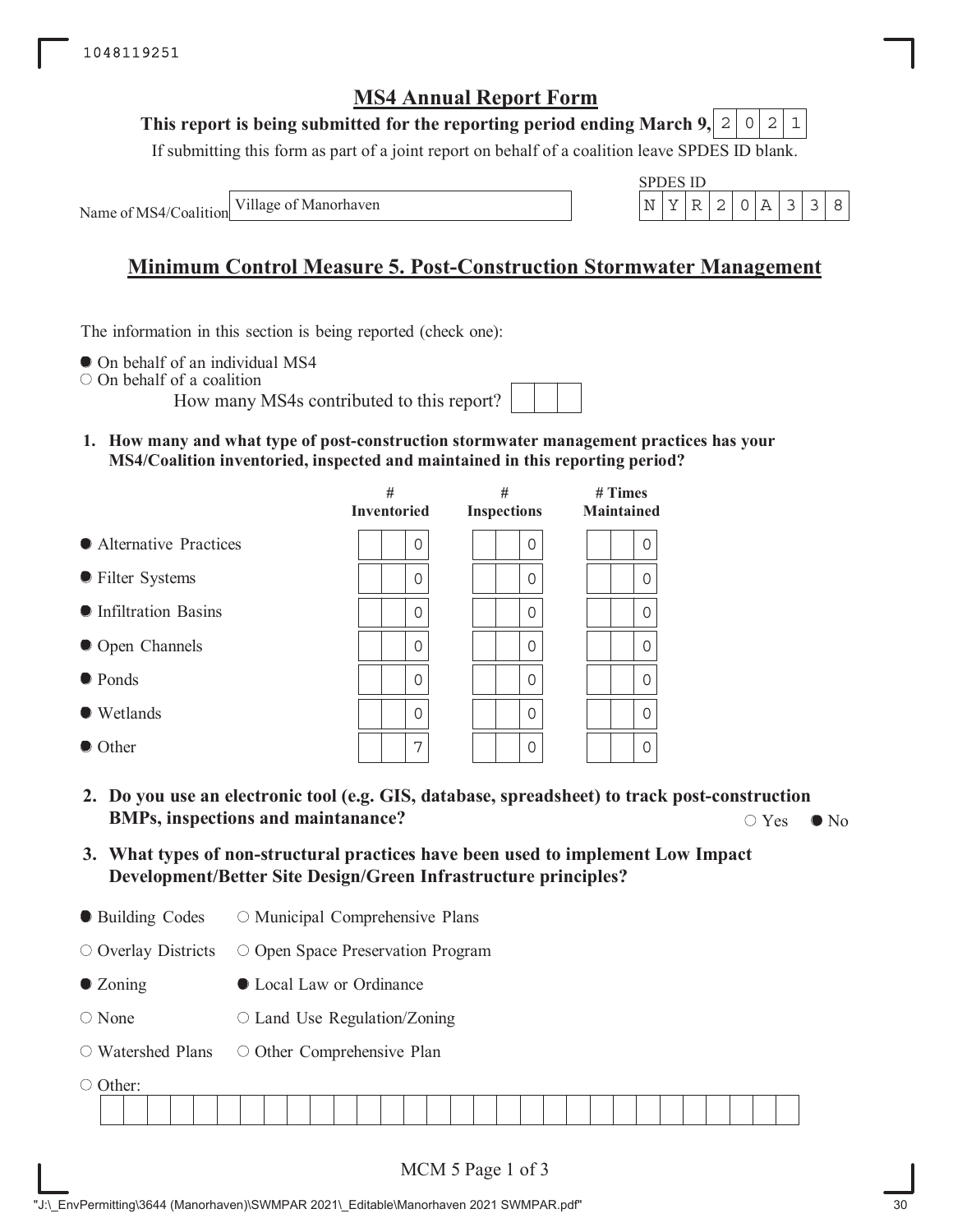#### **This report is being submitted for the reporting period ending March 9,**  $2|0|2|1$

If submitting this form as part of a joint report on behalf of a coalition leave SPDES ID blank.

Name of MS4/Coalition Village of Manorhaven  $\vert N \vert Y \vert R \vert 2 \vert 0 \vert A \vert 3 \vert 3 \vert 8$ 

**4a. Are the MS4s contributing to this report involved in a regional/watershed wide planning effort?**

 $\bigcirc$  Yes  $\bigcirc$  No

SPDES ID

**4b. Does the MS4 have a banking and credit system for stormwater management practices?**

 $\circ$  Yes  $\bullet$  No

 $\frac{0}{0}$ 

- **4c. Do the SWMP Plans for each MS4 contributing to this report include a protocol for evaluation and approval of banking and credit of alternative siting of a stormwater management practice?**  $\circ$  Yes  $\bullet$  No
- **4d. How many stormwater management practices have been implemented as part of this system in this reporting period?** 0
- **5. What percent of municipal officials/MS4 staff responsible for program implementation attended training on Low Impace Development (LID), Better Site Design (BSD) and other Green Infrastructure principles in this reporting period?**  $1|0|0$

MCM 5 Page 2 of 3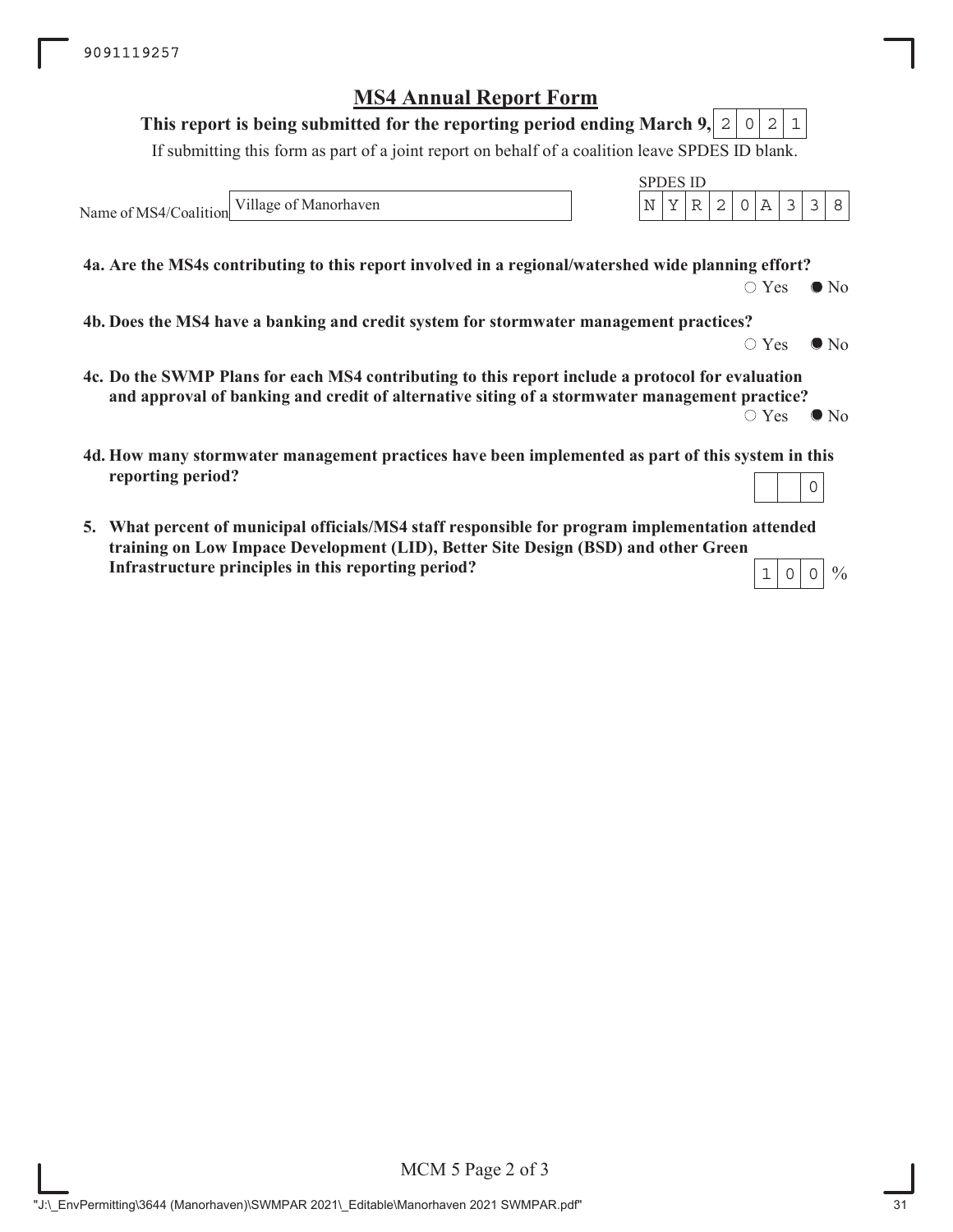## **This report is being submitted for the reporting period ending March 9, 2 0 2 1**

If submitting this form as part of a joint report on behalf of a coalition leave SPDES ID blank.

Name of MS4/Coalition



## **6. Evaluating Progress Toward Measurable Goals MCM 5**

Use this page to report on your progress and project plans toward achieving measurable goals identified in your Stormwater Management Program Plan (SWMPP), including requirements in Part III.C.1. Submit additional pages as needed.

## **A. Briefly summarize the Measurable Goal identified in the SWMPP in this reporting period.**

The Village Post-Construction Storm Water Management program will address storm water runoff from regulated (i.e., land disturbances of an acre or greater) new development and redevelopment projects to the Village's municipal separate storm sewer system.

### **B. Briefly summarize the observations that indicated the overall effectiveness of this Measurable Goal.**

The threshold for a SPDES General Permit for Stormwater Discharges from Construction Activity is rarely met within the Village. The Village will add BMPs to the inventory if they are constructed and plans to evaluate the number of BMPs inventoried as an indicator for measuring the overall effectiveness of the Village's compliance with the Post-Construction Storm Water Management program requirements.

**C. How many times was this observation measured or evaluated in this reporting period?**

|  |  |  | (ex.: samples/participants/events) |
|--|--|--|------------------------------------|

**D. Has your MS4 made progress toward this measurable goal during this reporting period?**

 $\bullet$  Yes  $\circ$  No

**E. Is your MS4 on schedule to meet the deadline set forth in the SWMPP?**

 $\bullet$  Yes  $\circ$  No

**F. Briefly summarize the stormwater activities planned to meet the goals of this MCM during the next reporting cycle (including an implementation schedule).**

The Village plans to continue evaluating the number of post-construction storm water management practices inventoried as an indicator for measuring the overall effectiveness of the Village's compliance with the Post-Construction Storm Water Management program requirements in the next reporting cycle. The Village will add BMPs to the inventory as necessary in the next reporting cycle.

MCM 5 Page 3 of 3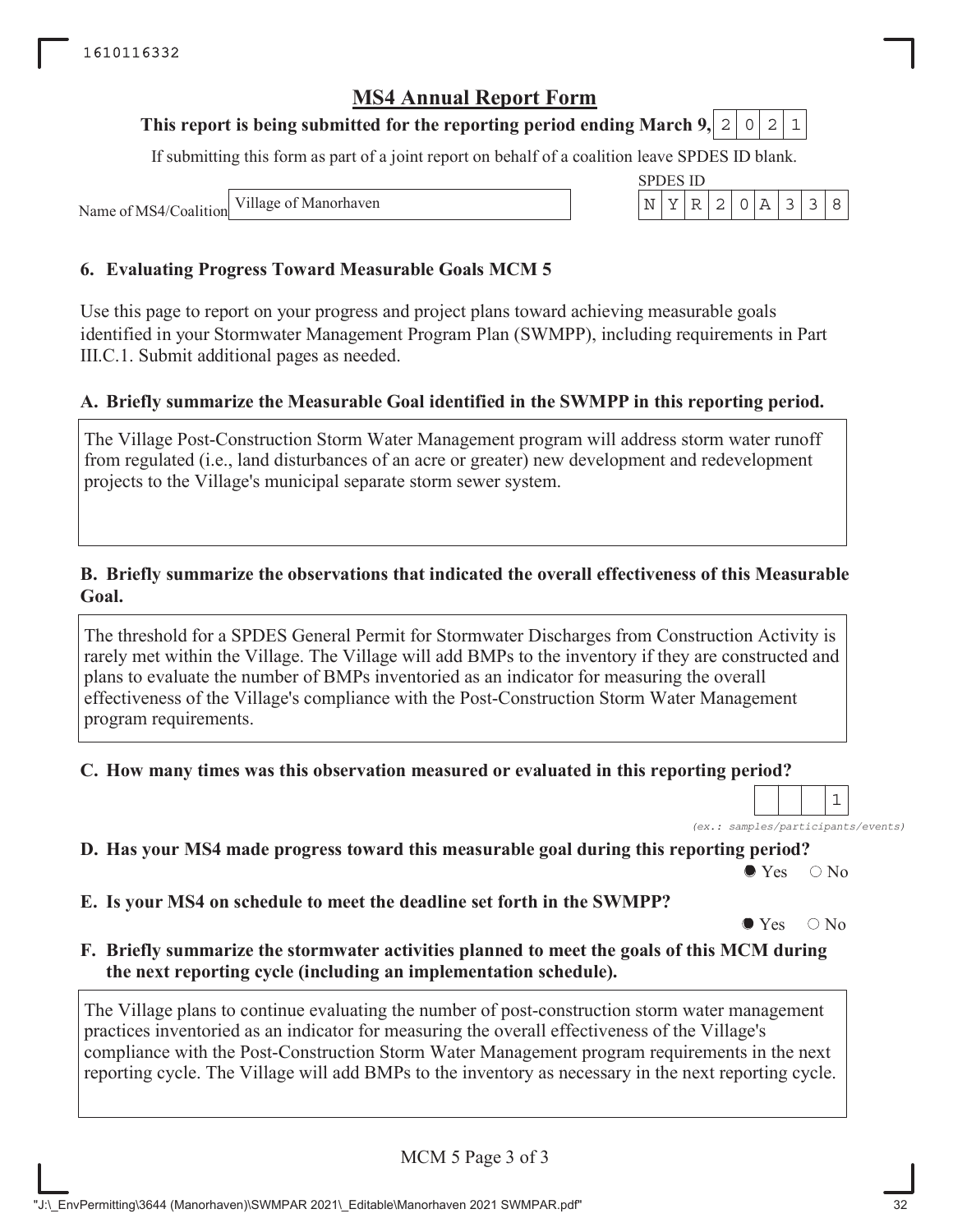## This report is being submitted for the reporting period ending March 9,  $\mid 2 \mid 0 \mid 2 \mid 1$

If submitting this form as part of a joint report on behalf of a coalition leave SPDES ID blank.

Name of MS4/Coalition

SPDES ID Village of Manorhaven  $\vert N \vert Y \vert R \vert 2 \vert 0 \vert A \vert 3 \vert 3 \vert 8$ 

# **Minimum Control Measure 6. Stormwater Management for Municipal Operations**

The information in this section is being reported (check one):

 $\bullet$  On behalf of an individual MS4

 $\circ$  On behalf of a coalition

How many MS4s contributed to this report?



**1. Choose/list each municipal operation/facility that contributes or may potentially contribute Pollutants of Concern to the MS4 system. For each operation/facility indicate whether the operation/facility has been addressed in the MS4's/Coalition's Stormwater Management Program(SWMP) Plan and whether a self-assessment has been performed during the reporting period. A self-assessment is performed to: 1) determine the sources of pollutants potentially generated by the permittee's operations and facilities; 2) evaluate the effectiveness of existing programs and 3) identify the municipal operations and facilities that will be addressed by the pollution prevention and good housekeeping program, if it's not done already.**

|                                                 |                           |                                                | <b>Self-Assessment</b>             |               |
|-------------------------------------------------|---------------------------|------------------------------------------------|------------------------------------|---------------|
|                                                 |                           |                                                | <b>Operation/Activity/Facility</b> |               |
|                                                 |                           |                                                | performed within the past 3        |               |
| <b>Operation/Activity/Facility</b>              | <b>Addressed in SWMP?</b> |                                                | <u>years?</u>                      |               |
|                                                 |                           |                                                |                                    | $\bigcirc$ No |
|                                                 |                           |                                                |                                    | $\bullet$ No  |
|                                                 |                           |                                                |                                    | $\bullet$ No  |
|                                                 |                           |                                                |                                    | $\bullet$ No  |
|                                                 |                           |                                                |                                    | $\bullet$ No  |
| New Municipal Construction and Land Disturbance | $\bullet$ Yes             |                                                |                                    | $\bullet$ No  |
|                                                 | $\circ$ Yes               |                                                | $\bullet$ No $\ldots$ $\circ$ Yes  | $\bullet$ No  |
|                                                 |                           |                                                | $\bullet$ No $\ldots$ $\circ$ Yes  | $\bullet$ No  |
|                                                 |                           |                                                |                                    | $\bullet$ No  |
|                                                 |                           |                                                | $\circ$ No $\ldots$ $\bullet$ Yes  | $\bigcirc$ No |
|                                                 |                           | $\circ$ No $\ldots$ $\ldots$ $\ldots$ $\ldots$ | $\bullet$ Yes                      | $\circ$ No    |
|                                                 |                           |                                                | $\circ$ No $\ldots$ $\bullet$ Yes  | $\bigcirc$ No |
|                                                 |                           |                                                |                                    | $\bigcirc$ No |
|                                                 |                           |                                                |                                    | $\bullet$ No  |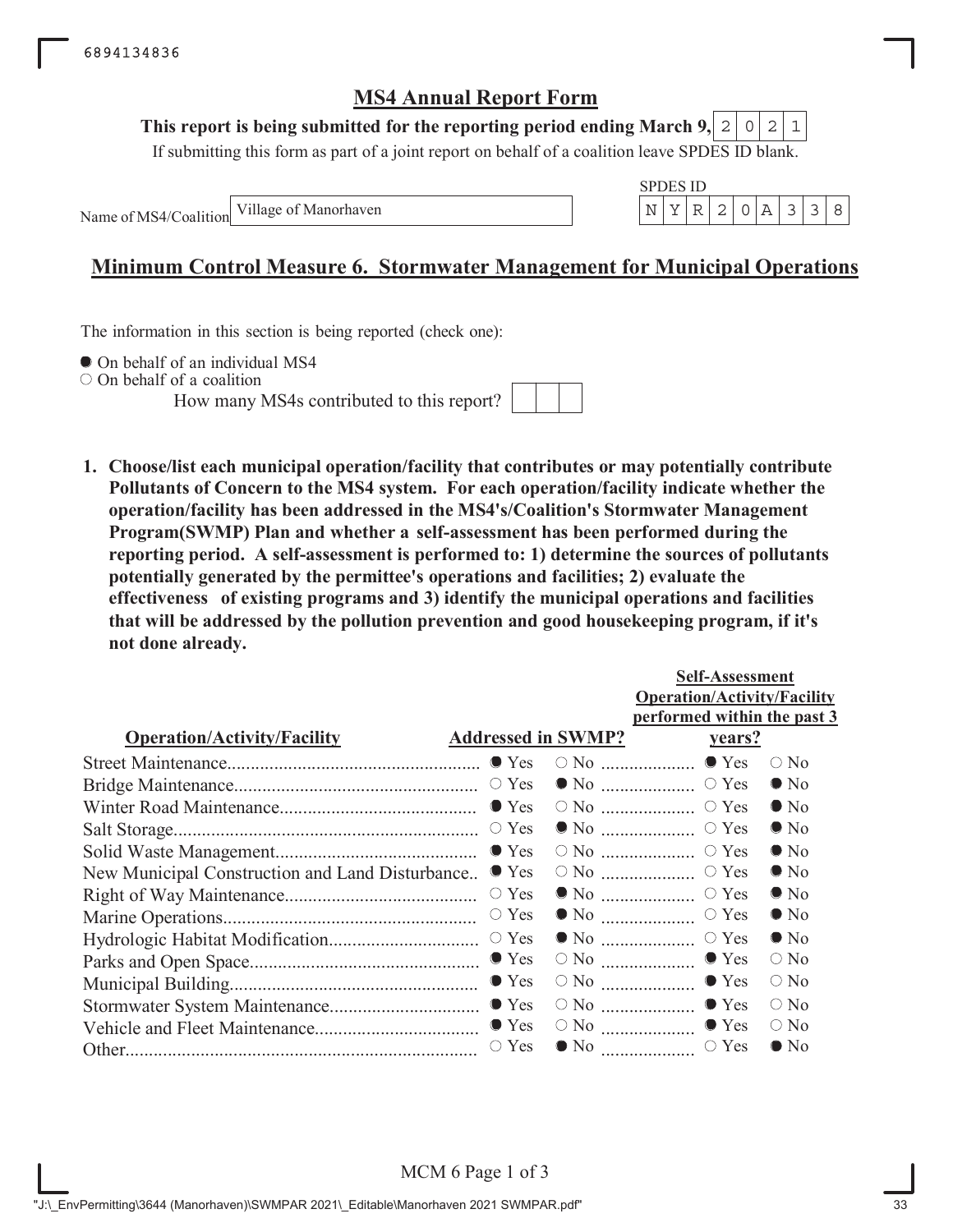## This report is being submitted for the reporting period ending March 9,  $\mid$  2  $\mid$  0  $\mid$  2  $\mid$  1

If submitting this form as part of a joint report on behalf of a coalition leave SPDES ID blank.

SPDES ID

 $/$   $/$   $/$ 

 $0|2|/$  | |  $|/2|0|2|0$ 

Name of MS4/Coalition Village of Manorhaven  $N = \begin{bmatrix} N & Y & R & 2 & 0 & A & 3 & 3 & 8 \end{bmatrix}$ 

## **2. Provide the following information about municipal operations good housekeeping programs:**

| ● Parking Lots Swept (Number of acres X Number of times swept)                                                                                 | $#$ Acres |             |   | $1\,$         | 4              |
|------------------------------------------------------------------------------------------------------------------------------------------------|-----------|-------------|---|---------------|----------------|
| (Number of miles X Number of times swept)<br>● Streets Swept                                                                                   | $#$ Miles | $\mathbf 1$ | 0 | $\mathcal{G}$ | $\overline{2}$ |
| Catch Basins Inspected and Cleaned Where Necessary                                                                                             | $\#$      |             |   | 4             | $\overline{9}$ |
| ● Post Construction Control Stormwater Management Practices<br>Inspected and Cleaned Where Necessary                                           | #         |             |   |               | $\Omega$       |
| ● Phosphorus Applied In Chemical Fertilizer                                                                                                    | #Lbs.     |             |   |               | 0              |
| • Nitrogen Applied In Chemical Fertilizer                                                                                                      | #Lbs.     |             |   |               | 0              |
| ● Pesticide/Herbicide Applied<br>(Number of acres to which pesticide/herbicide was applied X Number of<br>times applied to the nearest tenth.) | $#$ Acres |             | 0 |               | 0              |
| 3. How many stormwater management trainings have been provided to municipal employees<br>during this reporting period?                         |           |             |   |               | O              |

- **4. What was the date of the last training?**
- **5. How many municipal employees have been trained in this reporting period?**
- **6. What percent of municipal employees in relevant positions and departments receive stormwater management training?**  $1|0|0$

 $\frac{0}{0}$ 

0